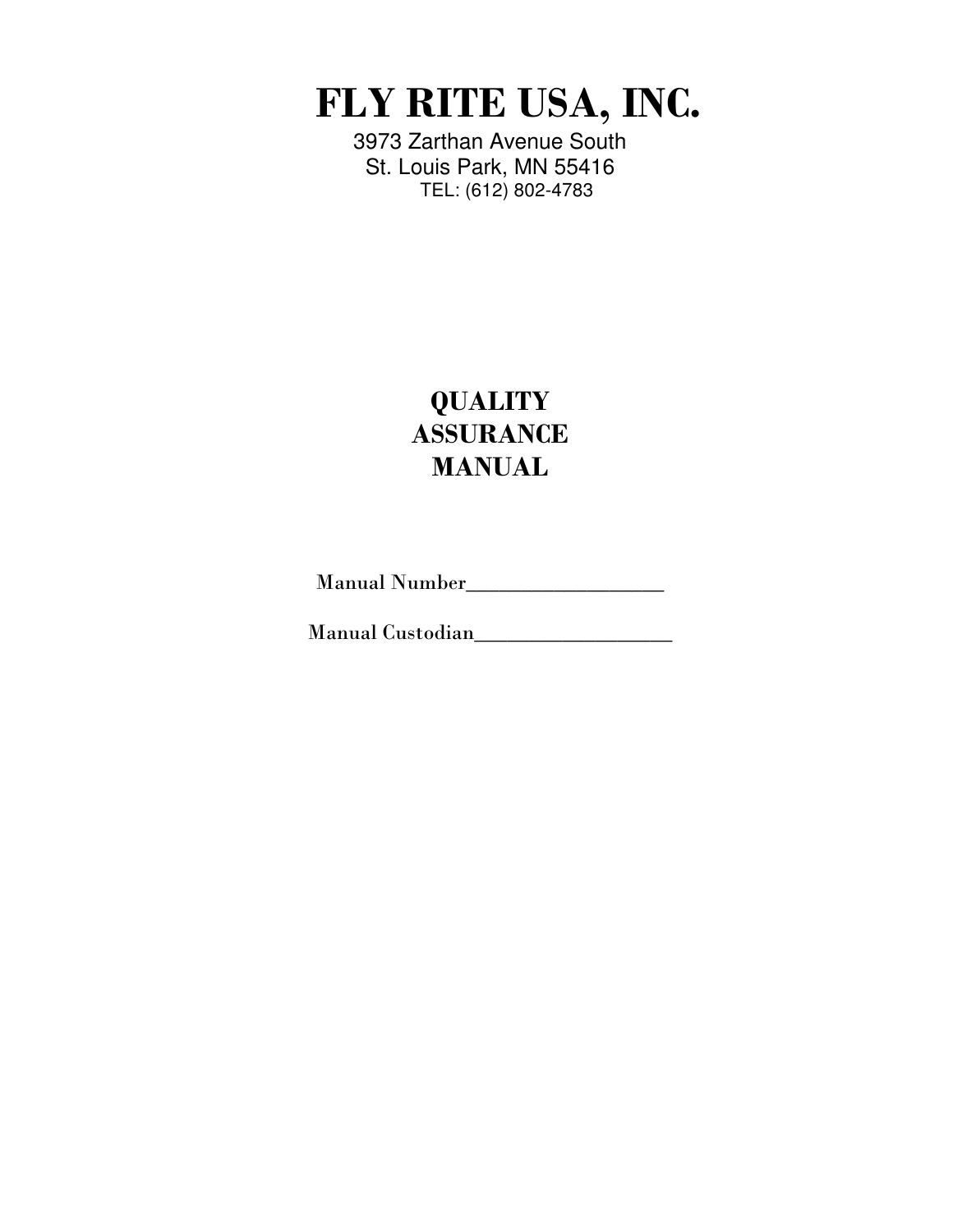Table of Contents - Page 1 of 2

| Section I - General                                                                                                                                                                                                                                                                                                                        |     | Page#                                                                                                                                            |
|--------------------------------------------------------------------------------------------------------------------------------------------------------------------------------------------------------------------------------------------------------------------------------------------------------------------------------------------|-----|--------------------------------------------------------------------------------------------------------------------------------------------------|
| Introduction<br><b>Manual Control</b><br><b>Record of Revisions</b><br>List of Effective Pages                                                                                                                                                                                                                                             | III | L<br>$\mathbf{I}$<br>IV <sup>1</sup>                                                                                                             |
| Section II - Organization                                                                                                                                                                                                                                                                                                                  |     |                                                                                                                                                  |
| <b>Housing &amp; Facilities</b><br><b>Organizational Chart</b><br><b>Authority Delegation</b><br><b>Quality Assurance Inspector Qualifications</b><br>Roster of Authorized Inspection Personnel<br>Training<br><b>Company Self-Audit and Continuing Surveillance Procedures</b>                                                            |     | $1 - 1A$<br>$\mathbf{2}$<br>$\frac{3}{3}$<br>3<br>$\overline{4}$<br>$\overline{4}$                                                               |
| <b>Section III - Duties and Responsibilities</b>                                                                                                                                                                                                                                                                                           |     |                                                                                                                                                  |
| <b>Quality Assurance Manager</b><br><b>Quality Assurance Inspectors</b><br><b>Sales Agents</b><br><b>Purchasing Agents</b><br><b>Stockroom Supervisor</b>                                                                                                                                                                                  |     | 1<br>$\overline{\mathbf{c}}$<br>3<br>$\overline{\mathcal{A}}$<br>5                                                                               |
| <b>Section IV - Inspection System</b>                                                                                                                                                                                                                                                                                                      |     |                                                                                                                                                  |
| General<br><b>Inspection Personnel</b><br>Parts Receiving Inspection<br><b>Inspection Stamp Control</b><br><b>Rejection of Materials Received</b><br><b>Material Review Board</b><br>Quarantine Procedures for Rejected Material(s)<br>Disposal of Materials Scheduled for Scrap<br><b>General Storage Procedures</b><br>Handling of Parts |     | 1<br>$\mathbf{1}$<br>$\overline{c}$<br>$\begin{array}{c} 3 \\ 3 \\ 3 \end{array}$<br>$\overline{4}$<br>$\overline{\mathbf{4}}$<br>$\overline{4}$ |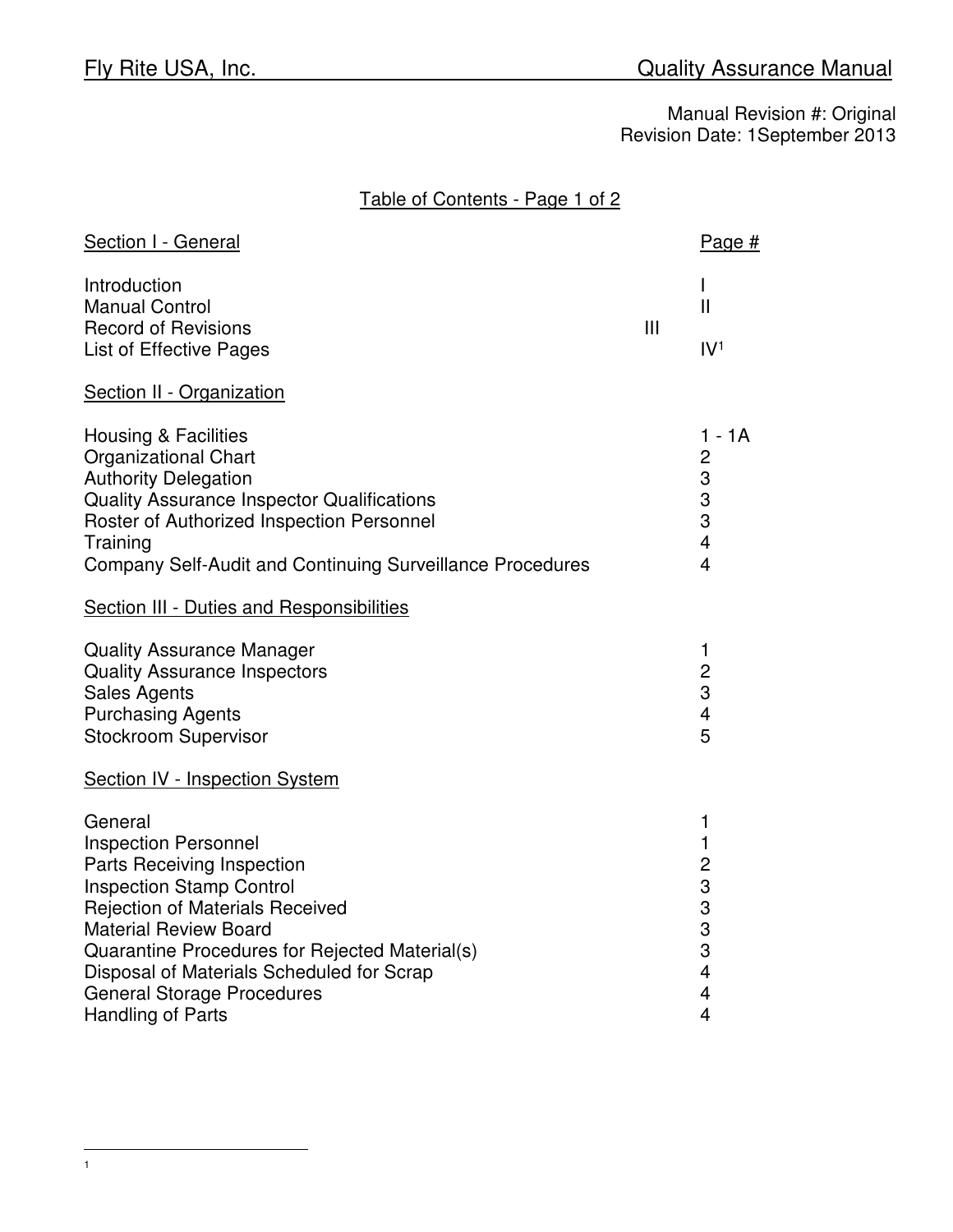# Table of Contents - Page 2 of 2

| Section IV - Inspection System (continued) | Page #         |
|--------------------------------------------|----------------|
| <b>Preservation of Parts</b>               | 5              |
| <b>Deviation Authorization</b>             | 5              |
| Departmental Responsibility of Documents   | 5              |
| <b>Vendor Approval Procedures</b>          | 5              |
| <b>Approved Vendors List</b>               | 6              |
| <b>Recall Procedures</b>                   | 6              |
| <b>Completed Documents Routing</b>         | 6              |
| <b>General Packaging Procedures</b>        | 6              |
| <b>Export Procedures</b>                   | 6              |
| <b>Shelf Life Items</b>                    | $\overline{7}$ |
| Final Inspection Prior to Shipment         | $\overline{7}$ |
| <b>Tagging Procedures</b>                  | 8              |
| Data Control                               | 8              |
| <b>Life Limited Parts</b>                  | 8              |
| Parts Purchased In Bulk or Lots            | 8              |
| Problem Resolution and Follow-up           | 8              |
| Hazardous Materials Handling and Shipment  | 9              |
| Section V - Forms                          |                |
| <b>Material Certification Form</b>         | $1 - 2$        |
| <b>Material Review Board Form</b>          | $3 - 4$        |
| <b>Scrap Order Form</b>                    | 5              |
| <b>Accept/Reject Notification Form</b>     | $6 - 7$        |
| <b>Receiving Inspection Form</b>           | 8              |
| <b>Deviation Authorization Form</b>        | $9 - 10$       |
| <b>Company Internal Audit Form</b>         | $11 - 12$      |
| <b>Manual Revision Change Form</b>         | 13             |
| Manual Rapid Action Change Form            | 14             |
| <b>Employee Training Form</b>              | 15             |
| <b>Certification Matrix</b>                | 16             |
| <b>Sample Certification Statements</b>     | 17             |

### Appendix A

Vendor Audit Checklist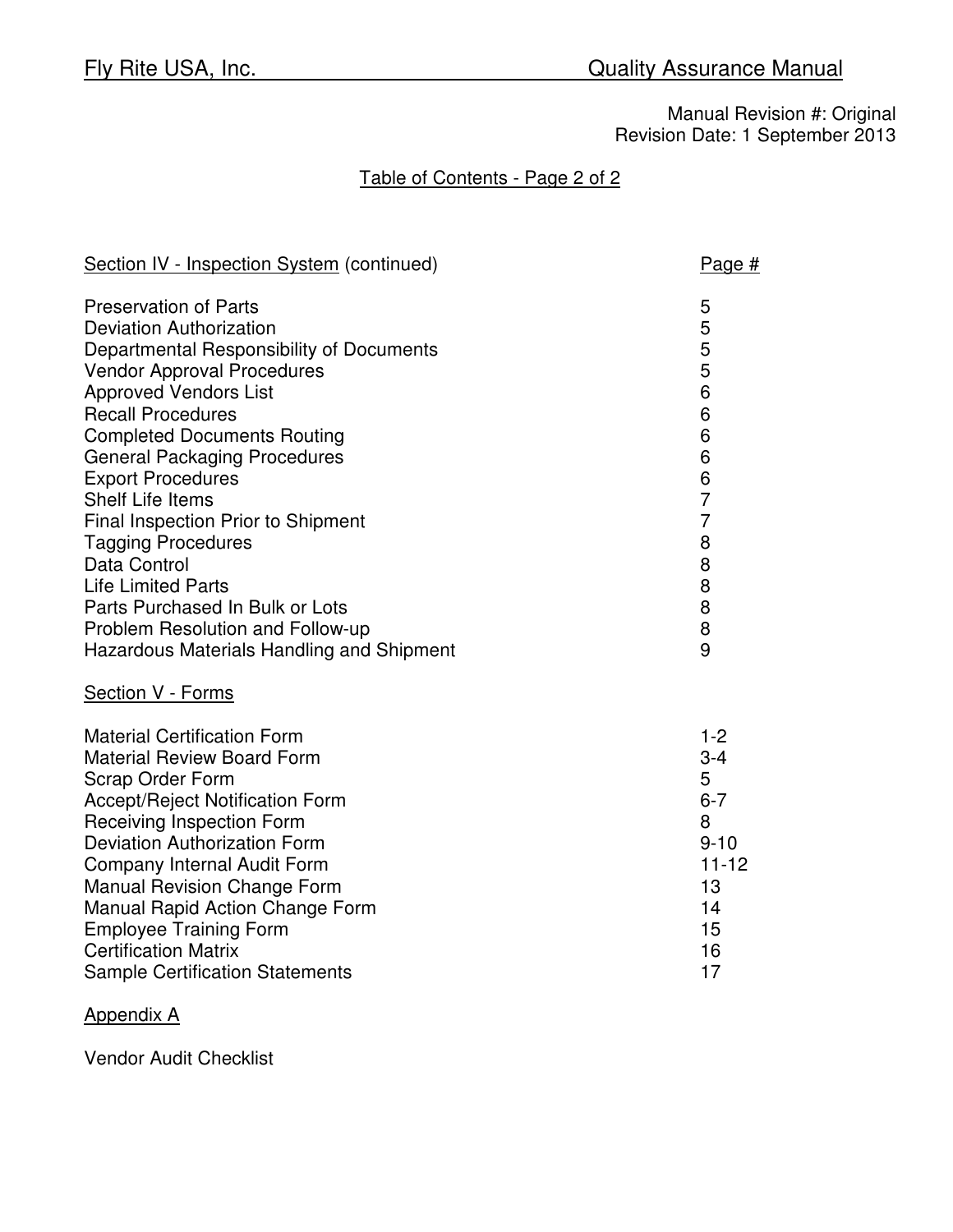#### **Introduction**

This Quality Assurance Manual has been prepared and developed using the following references as its guidelines:

Federal Aviation Regulations AC 00-56 Voluntary Industry Distributor Accreditation Program AC 20-62 Eligibility, Quality and Identification of Approved Aeronautical Replacement Parts AC 21-2 Export Airworthiness Approvals Procedures AC 21-20 Supplier Surveillance Procedures AC 21-29 Detection and Reporting Suspected Unapproved Parts AC 20-36 Index of Articles Certified Under the TSO System AC 21-38 Disposition of Unsalvageable Aircraft Parts and Materials AC 43-9 Maintenance Records Order 8110.42 PMA Approval Procedures Order 8130.21 Procedures for Completion and Use of FAA Form 8130-3 AC 145-9 Guide for Developing and Evaluating Repair Station Inspection Procedures Manuals

This manual explains the internal inspection system in detail, including the continuity of inspection responsibility. It gives examples of company forms and their method of execution. The manual gives detailed explanation covering all necessary elements as prescribed by AC 00-56.

The scope of Fly Rite USA, Inc. is that, it is an aeronautical spare parts supplier that supplies, but not limited to, Rotables, Expendable, Consumable, Life-Limited, shelf-life limited, electrical and avionic parts. Fly Rite USA, Inc. is not an FAA Approved Repair Station nor does it claim to hold any other certificate issued by the Federal Aviation Administration under Title 14 CFR Chapter 1. Therefore, certifications expedited by Fly Rite USA, Inc. are affirmations to the certifications received from the applicable source of the unit(s).

Every department at Fly Rite USA, Inc. shall have at least one current copy of this Quality Assurance Manual. Each department shall ensure the currency of this manual in accordance with the requirements contained herein.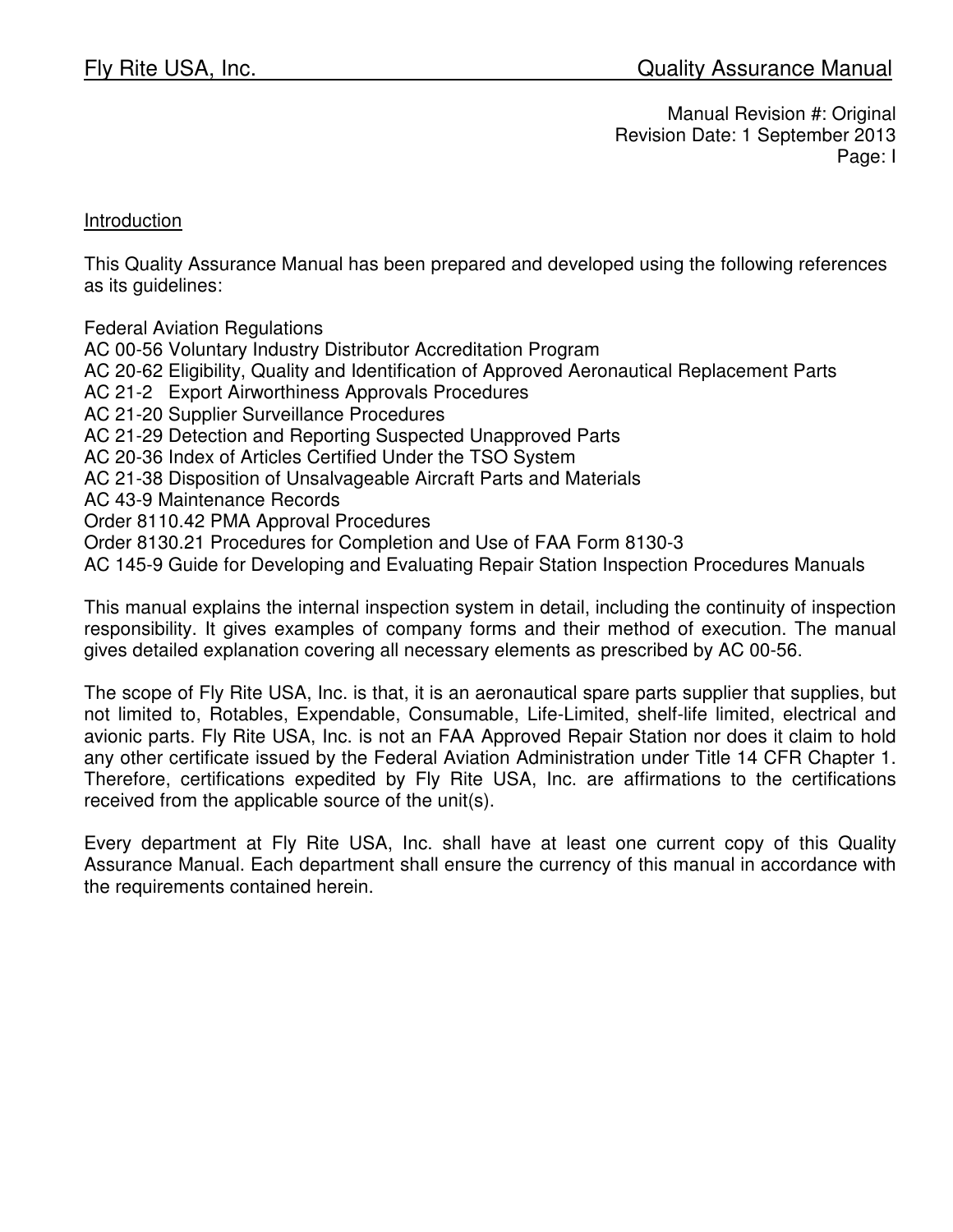## Manual Control

This Quality Manual is the Quality System that is implemented at Fly Rite USA, Inc. and is in full compliance with the TAC-2000 Quality Assurance Standard.

Each manual will have a control number and an assignment entry on the manual cover page and the record of revisions page. A master list of the manuals produced, their respective number and custodian will be kept in the office of the Quality Assurance Manager.

The Quality Assurance Manager shall receive a manual status report from each custodian following each manual revision to this Quality Assurance Manual. This report will confirm that the manual(s) are current and valid for that department or entities use or will identify needed changes. The Quality Assurance Manager will periodically spot-check assigned manuals and review them for currency. Such spot check will be documented and filed as proof of on-going upkeep.

Note: ALL REVISIONS MUST BE APPROVED BY THE ACCREDITATION ORGANIZATION PRIOR TO THE RELEASE OF ANY REVISIONS OR CHANGES.

All departments are encouraged to submit proposals for changes to the Quality Assurance Manager. Each proposal shall be reviewed and feedback provided to each department for further comments. Accepted proposals shall be incorporated at the next scheduled manual revision. Rejected proposals shall be routed back to the originator of the proposal with an explanation describing the reason(s) for rejection.

Upon Receipt of a Manual Revision Change Form, each manual custodian will be responsible for:

- 1. Inserting the revised pages in their respective manual.
- 2. Recording the revision on the Record of Revision's page in this manual.
- 3. Return the acknowledgment section of the Manual Change Form to the Quality Assurance Manager within 10 calendar days of receipt.

Emergency changes requiring immediate response shall be handled by initiation of a Manual Rapid Action Change Form. The Rapid Action Change Form must be entered into the manual upon receipt and the applicable instructions adhered to without exception. The cover page of the Rapid Action Change Forms will be inserted at the very front of the manual. These forms will remain in the manual until replaced by a formal Manual Change Form.

Note: RAPID ACTION CHANGE FORMS MUST HAVE AT LEAST A TELEPHONIC APPROVAL FROM THE ACCREDITATION ORGANIZATION PRIOR TO INCOPORATION.

A List of Effective Pages will be issued with each revision so each manual can be checked and kept current.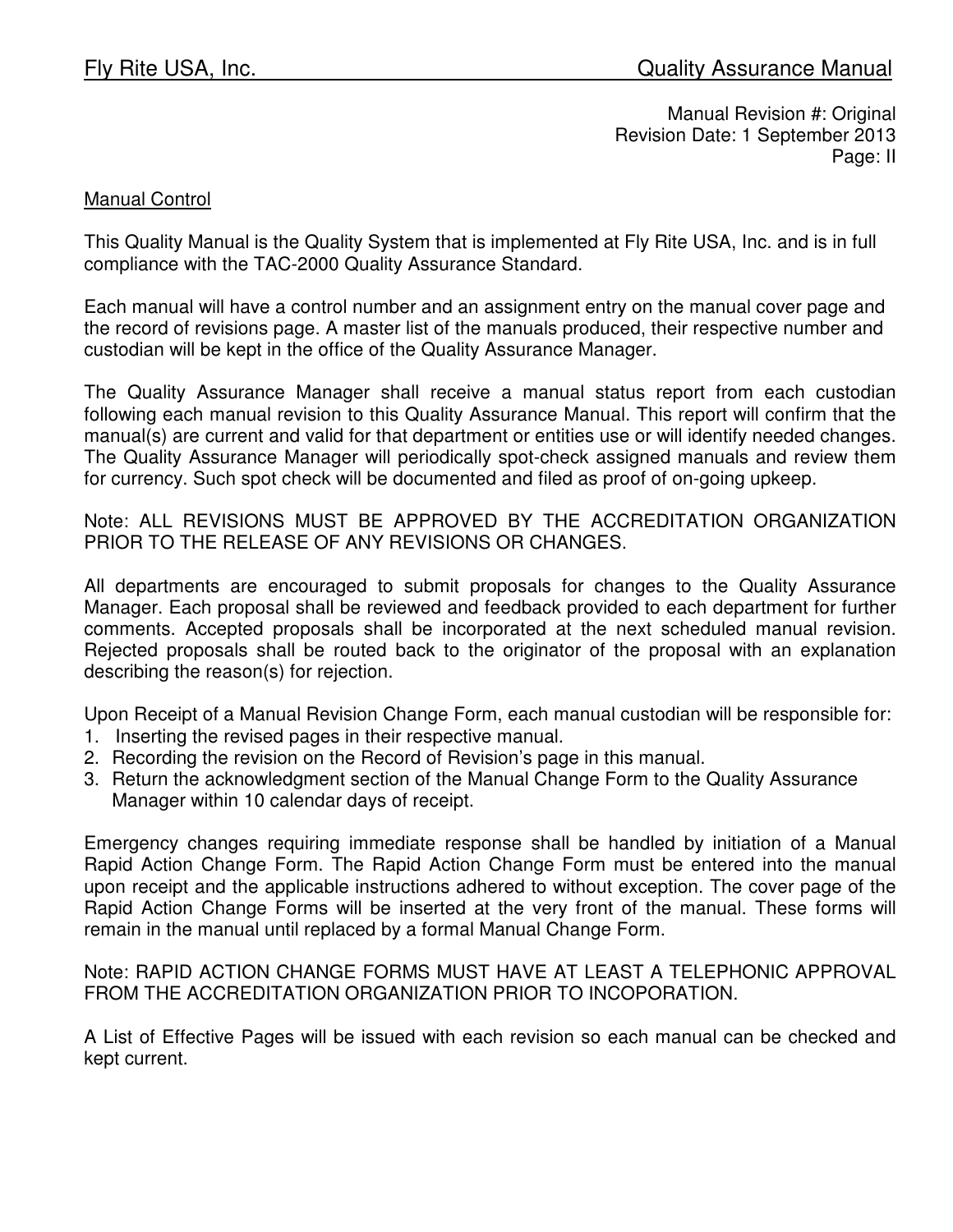Manual Revision #: 1 Revision Date: 1 September 2015 Page: III

Record of Revisions

Manual Number: Manual Custodian:

Retain this record in the manual. Upon receipt of revisions, insert revised pages in the manual and enter the revision number, revision date and initials of the person incorporating the revision, in the appropriate block of the record of revisions. Return acknowledgment section of the Manual Revision Change Form to the Quality Assurance Manager.

| <b>Revision Number</b> | <b>Revision Date</b> | <b>Insertion Date</b> | Initials |
|------------------------|----------------------|-----------------------|----------|
| Original               | N/A                  | 1 September 2013      |          |
| 1                      | 1 September 2015     | 1 September 2015      |          |
|                        |                      |                       |          |
|                        |                      |                       |          |
|                        |                      |                       |          |
|                        |                      |                       |          |
|                        |                      |                       |          |
|                        |                      |                       |          |
|                        |                      |                       |          |
|                        |                      |                       |          |
|                        |                      |                       |          |
|                        |                      |                       |          |
|                        |                      |                       |          |
|                        |                      |                       |          |
|                        |                      |                       |          |
|                        |                      |                       |          |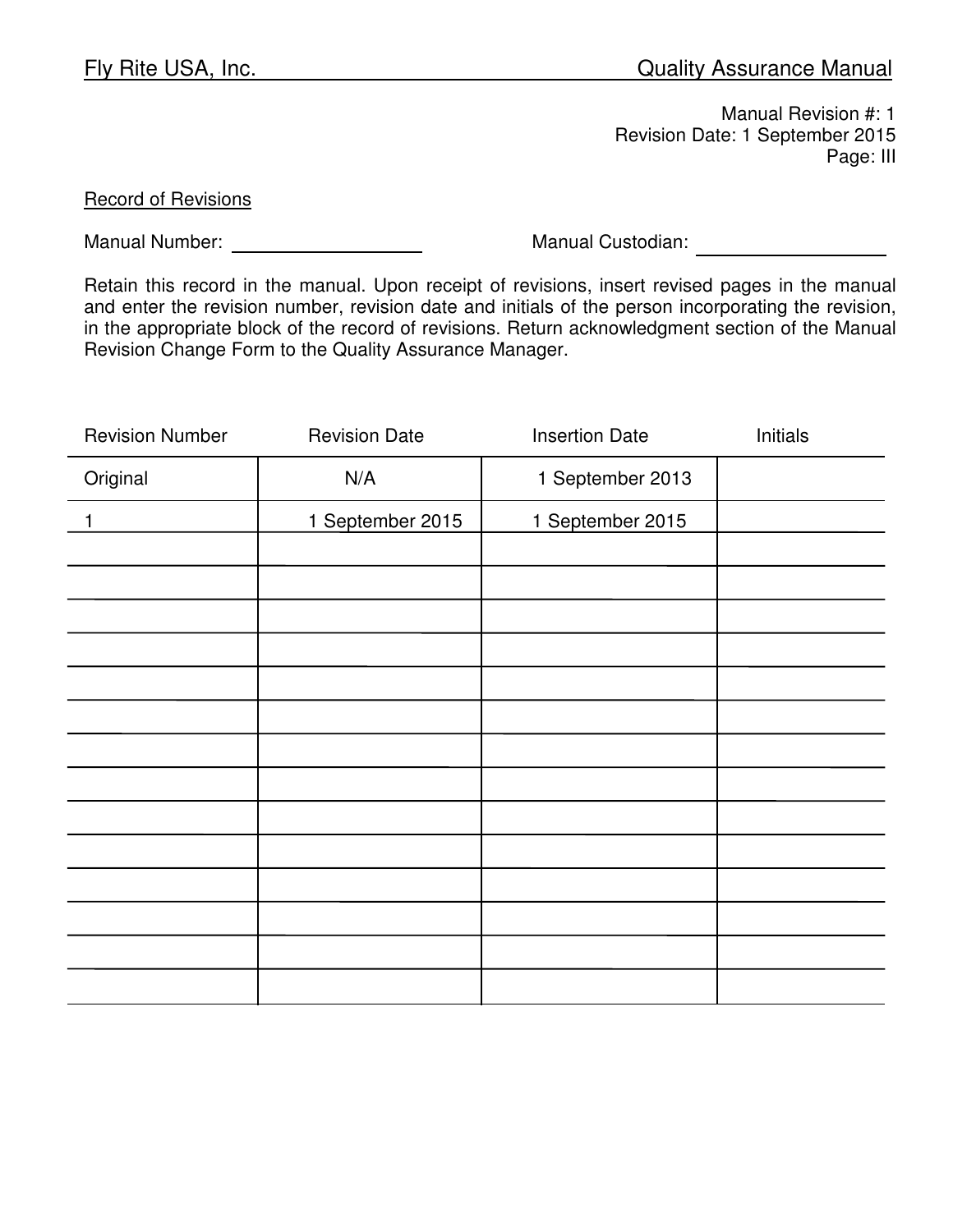Manual Revision #: 1 Revision Date: 1 September 2015 Page: IV

# List of Effective Pages

| <b>Section</b>                                                          | <u>PAGE</u>                                                                          | <u>REVISION #</u>                                                                                                                                                                | DATE                                                                                                                                                                                                                                                                                                     |
|-------------------------------------------------------------------------|--------------------------------------------------------------------------------------|----------------------------------------------------------------------------------------------------------------------------------------------------------------------------------|----------------------------------------------------------------------------------------------------------------------------------------------------------------------------------------------------------------------------------------------------------------------------------------------------------|
|                                                                         | Ш<br>Ш<br>IV                                                                         | Original<br>Original<br>1<br>1                                                                                                                                                   | 1 September 2013<br>1 September 2013<br>1 September 2013<br>1 September 2013                                                                                                                                                                                                                             |
| Ш<br>Ш<br>Ш<br>Ш<br>$\mathbf{I}$                                        | 1<br>1A<br>2<br>3<br>4                                                               | Original<br>Original<br>Original<br>Original<br>1                                                                                                                                | 1 September 2013<br>1 September 2013<br>1 September 2013<br>1 September 2015<br>1 September 2015                                                                                                                                                                                                         |
| Ш<br>Ш<br>Ш<br>Ш<br>Ш                                                   | 1<br>$\overline{\mathbf{c}}$<br>3<br>4<br>5                                          | Original<br>Original<br>Original<br>Original<br>Original                                                                                                                         | 1 September 2013<br>1 September 2013<br>1 September 2013<br>1 September 2013<br>1 September 2013                                                                                                                                                                                                         |
| IV<br>IV<br>IV<br>IV<br>IV<br>IV<br>IV<br>IV<br>IV                      | 1<br>$\overline{\mathbf{c}}$<br>3<br>4<br>5<br>6<br>$\overline{7}$<br>8<br>9         | Original<br>Original<br>Original<br>Original<br>Original<br>Original<br>Original<br>Original<br>Original                                                                         | 1 September 2013<br>1 September 2013<br>1 September 2013<br>1 September 2013<br>1 September 2013<br>1 September 2013<br>1 September 2013<br>1 September 2013<br>1 September 2013                                                                                                                         |
| V<br>٧<br>V<br>V<br>V<br>V<br>V<br>٧<br>٧<br>٧<br>٧<br>٧<br>٧<br>٧<br>V | 1<br>$\frac{2}{3}$<br>4<br>5<br>6<br>7<br>8<br>9<br>10<br>11<br>12<br>13<br>14<br>15 | Original<br>Original<br>Original<br>Original<br>Original<br>Original<br>Original<br>Original<br>Original<br>Original<br>Original<br>Original<br>Original<br>Original<br>Original | 1 September 2013<br>1 September 2013<br>1 September 2013<br>1 September 2013<br>1 September 2013<br>1 September 2013<br>1 September 2013<br>1 September 2013<br>1 September 2013<br>1 September 2013<br>1 September 2013<br>1 September 2013<br>1 September 2013<br>1 September 2013<br>1 September 2013 |
| V<br>v<br>Appendix A                                                    | 16<br>17                                                                             | Original<br>Original<br>Original                                                                                                                                                 | 1 September 2013<br>1 September 2013<br>1 September 2013                                                                                                                                                                                                                                                 |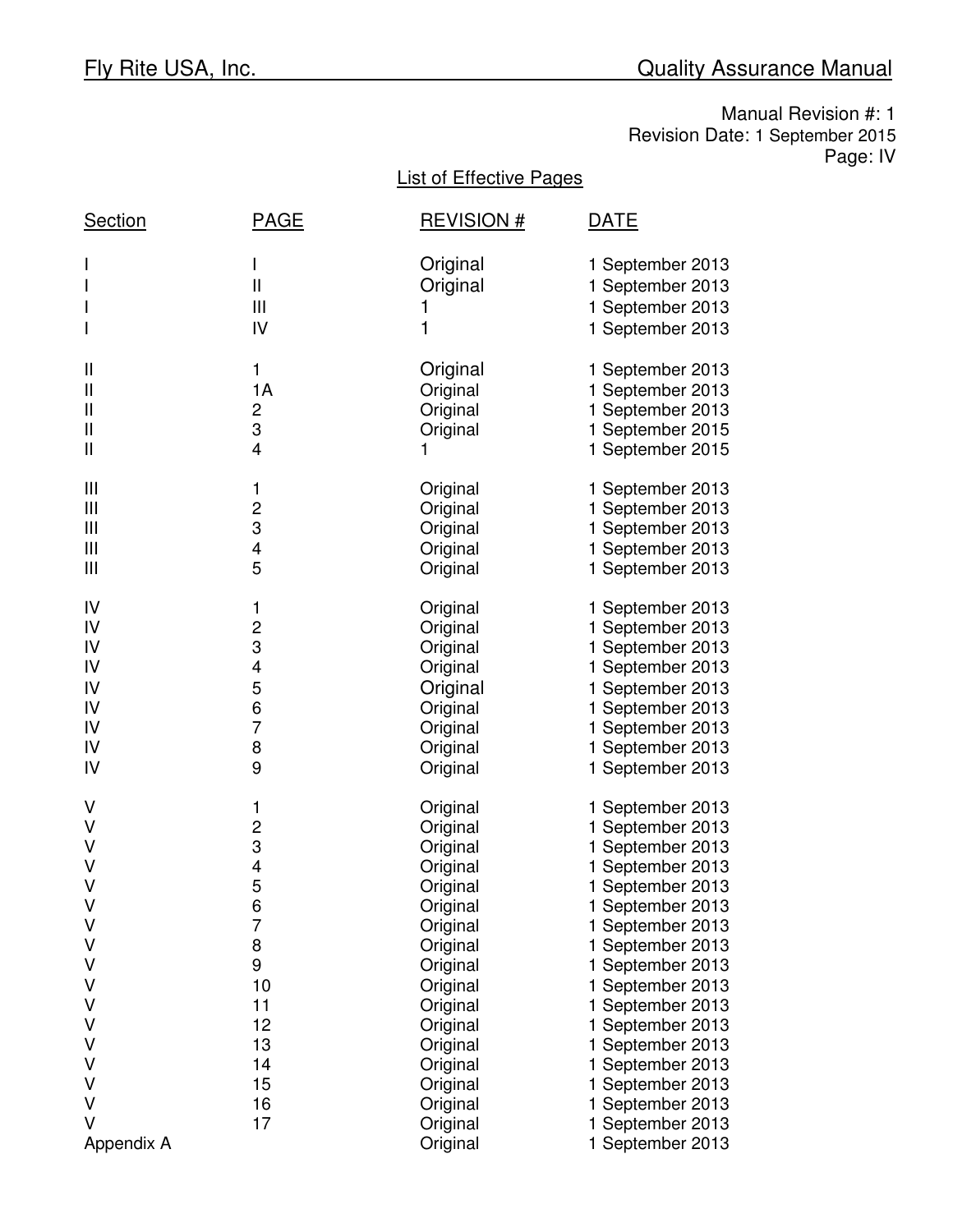Section II - Organization

#### Housing & Facilities

Fly Rite USA, Inc. is located at 7973 Zarthan Avenue South, St. Louis Park, MN 55416. The facility houses the inventory and has areas available for offices and climate controlled storage rooms. The facility has xxxx square feet of area available and is distributed as follows:

 xxxx square feet of warehouse area xxxx square feet of office space and climate controlled room

The facility has electric power available at 110/220 volts  $@$  60 cycles. Fire fighting equipment is located throughout the facility and meets the Minnesota Fire Code. Exit and instructional signs are placed throughout the facility and also meet the applicable safety code. Safety equipment is provided and available to all personnel whom have been properly trained in their use.

Quarantine areas are segregated from all other activities to preclude any unapproved parts from being released to service or mixed with existing serviceable stock. These quarantine areas are caged and closely monitored by the Quality Control Department who is entirely responsible for its contents and disposition.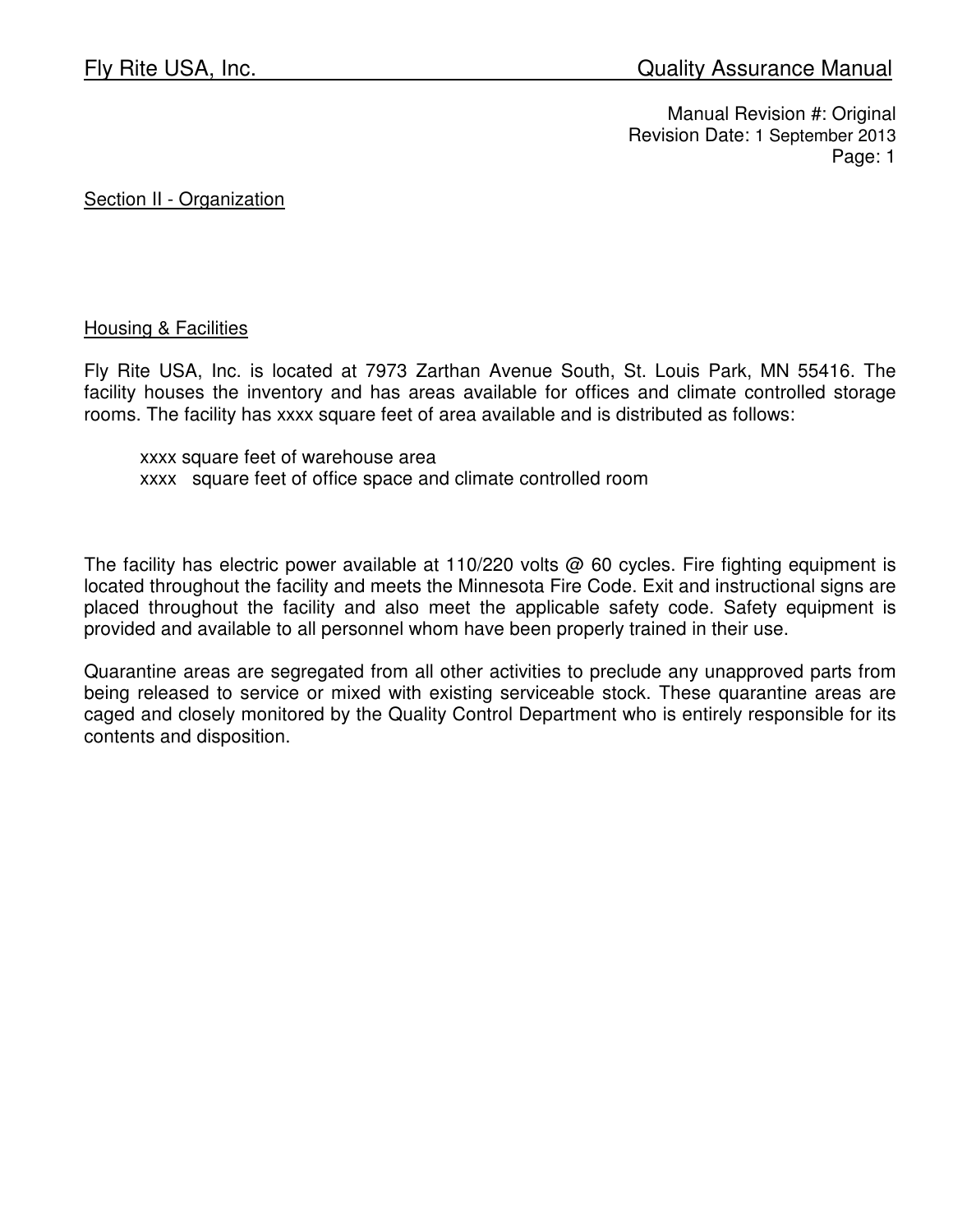**Reserved**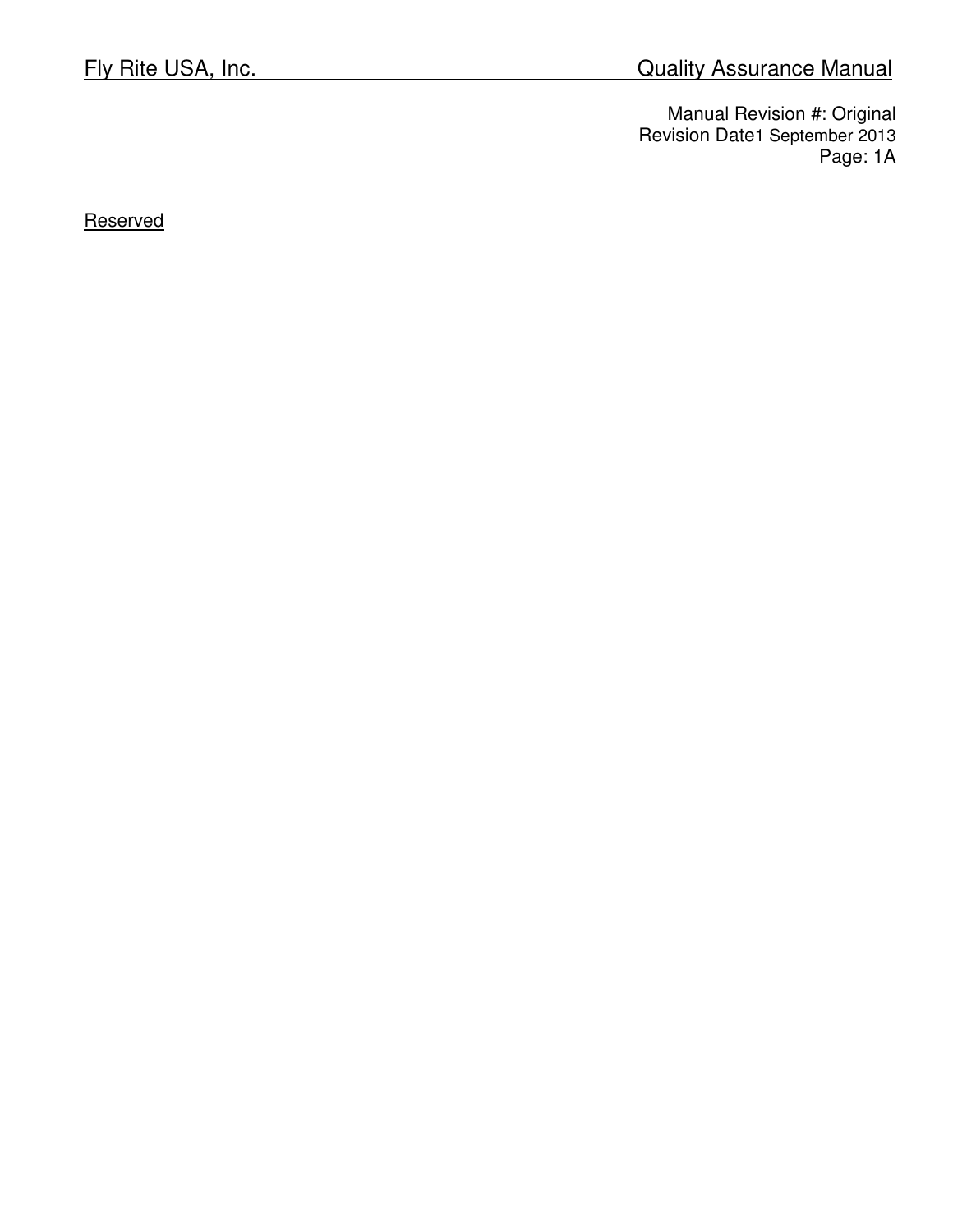# **Organizational Chart**

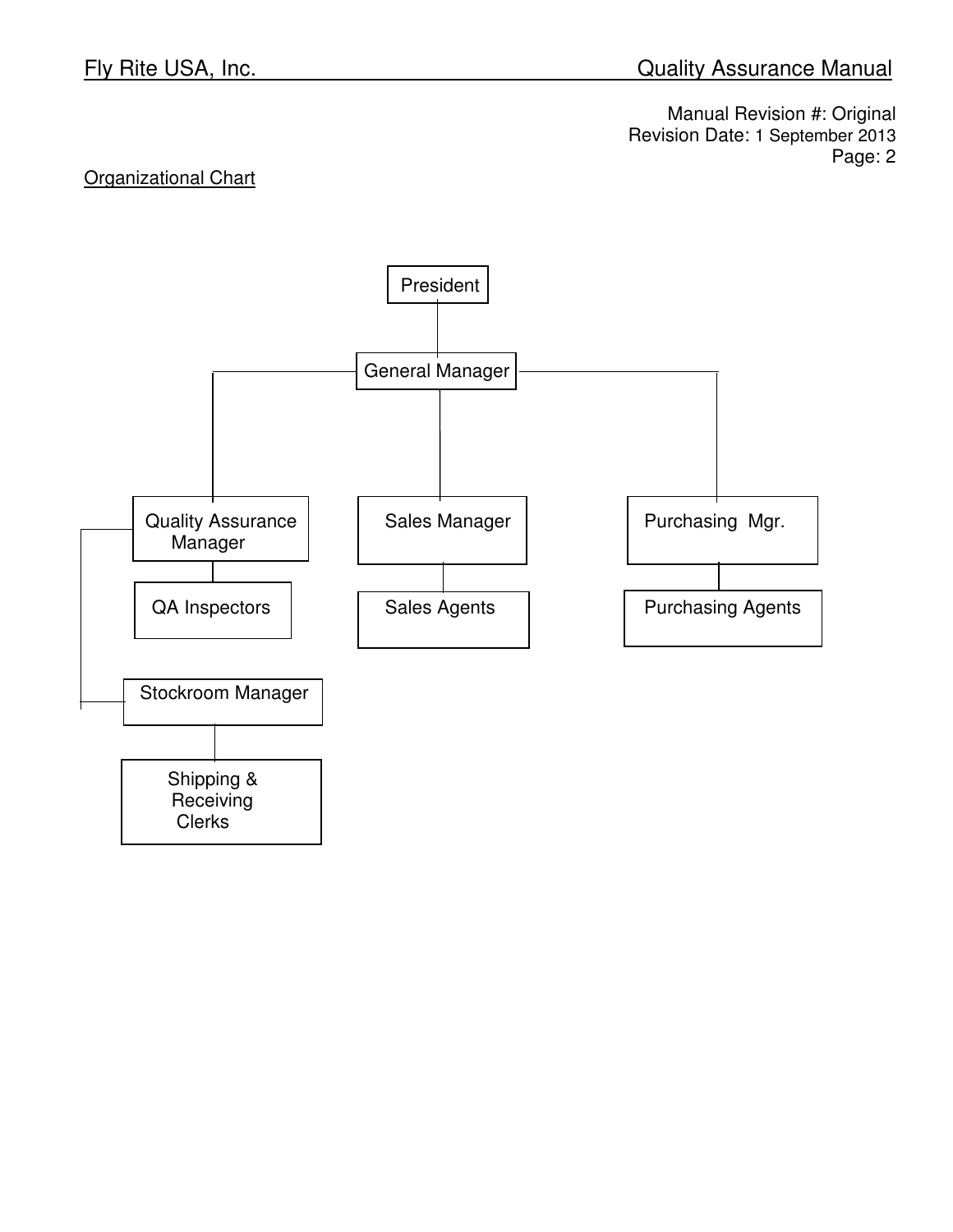#### **Authority Delegation**

The Quality Assurance Manager is responsible for the operation of the Quality Assurance Department and, as such, has the final authority to release for sale of any product stocked by Fly Rite USA, Inc.. The Quality Assurance Manager may delegate his authority to competent inspectors in the Quality Assurance Department. However, such delegation does not relieve the Quality Assurance Manager from the overall responsibility.

#### Quality Assurance Inspector Qualifications

- 1. Quality Assurance Inspectors should have a thorough working knowledge of the Federal Aviation Regulations.
- 2. All inspectors shall have knowledge in the electronic parts field or electronic parts sales experience.
- 3. All inspectors will be trained in the use of company procedures as set forth in this Quality Assurance Manual including the performance of internal audits.

#### Roster of Authorized Inspection Personnel

In the interest of saving time and money to effect a new change to this Quality Assurance Manual for every instance that there is a change in personnel, a complete and current list of Authorized Inspection Personnel shall be kept in the office of the Quality Assurance Manager.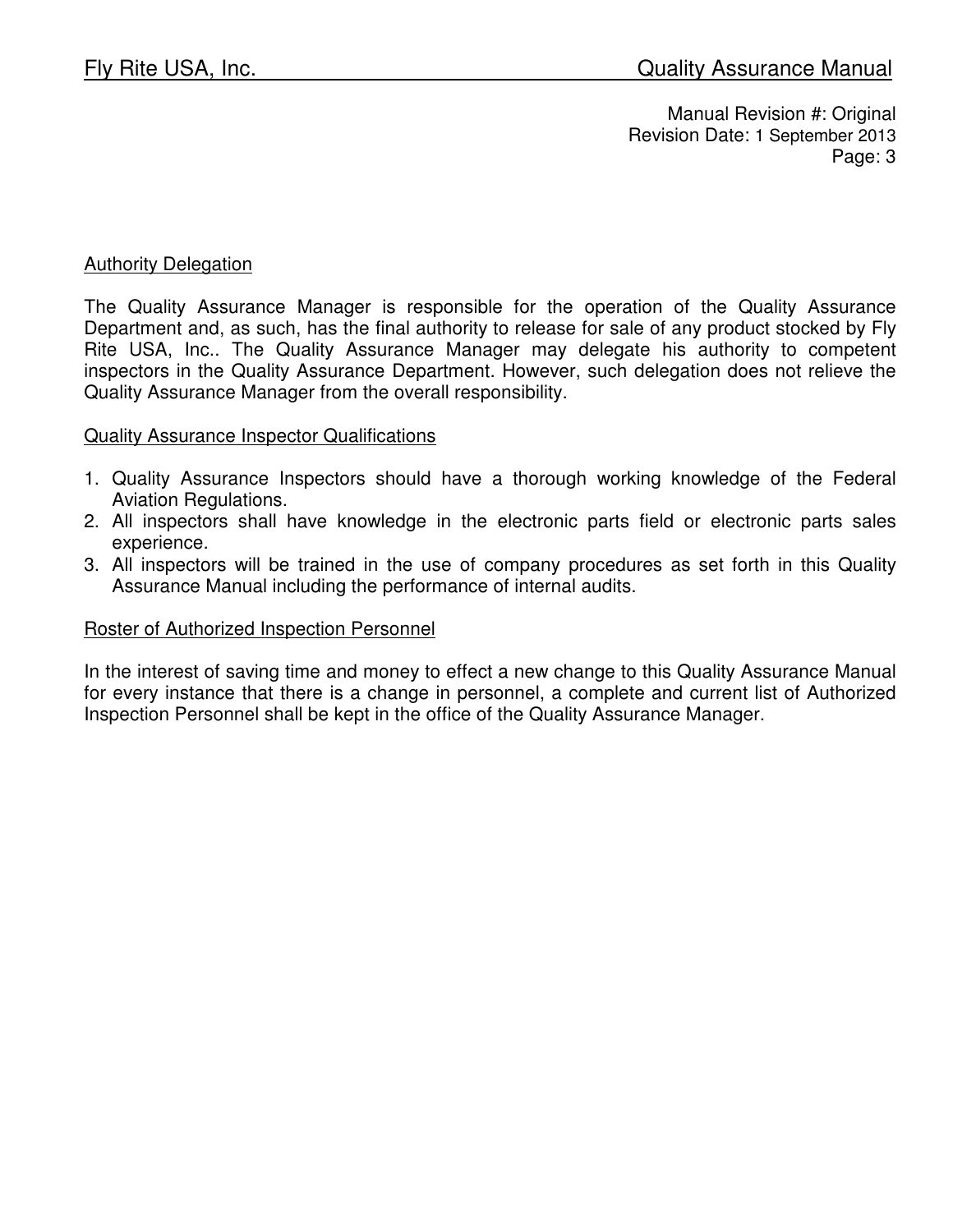### **Training**

Training of all personnel shall be accomplished by formal classroom training, Factory training or On-The-Job training (OJT). Training of personnel shall be provided as the needs of the company shall dictate. Every employee of the Quality Assurance Department shall have a training folder and shall have undergone at least the minimum requirements as described in the Training Syllabus Form shown in section V page 15 of this manual. Credit for previous training and experience may be awarded by the Quality Assurance Manager on a case-by-case basis.

Designated Airworthiness Representatives or other holders of appropriate FAA certificates may be utilized in providing necessary training as may be required.

The training folder should include the following information; Employee Name, Employee Number, Date of hire or date promoted to inspector status. Additionally, the training folder should contain copies of training certificates received either at this company or any other organization.

Additionally, all receiving inspector and purchasing agents shall be trained in the identification of counterfeit parts and suspected unapproved parts either by OJT, video presentation or formal classroom training.

#### Company Self-Audit and Continuing Surveillance Procedures

Fly Rite USA, Inc., shall undergo a semi-annual self-audit performed by the Quality Assurance Department to denote any deficiencies of the company and its operation. A copy of this inspection will be maintained on file and all discrepancies must be corrected by the appropriate department to the satisfaction of the Quality Assurance Department. Corrective action for discrepancies noted during the audit will be submitted in writing within 48 hours after the finding and be physically corrected within a maximum of 5 working days. The preceding does not apply to situations or conditions requiring immediate corrective action. In addition, all company personnel are encouraged to report any deficiencies to the Quality Assurance Department and suggest corrective action as required to maintain compliance with applicable sections of this Quality Assurance Manual and any other criteria deemed appropriate and conducive to effect maximum operating efficiency, safety and airworthiness of the products bought or sold by this company.

Monthly spot checks will be conducted on an unannounced basis and shall be recorded accordingly. All discrepancies shall be corrected as previously described in the above paragraph. Monthly spot check forms will be kept on file for a minimum of three months in order to gauge any reoccurring discrepancies. A sample copy of the company Internal Audit Form may be seen in Section V page 12 of this Quality Assurance Manual.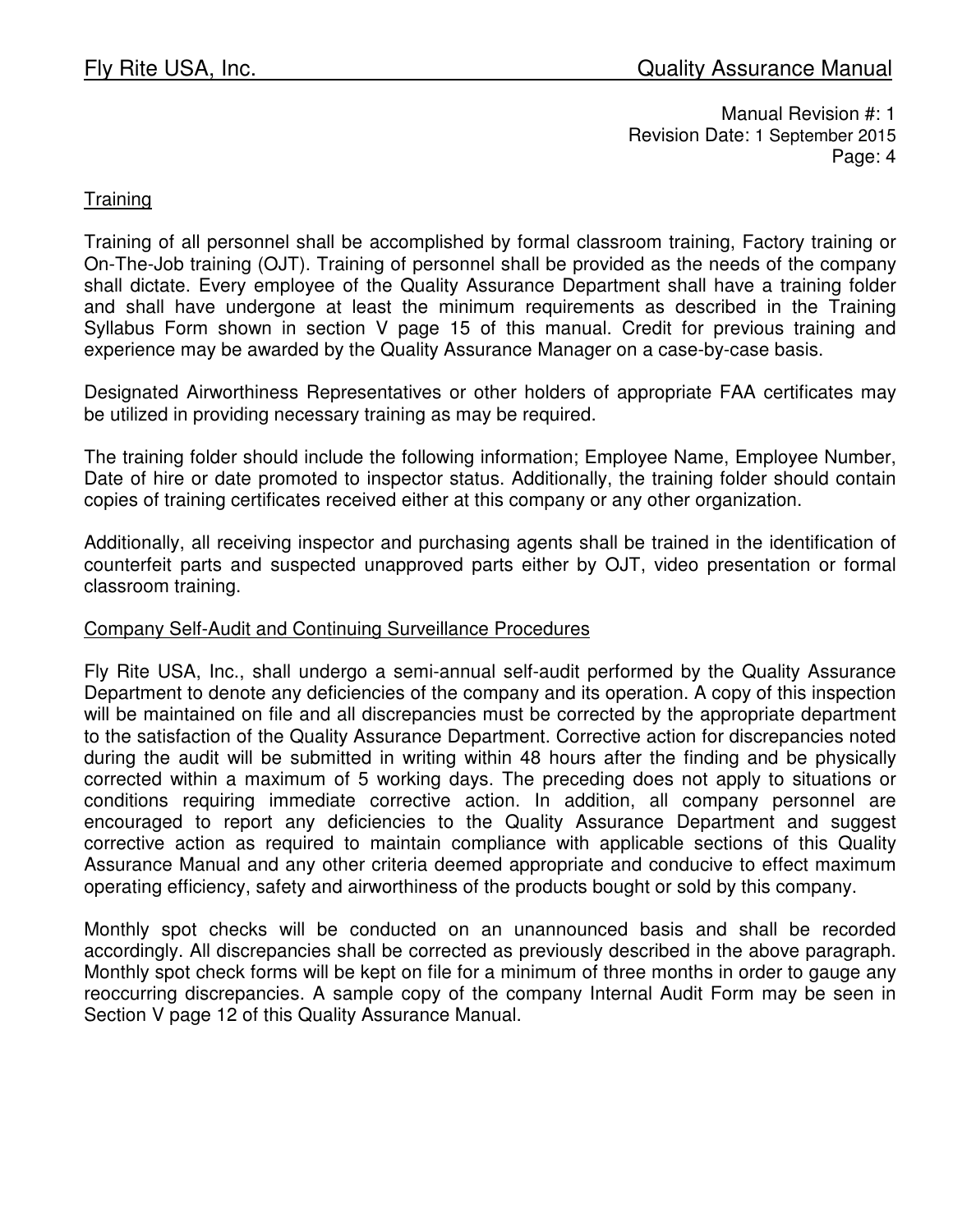#### Section III - Duties and Responsibilities

#### Quality Assurance Manager

The Quality Assurance Manager is responsible to the President for the overall operation of the Quality Control department and, as such, will have the final authority in the release for sale of aircraft components, engines, appliances and the component parts thereof. In addition, his responsibility for directing, planning and laying out the details of inspection standards, methods and procedures used by Fly Rite USA, Inc. to assure that aeronautical products that are bought and sold comply with applicable requirements.

It is the Quality Assurance Manager's duty to:

- 1. Assist, supervise and direct all personnel assigned to the Quality Assurance Department.
- 2. Ascertain that all inspections and evaluations are properly performed on all products and that proper records, reports and forms used by the company are properly executed prior to releasing the product for sale or stock.
- 3. Maintain a current file of pertinent regulatory documents applicable to the particular product being evaluated for purchase or sale.
- 4. Accomplish the final acceptance of all incoming materials, including new parts, supplies, and evaluate the airworthiness of articles on which work has been performed by FAA approved repair stations.
- 5. Oversee the proper tagging and identification of all parts and components as outlined in this manual.
- 6. Provide for the continuity of inspection responsibility assuring completion of required inspection when shift personnel or assignment changes occur.
- 7. See that rejected and unserviceable parts are handled in such a way as to prevent their sale as serviceable parts.
- 8. Preside as directing manager of the Material Review Board.

Note: The Quality Assurance Manager may delegate all duties assigned to any qualified individual, however, such delegation does not relieve him of the overall responsibilities.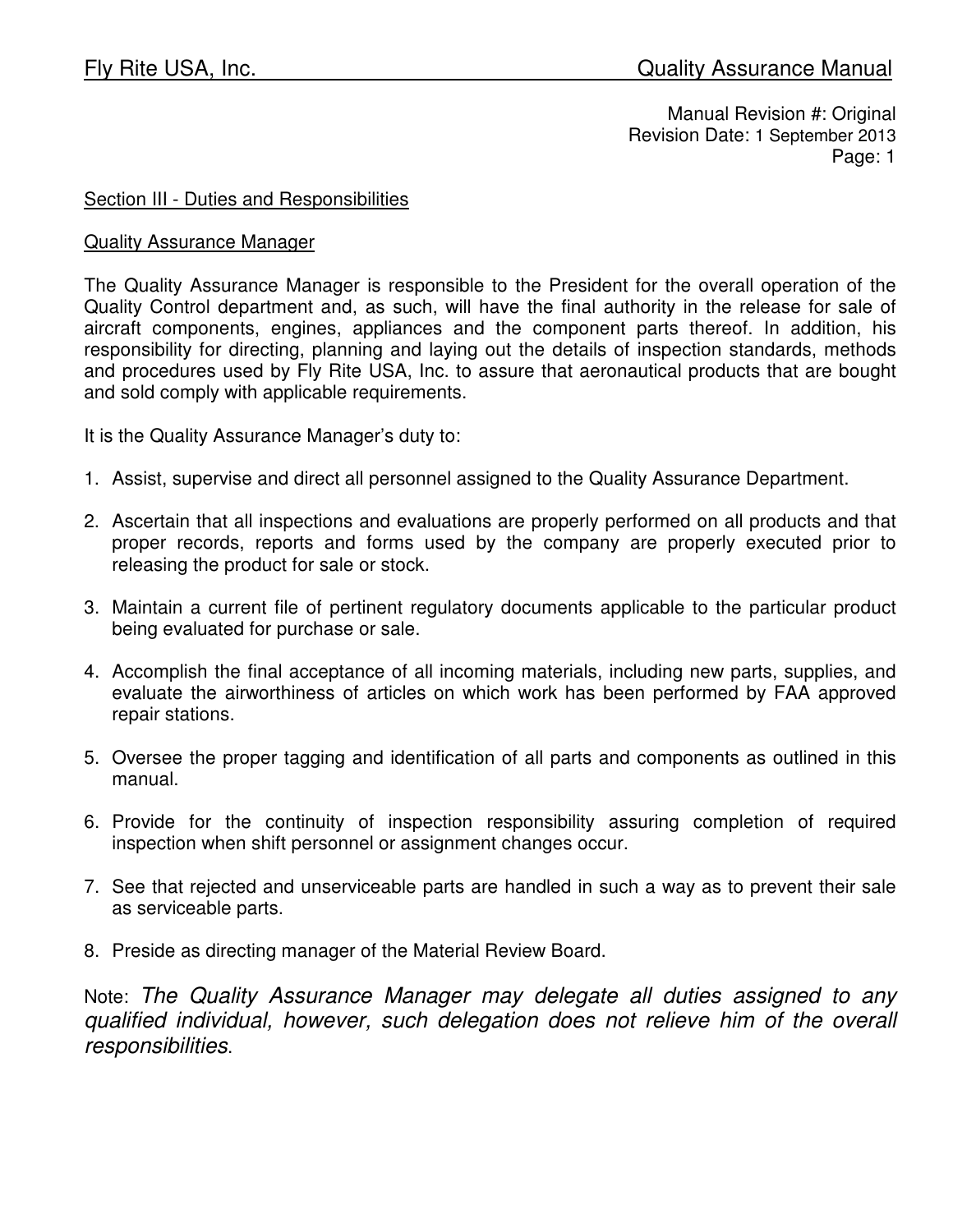#### Quality Assurance Inspectors

Quality Assurance Inspectors report directly to the Quality Assurance Manager and are responsible for:

- 1. Inspection and evaluation of products purchased or sold by Fly Rite USA, Inc.
- 2. Ensure that parts and paperwork conform to the requirements of Fly Rite USA, Inc., this Quality Assurance Manual and specific customer requirements.
- 3. Quarantine non-conforming parts or products.
- 4. Perform monthly spot checks throughout the company and deliver list of discrepancies to the Quality Assurance Manager for distribution and action.
- 5. Ensuring that corrective actions are carried out in a timely fashion.
- 6. Maintain a current list of approved vendors and suppliers.
- 7. Perform audits of vendors and suppliers.
- 8. Serve as member of Material Review Board, when delegated.
- 9. Identify and report to the FAA any suspected "Bogus" parts.
- 10. Report instances of non-compliance during receiving inspections to accreditation organization.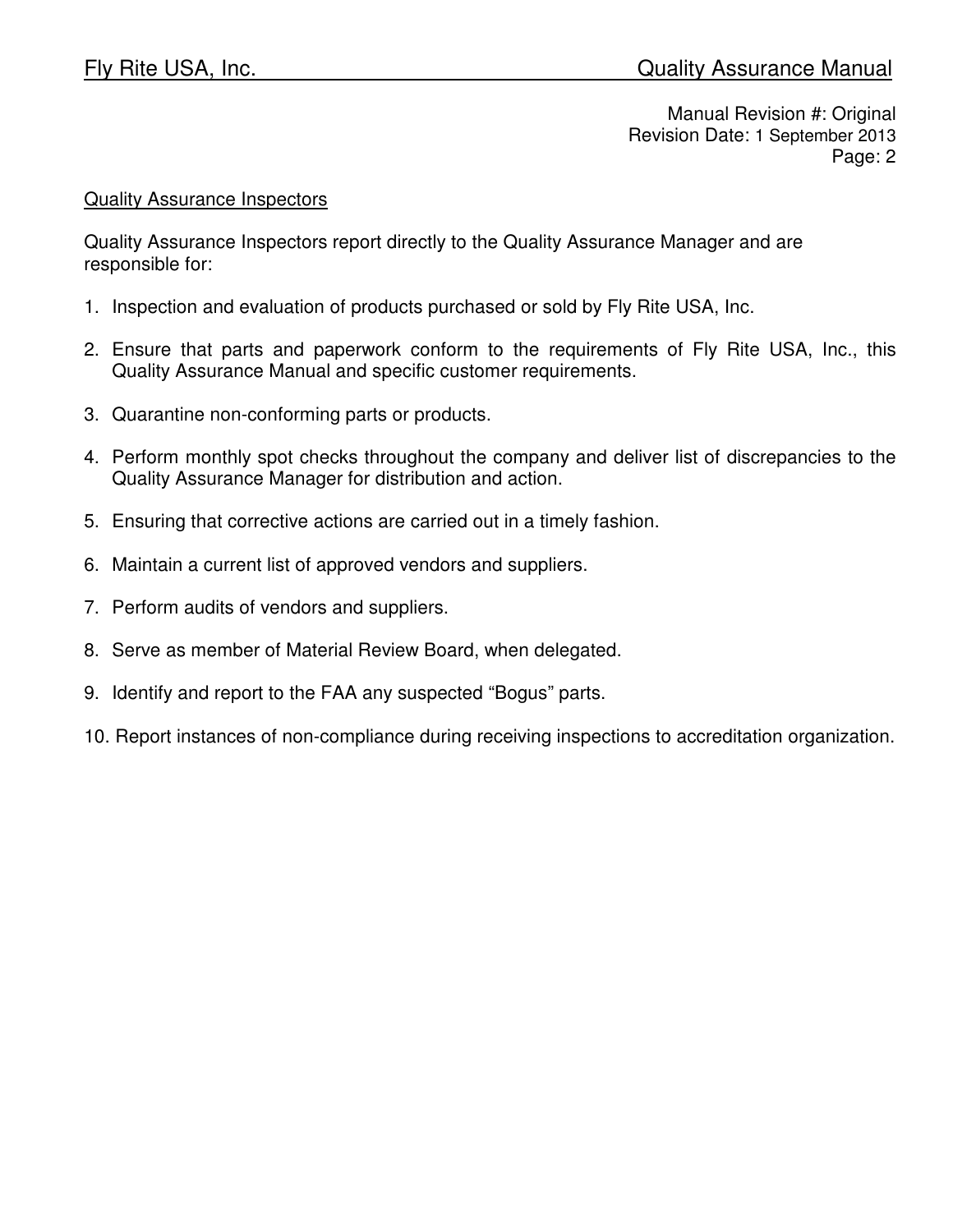### **Sales Department**

The purpose of the Sales Department is to define the customer specifications that have been requested by the customer being serviced. The Sales Department is responsible to the General Manager for the accomplishment of the following:

#### Sales Manager

The Sales Manager is responsible for directing, supervising and providing assistance to the Sales Agents under his/her direction. The Sales Manager will work closely with all other departments to ensure that customer requirements listed on the purchase order have been satisfied.

#### Sales Agents

The Sales Agent, responsible for the customer being serviced, has the responsibility to ensure that all customer specifications are met. This is to include all requirements as set forth by the customer in its corresponding purchase order, purchase agreement or purchase contract.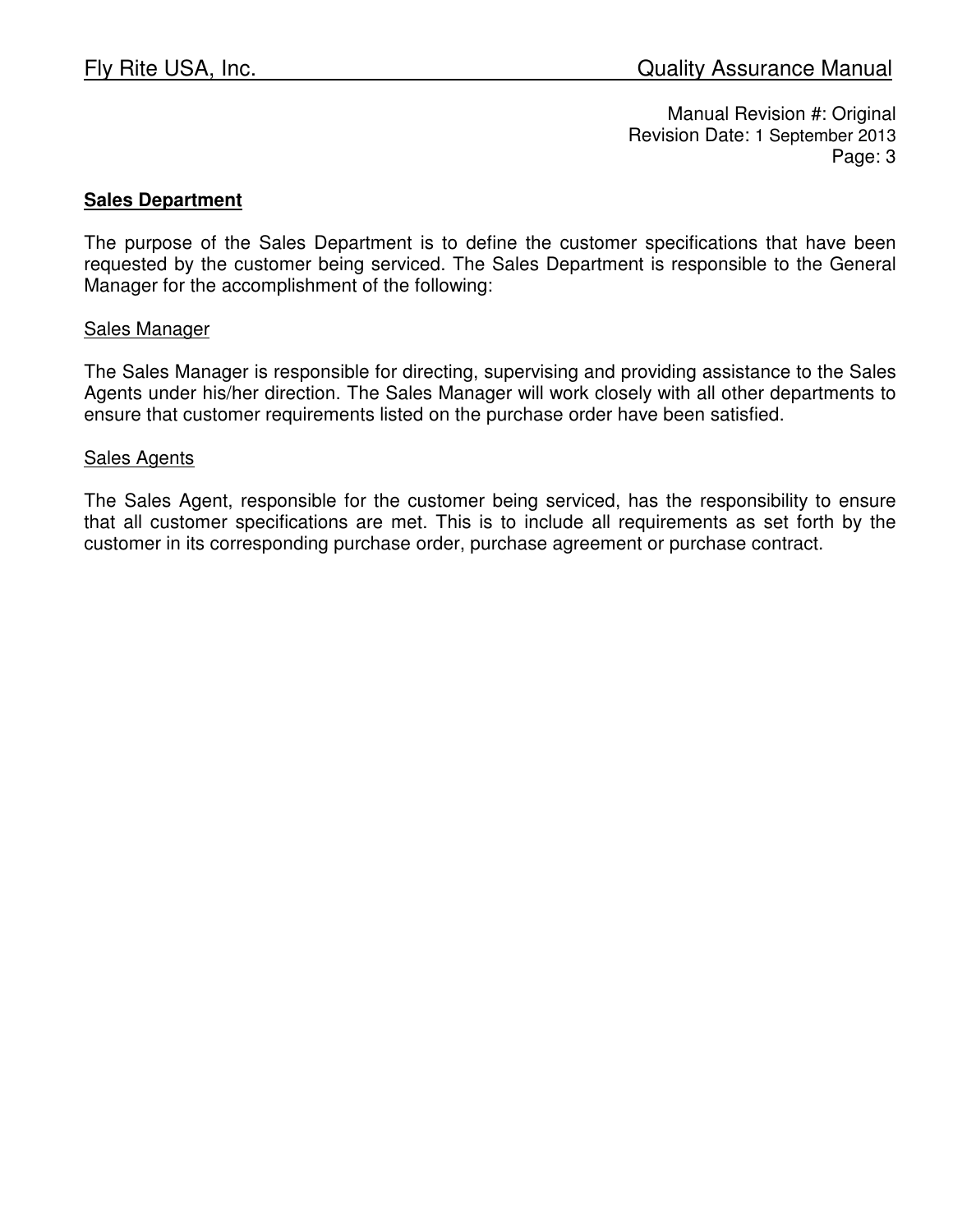## Purchasing Agents

The Purchasing Agents are responsible to the Purchasing Manager for the procurement of parts and supplies within the company.

Purchasing Agents are required to purchase these parts and supplies as specified by the applicable purchase order, purchase agreement or purchase contract and comply with all of the requirements contained therein. All applicable purchases shall require Material Certifications, Tear-down Reports, Work Order, and/or Traceability to an approved source, as applicable. Normal purchase order procedures shall be accomplished as follows:

- 1. All NEW or New Surplus Material supplied to the company must be accompanied by documented traceability back to the Production Approval Holder (PAH) or an FAA approved source.
- 2. All Overhauled or Serviceable parts should be accompanied by an approved maintenance release, Work Order Forms and/or Tear-down Report from an FAA approved or EASA approved 145 repair station working within the scope of their approval. In the case of Time Limited, Cycle Limited, Life Limited or Shelf Life Items the supplier must provide documentation of current times and cycles or expiration dated, as applicable, for the product being purchased.
- 3. All consumable materials must be in a NEW, unused condition accompanied by documentation that provides traceability back to an approved source.
- 4. All repairable or "As Is" products must be accompanied by an acceptable tag or written statement attesting that:

a. The subject part was removed from an aircraft or engine that was not immersed in salt water and was not subjected to extreme heat, nor exposed to extreme forces, and:

b. The part was not purchase from any Government or Military source.

c. Traceability to the PAH or an FAA approved source.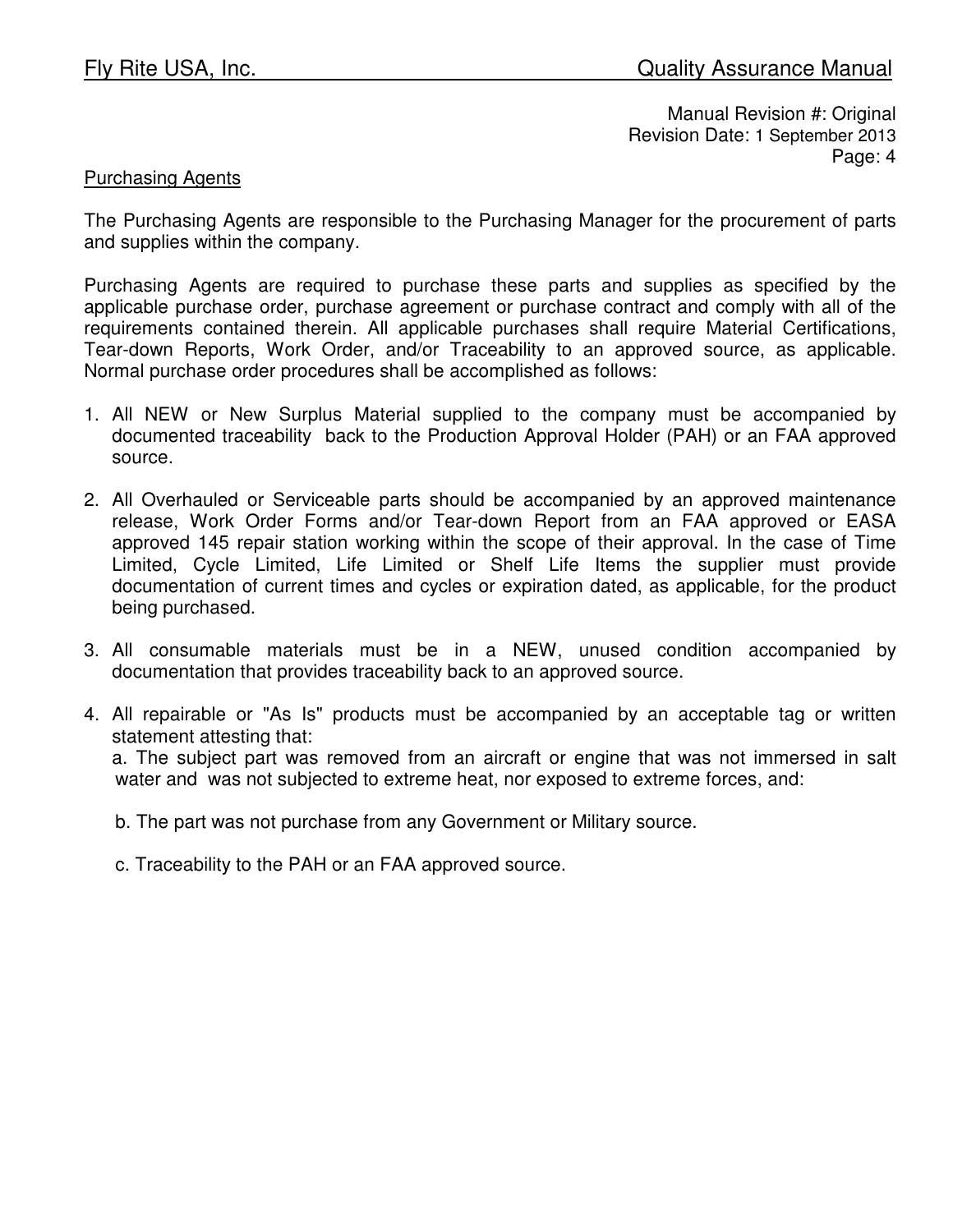#### Stockroom Supervisor

The Stockroom Supervisor is responsible to the Quality Assurance Manager for the operation of the stockroom.

In addition, the Stockroom Supervisor is responsible:

- For identifying, controlling, segregating, and maintaining all stock items to a serviceable or unserviceable category as designated by the Quality Assurance Department
- For the preservation of all articles or parts, while carried in inventory, including parts that are subject to deterioration and shelf life specifications.
- Assuring that required items are replenished in a timely manner.
- For distributing to all pertinent departments any miscellaneous technical information, et. al., which is received by stockroom personnel.
- For ascertaining that a sufficient supply of fire-fighting and safety equipment is provided for use at fire stations in the warehouse and office areas, and for their replacement after use.
- Supervise subordinate stockroom clerks.
- Maintain control over all products received and/or shipped.
- Maintain a log of all units shipped and/or received.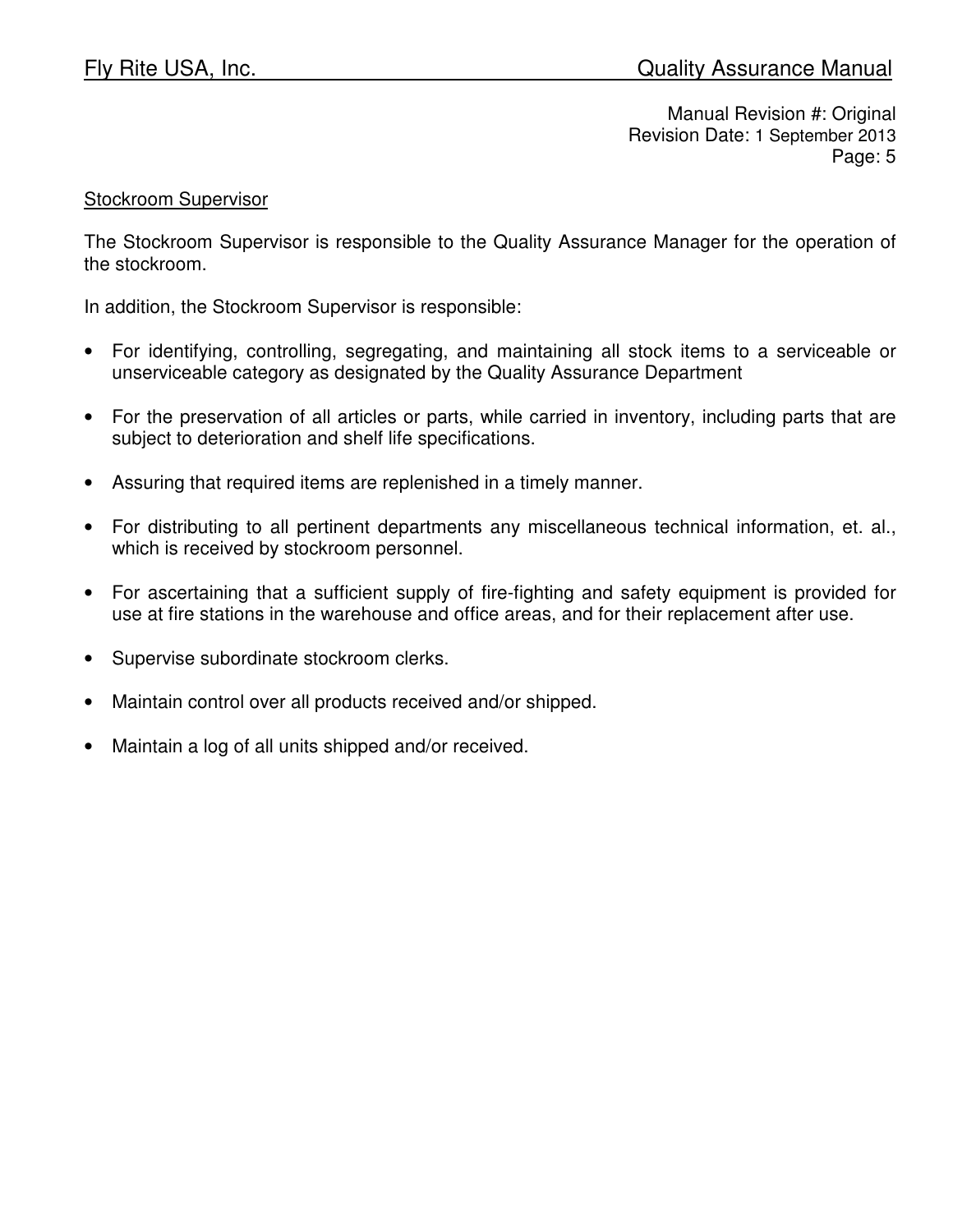#### Section IV - Inspection System

**General** 

The Quality Assurance Manager is responsible for full compliance with all procedures outlined in this system as appropriate to any item bought or sold. The airworthiness of those items and compliance with record requirements of those items depends upon full conformity with this system.

### Inspection Personnel

Quality Assurance Inspectors are required to be thoroughly familiar with all inspection methods, techniques and equipment used in their area of responsibility to determine the quality of airworthiness of an article purchased or sold. All inspection personnel must also maintain proficiency in the use of the various types of visual inspection aids to be used for inspection of the items undergoing acceptance inspection.

Inspection personnel assigned to the company operations are required to familiarize themselves with FAA regulations applicable to such operations with particular emphasis on the following:

- FAR Part 21 Certification Procedures for Products and Parts
- FAR Part 23 Airworthiness Standards: Normal, Utility and Acrobatic Category Airplanes
- FAR Part 25 Airworthiness Standards: Transport Category Airplanes
- FAR Part 39 Airworthiness Directives
- FAR Part 43 Maintenance, Preventive Maintenance, Rebuilding and Alteration
- FAR Part 65 Certification: Airmen other than flight crew
- FAR Part 145 Repair Stations
- FAR Part 121 Air Carriers
- FAR Part 125 Certification and Operation Rules for certain large airplanes
- FAR Part 129 Foreign Air Carriers
- FAR Part 135 Air Taxi operators and Commercial Operators

Inspection personnel will signify acceptance of a part or material during the receiving inspection by affixing his/her inspection signature to the appropriate block of the paperwork as described in this system. Additionally, an inspector will signify final acceptance for sale by affixing his/her inspection signature on the appropriate block of the Material Certification Form.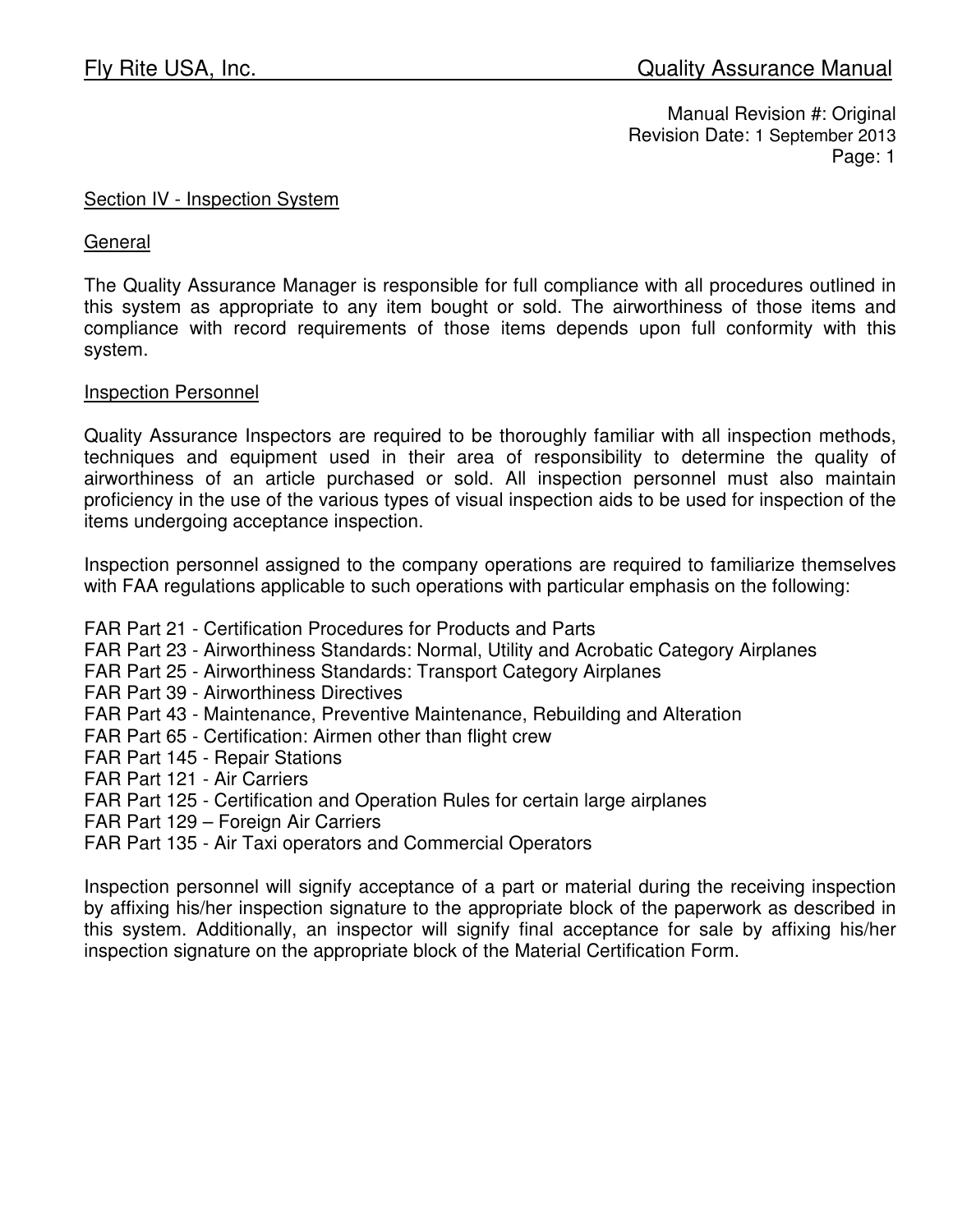#### Parts Receiving Inspection

The receiving Inspector (or designee) is responsible to see that all materials, hardware, parts, components, equipment and other aeronautical products procured for sale or use by the company are subject to receiving inspection to assure conformance to Part Number, Description, Serial Number, Lot Number, Batch Number, Purchase Order, appropriate paperwork and/or other applicable specifications. A record of such inspections will be recorded on Fly Rite USA, Inc. Receiving Inspection Form. Any part that fails to meet applicable specifications and/or Purchase Order requirements will be tagged as unacceptable and placed in the quarantine area. See Section V Pages 3 & 4.

All materials having limited shelf life shall be identified by labels showing the expiration date of the item. All shelf life items found in warehouse without such identification or with expired dates will be appropriately disposed of as directed by the Quality Assurance Manager.

**CAUTION**: ALL PARTS REPAIRED OR MAINTAINED BY A FOREIGN COUNTRY SHOULD BE FURTHER INVESTIGATED TO ENSURE THAT THE FOREIGN REPAIR FACILITY HELD AN FAA CERTIFICATION FOR THE WORK PERFORMED AT THE TIME THAT THE REPAIR OR MAINTENANCE. OF THE UNIT(s) WERE ACCOMPLISHED. (ref: Order 8300.10, appendix 4, FSAW bulletin 96-14)

All parts should be visually inspected for, but not limited to, deficiencies such as corrosion, cracks, wear marks, signs of previous installation, mishandling, fungus growth, breached seals, cuts, abrasions, moisture, improper packaging, expiration date, shelf life, proper paperwork, and any other deficiency that would otherwise cause concern about the serviceability or airworthiness of the particular component being inspected.

Every reasonable effort should be expended to identify and capture "Bogus" and/or unapproved parts. These "Bogus" and/or unapproved parts should be immediately brought to the quarantine area for final determination, final disposition, and FAA notification in accordance with Advisory Circular 21-29 Detecting and Reporting of Suspected Unapproved Parts, as applicable.

The Inspector or his delegated representative may request a functional check of components received from an FAA approved repair station or other approved source, **prior to release for sale**, when it has been determined by the Inspection Department that such components should be functionally tested. Functional testing shall be performed by an appropriate FAA approved repair station in accordance with the original equipment manufacturer's maintenance or overhaul manual, as applicable.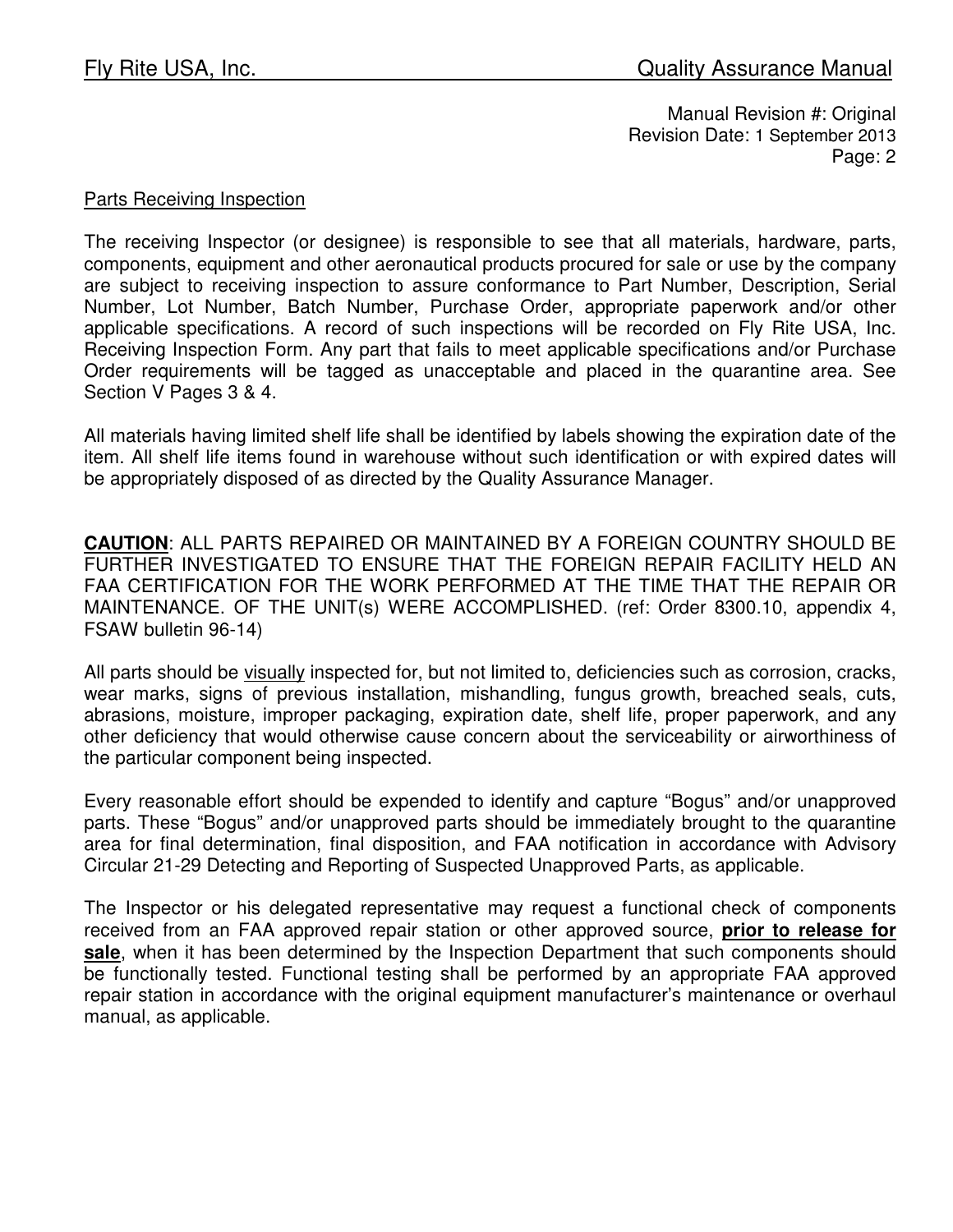#### Inspector Stamp Control

Fly Rite USA, Inc. does not utilize inspection stamps. Signatures and initials only.

#### Rejection of Materials Received

Non-conforming parts or materials shall be transported to the quarantine area. The nonconforming parts shall be subject to Material Review Board process or await further evidence attesting to their current status. Non-conforming parts or materials shall not be entered into the system so as to prevent their sale or movement until such time as the parts or materials may be cleared for sale, movement to stock or returned to the vendor.

A Material Review Board Form shall be initiated for each individual part or lot as required. (See Section V - Forms) Upon satisfactory release from the quarantine area, a part or material shall complete the incoming receiving inspection, as required, and placed into stock for sale.

#### Material Review Board

The Material Review Board shall consist of the General Manager, the Quality Assurance Manager, the Stockroom Manager or their delegated representatives. Upon notification of nonconforming parts and initiation of the Material Review Board Form, all interested parties shall utilize all appropriate and necessary data available to determine the status of the non-conforming part or material. Consultation with the FAA or an authorized representative (DAR) should be considered in extreme instances where a difference of opinion may exist between Board Members.

It is beyond the scope of this manual to show every specific problem which may arise for nonconforming parts or materials. However, they may be broken down into two general categories:

- 1. Paperwork
- 2. Condition of Part or Material

It is the responsibility of the Material Review Board to ascertain the appropriate corrective action required and ensure that parts or materials released for sale are represented as stated on the applicable paperwork and comply with the requirements of this Quality Assurance Manual.

Completed Material Review Forms shall be signed by at least two members of the board and filed for a period of not less than 2 years from date of action taken.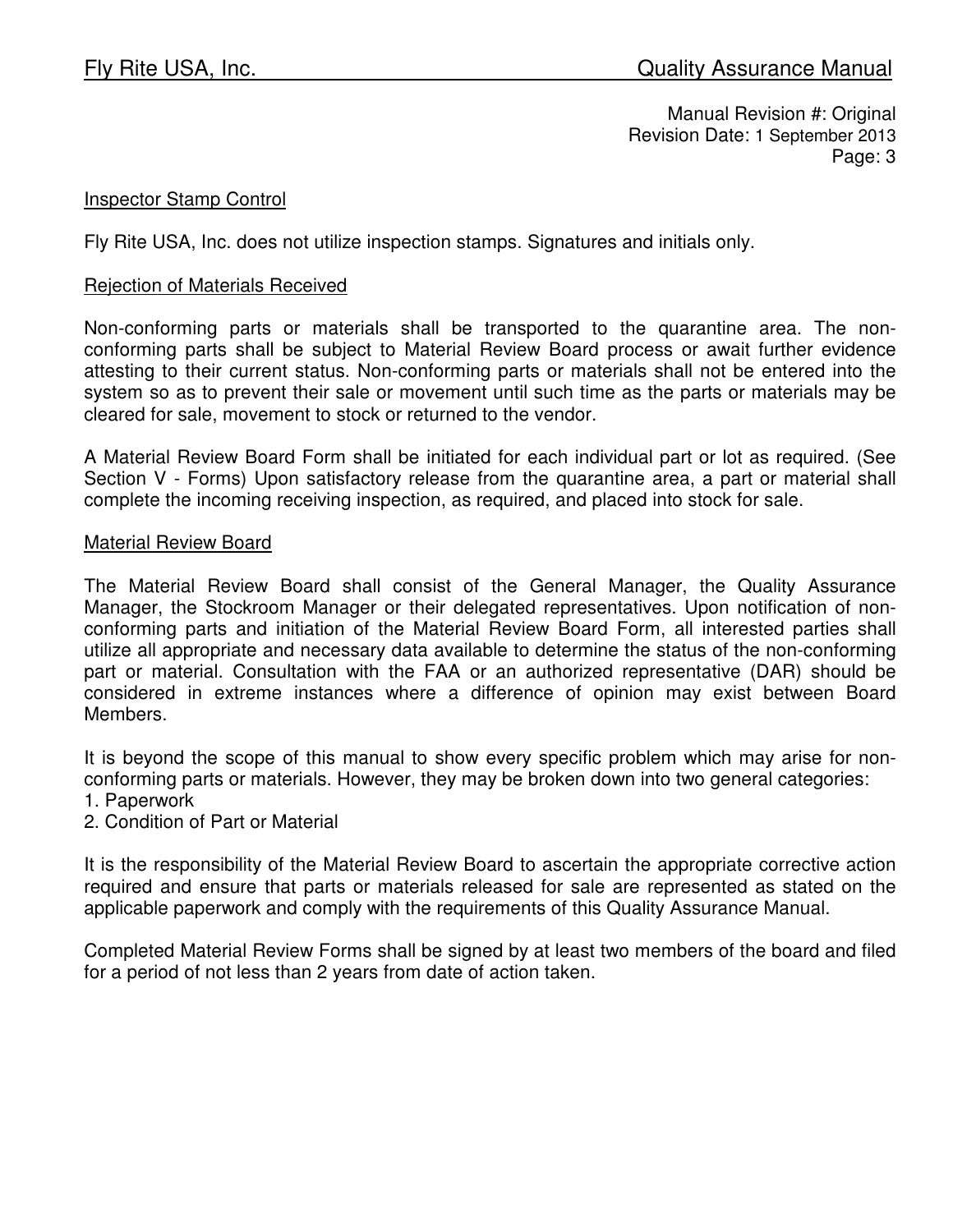### Quarantine Procedures for Rejected Materials

Quarantine parts or materials rejected for cause shall be segregated in a secure area. Such parts shall be identified with a tag or other appropriate marking so as to prevent their introduction into active stock. No part may be removed from the quarantine area without the knowledge of the Quality Assurance Manager.

#### Disposal of Materials Scheduled for Scrap

Materials scheduled to be scrapped shall be reviewed by the Quality Assurance Department and assigned the appropriate method of disposal. The method of disposal may be:

- 1. Cutting component into two or more sections.
- 2. Burning
- 3. Return to vendor
- 4. Melting
- 5. Any other appropriate method suitable for the type of component being discarded.

Serialized life limited components should have the appropriate part number and serial number transmitted to the original equipment manufacturer along with a small statement attesting to the retirement of said component. (Ref: AC 21-38 Disposition of unsalvageable A/C parts & materials)

#### General Storage Procedures

The Stockroom Supervisor is responsible for the proper handling, preservation, storage, and protection from damage and/or the environment of all parts and materials within the warehouse. Additionally, the Stockroom Supervisor is responsible for ensuring that:

- 1. All serviceable and unserviceable parts are segregated and adequately identified.
- 2. All products are adequately identified and paperwork attached or properly filed.
- 3. All spacers and knife edge seals are protected.
- 4. Avionics and electrical unit(s) are stored in an environmentally controlled area.
- 5. All scrap parts are transported to Quarantine Area for disposal.
- 6. All fluid lines and electrical connectors are properly capped or plugged.
- 7. All oxygen equipment is separated from any grease or oil bearing materials or parts.
- 8. All flammable products (paints, oils, grease, etc.) should be stored in a flame proof locker.

#### Handling of Parts

All items or components undergoing receiving or shipping process in the warehouse shall have the component handled in such a manner as to prevent damage or abuse while under the control of the stockroom. Suitable fixtures, racks, stands, and protective coverings (as required) are to be provided in the stock area to ensure maximum protection of all parts. Rejected parts will be identified by the use of a Fly Rite USA, Inc. ID tag stamped with the red letters "REJECTED" and properly segregated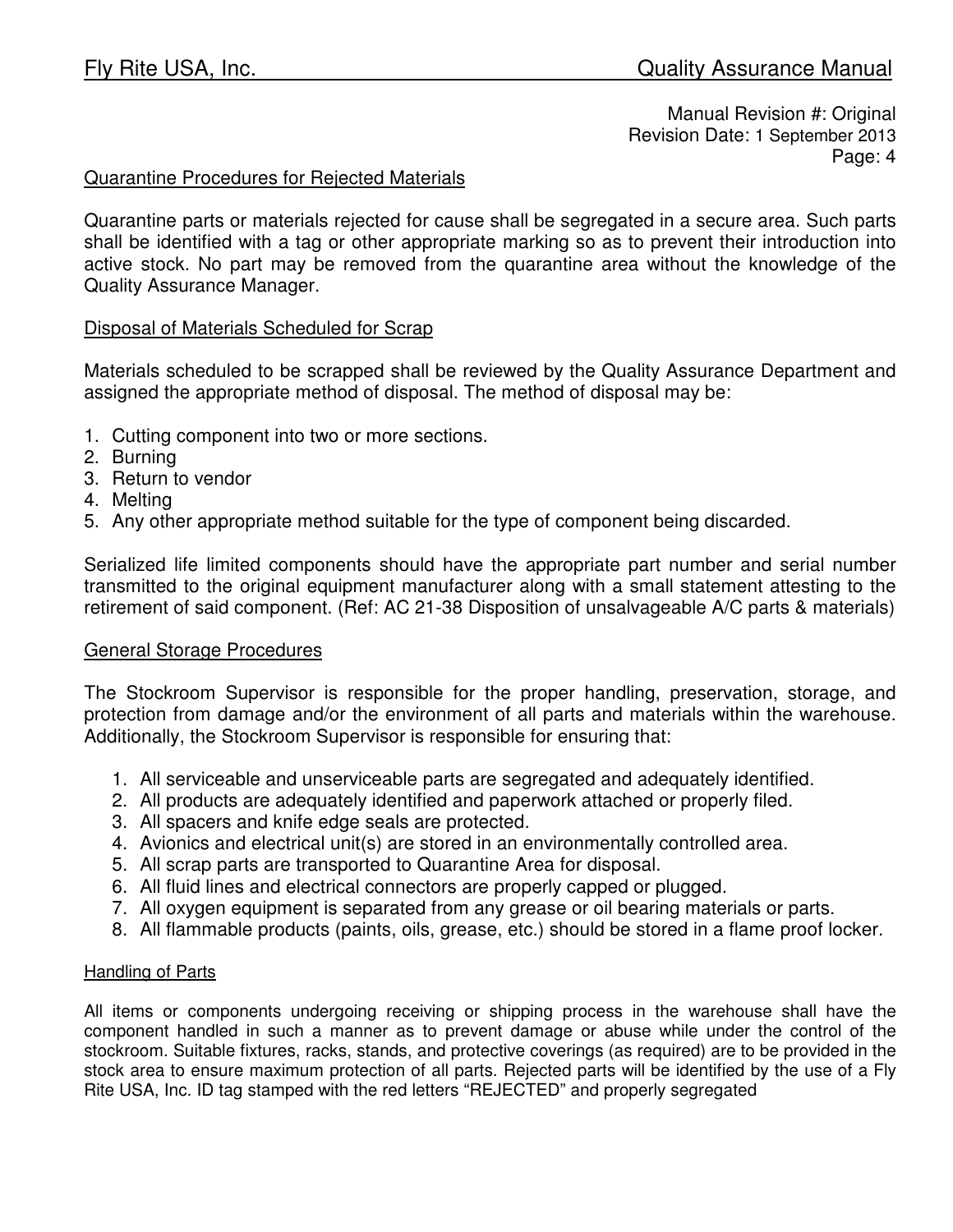#### Preservation of Parts

To protect parts against humidity, extreme temperatures, dust, rough handling or other damage, the component will be preserved by placing in suitable containers, plastic bags, and/or rigid boxes containing shock absorption materials.

Storage of company preserved components will be accomplished by storing in a location maintained by the stockroom personnel. The location shall provide maximum protection from physical and environmental damage.

#### **WARNING**: **No one employed by this company is allowed to apply any grease, oil, chemical or any other type of foreign substance to any serviceable product in stock.**

#### Deviation Authorization

Deviations to established policies and procedures may be obtained through a written request authorized by the Quality Assurance Manager. These deviations may be of any nature or peculiar circumstance which may not necessarily be covered by this Quality Assurance Manual. Authorization for specific customer requests which may be in conflict with this manual may also be authorized in the same manner. All Deviation Authorizations must be kept on file for a period of not less than two years from the date of the authorization under the specific Purchase Order or Sales Order under which the transaction had been effected.

#### Departmental Responsibility of Documents

Each Department Head is responsible for its own documents and safeguarding of said documents. The data referred to is, but not limited to, Customer Purchase Orders, Company Purchase Orders, Invoices, Accounts Payable, Receiving Inspection Reports, Shipping Inspection Reports, Quality Assurance Audits (internal & external), Material Review Board Forms, etc.. Unless otherwise indicated, all data shall be kept on file for a period of not less than 7 years. However, data may be removed from active files into a temporary storage after a period of 6 months. Data may be discarded, at the discretion of the cognizant department head with the approval of the C.E.O., after 7 years.

#### Vendor Approval Procedures

It will be the responsibility of the Quality Assurance Department to develop and maintain a current checklist for use in the approval of outside vendors. A copy of this checklist is included in this Quality Assurance Manual in Appendix A. All FAA approved Air Agencies and persons operating under an AC 00-56 standard are automatically approved. All other entities shall be audited at an interval not to exceed 24 months from the last audit. See Appendix A for the Vendor Audit Checklist.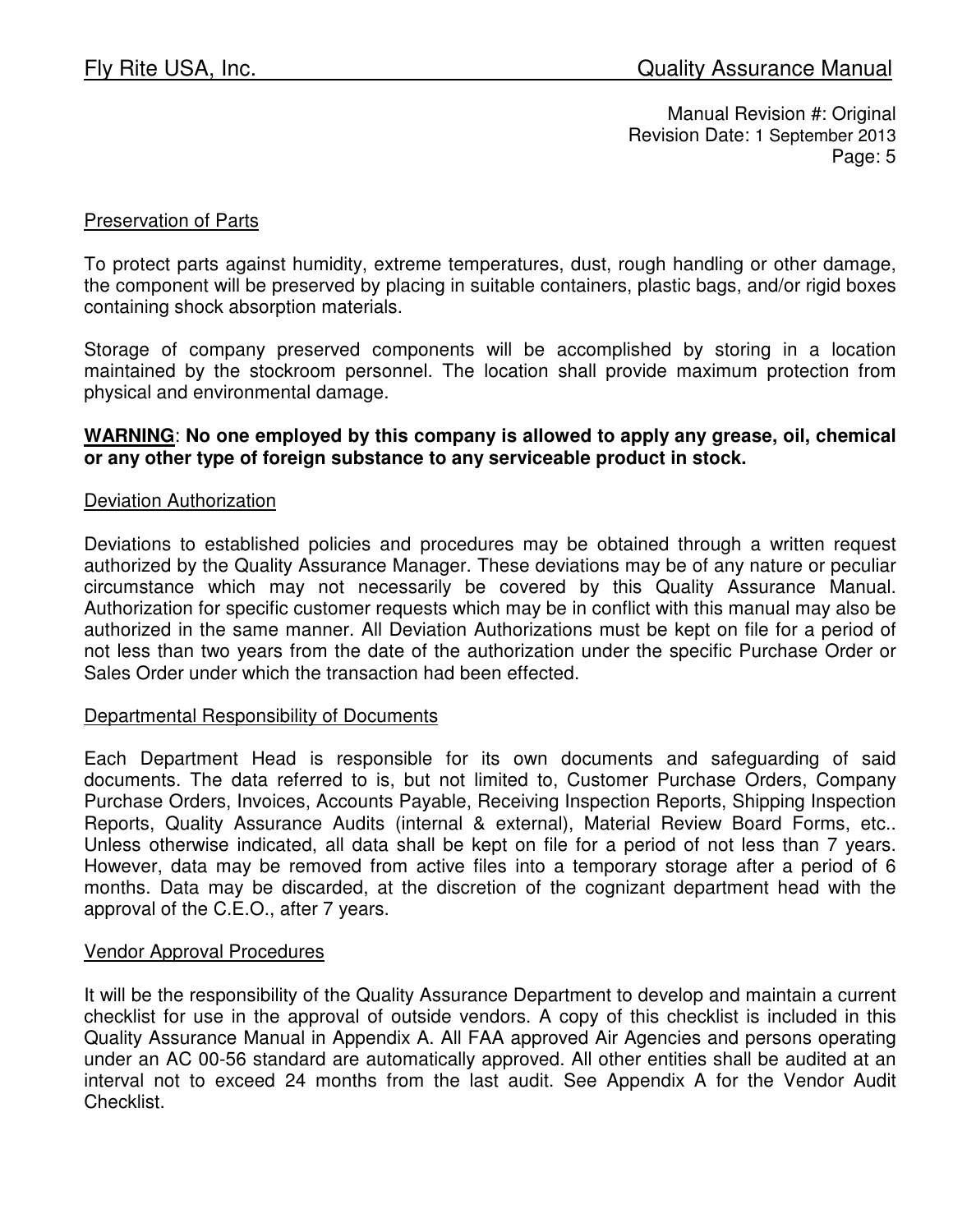#### Approved Vendors List

The Approved Vendors List is an ever changing document which, for all intensive purposes, is best kept and maintained by the Quality Assurance Manager and the Purchasing Department.

#### Recall Procedures

Any product sold by Fly Rite USA, Inc. that does not meet any of the airworthiness or customer requirements shall be subject to recall utilizing the purchase order number to identify the appropriate customer. The customer shall be notified in writing and via telephone to alert the customer of the problem or suspected problem. The scope of this manual is not to address each individual problem. However, it shall be required that all communications, verbal or written, be accurately documented so as to provide continuity during the resolve of the specific problem encountered and that a copy of these documents be place in the specific purchase order file.

#### Completed Documents Routing

Every department is responsible for its own document completion. Completed documents shall be maintained in a single file for each respective Purchase Order/client or may be identified in such a manner as can facilitate its retrieval.

All completed files should be reviewed by the manager of the respective department, or his delegated representative, prior to filing in the appropriate storage area. This action should be exercised at all times regardless of whether or not the file is electronic or paper form.

#### General Packaging Procedures

All aeronautical parts shall be handled, preserved, and packaged in such a manner as to ensure that all articles being shipped will not be exposed to moisture or any shock that may otherwise cause damage to the product. Due to the diversity of the inventory owned by Fly Rite USA, Inc., document ATA 300 is recommended to be utilized as the required standard for all packaging requirements.

#### Export Procedures

The Quality Assurance Department is responsible for checking AC 21-2 for any requirements for export currently listed for products being exported to foreign countries. If the foreign customer does not request an export certificate of airworthiness and the country is listed in AC 21-2, then the customer should be made aware of the requirement and should respond, in writing, regarding the necessity of the export approval. This action will preclude the situation where parts are shipped and the Export Certificate is requested after the fact. REMEMBER: **Parts are not eligible for export certification while they are located in a country or possession other than the United States**. (ref: FAR 21 Sub-part L.)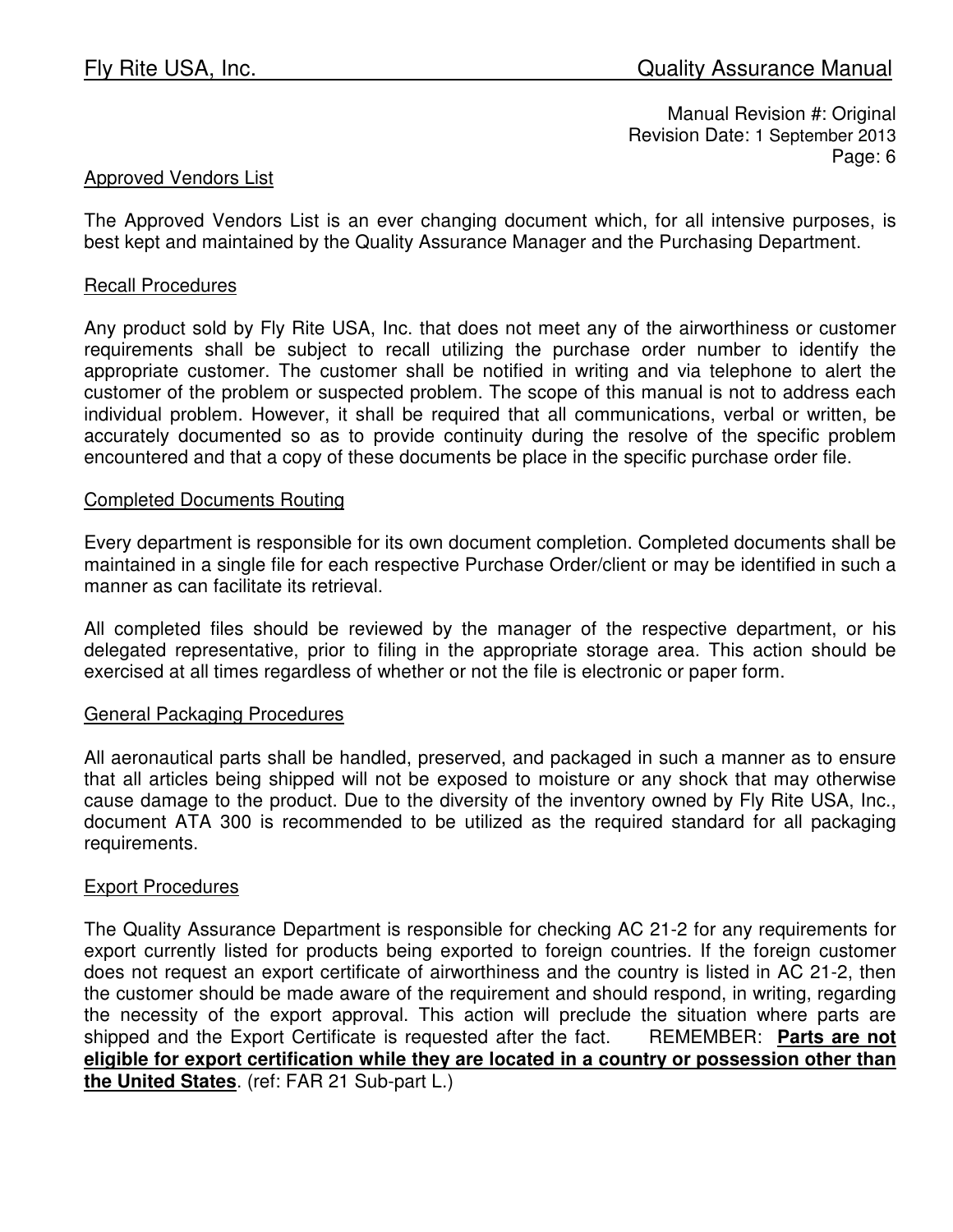### Shelf-Life Items

All adhesives, sealers, primers, finishing, rubber products and other materials having limited shelf life shall be stored in such a manner that will allow the oldest units, not yet within 30 days of expiration, to be sold first. Whenever practical, all shelf-life items should be stored by grouping to facilitate their inspection and expedite the identification of out-dated products. Inspectors shall dispose of all out-dated materials in a manner prescribed by the Quality Assurance Manager.

#### **WARNING: Care should be exercised to avoid stocking petroleum products with products specifically designed for AVIATION OXYGEN SYSTEMS. Aviation Oxygen System products shall be stored separately from all other products and properly protected.**

#### Final Inspection Prior To Shipment

The final inspection of all products sold or shipped by Fly Rite USA, Inc. is an essential component of this Quality System. Care must always be exercised to ensure that all products shipped via any method are properly protected at all times and that proper caution or warning labels are affixed to the exterior of the package. **All products must have a Material Certification form attached prior to shipment to end user**.

All products should be inspected for proper identification, documentation, preservation and packaging. Each product being shipped should be afforded the same care and attention on the way out as it did when received. The supporting paperwork should reflect all customer criteria as set forth in the customer's Purchase Order. See Section V Page 16

Inspectors should be aware of the weight, size, and type of product being shipped to ensure that the packaging is not inadequate or substandard for the unit(s) being shipped. Inspectors should inspect the product for proper preservation and consider the length of time the product may be subjected to during shipment.

All products should be packed utilizing ATA-300 Specification (recommended). The materials used in packaging application may include pre-formed foam, "Pop Corn", Bubble Wrap or any other material or container appropriate to the unit being shipped.

Inspectors shall verify the Shelf-Life items are not within 30 days of expiration prior to shipping.

All hazardous materials shall be packaged and shipped by approved shipping specialists. Hazardous materials must be adequately stored dependent upon their nature and composition in accordance with acceptable industry standards.

Inspectors shall ensure that all pressurized vessels have a METAL safety cap installed at the outlet end of the vessel.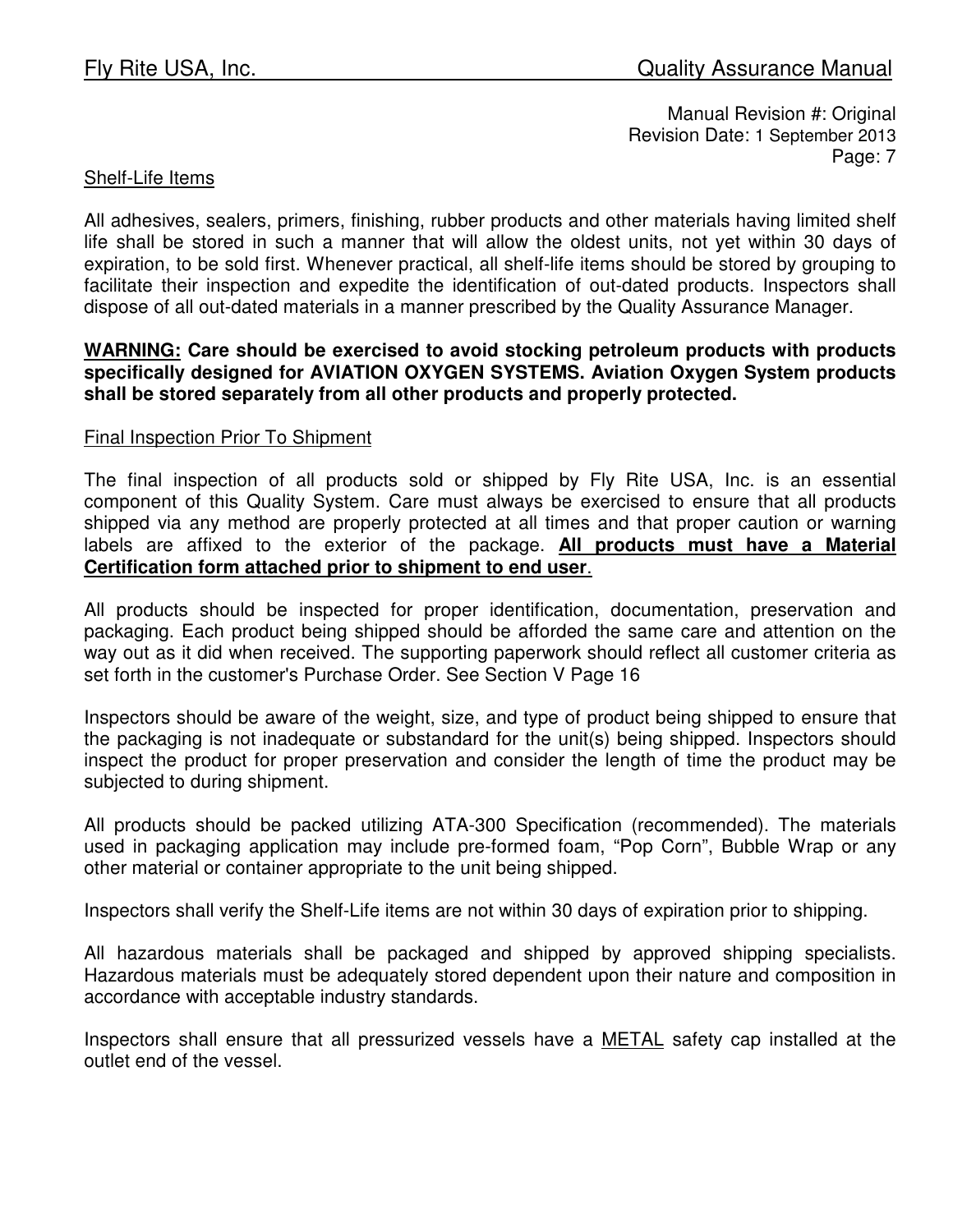### Tagging Procedures

All material received by Fly Rite USA, Inc. may be tagged with the manufacturer's part number, description, serial number (if applicable), quantity and lot number. Multiple part numbers should be avoided to prevent confusion as to the part's manufacturer or applicable specification.

#### Data Control

Fly Rite USA, Inc. only maintains current copies of FAA publications and does not maintain current manufacturer's Illustrated Parts Catalogs. In the event that such Catalogs do exist and they are not current the Catalogs shall be stamped with the words "FOR REFERENCE ONLY' on the face on the document or the location that it is kept in.

#### Life Limited Parts

All Life Limited Parts must be received or shipped with required documentation attesting to the remaining hours and/or cycles. The document should identify at least, but not limited to, the following information:

- 1. The last operator of the unit
- 2. The date of removal from the aircraft engine, propeller or appliance
- 3. The hour and or cycle limit
- 4. The amount of hours and/or cycles used
- 5. The amount of hours and/or cycles remaining
- 6. The part number of the unit
- 7. The serial number of the unit
- 8. The model of the end item from which it was removed
- 9. An authorized signature of the last operator of the unit
- 10. Traceability to an FAA approved source

#### Parts Purchased In Bulk or Lot

It is the policy of Fly Rite USA, Inc. that parts and/or materials that have been purchased in bulk or lots be handled in the following manner. When parts are purchased in this manner and only one original Certificate of Conformity and/or Packing List, partial sales may be made by making copies of the original documentation to prove where the parts originated. The original documentation must remain on file for a period of not less than 5 years.

#### Problem Resolution and Follow-up

The General Manager shall be notified of any and all problems arising at Fly Rite USA, Inc.. The General Manager is completely responsible for resolving the situation and the follow-up to the problem. The General Manager is further tasked with implementing necessary controls to prevent the reoccurrence. In the absence of the General Manager the Quality Assurance Manager shall act in this capacity.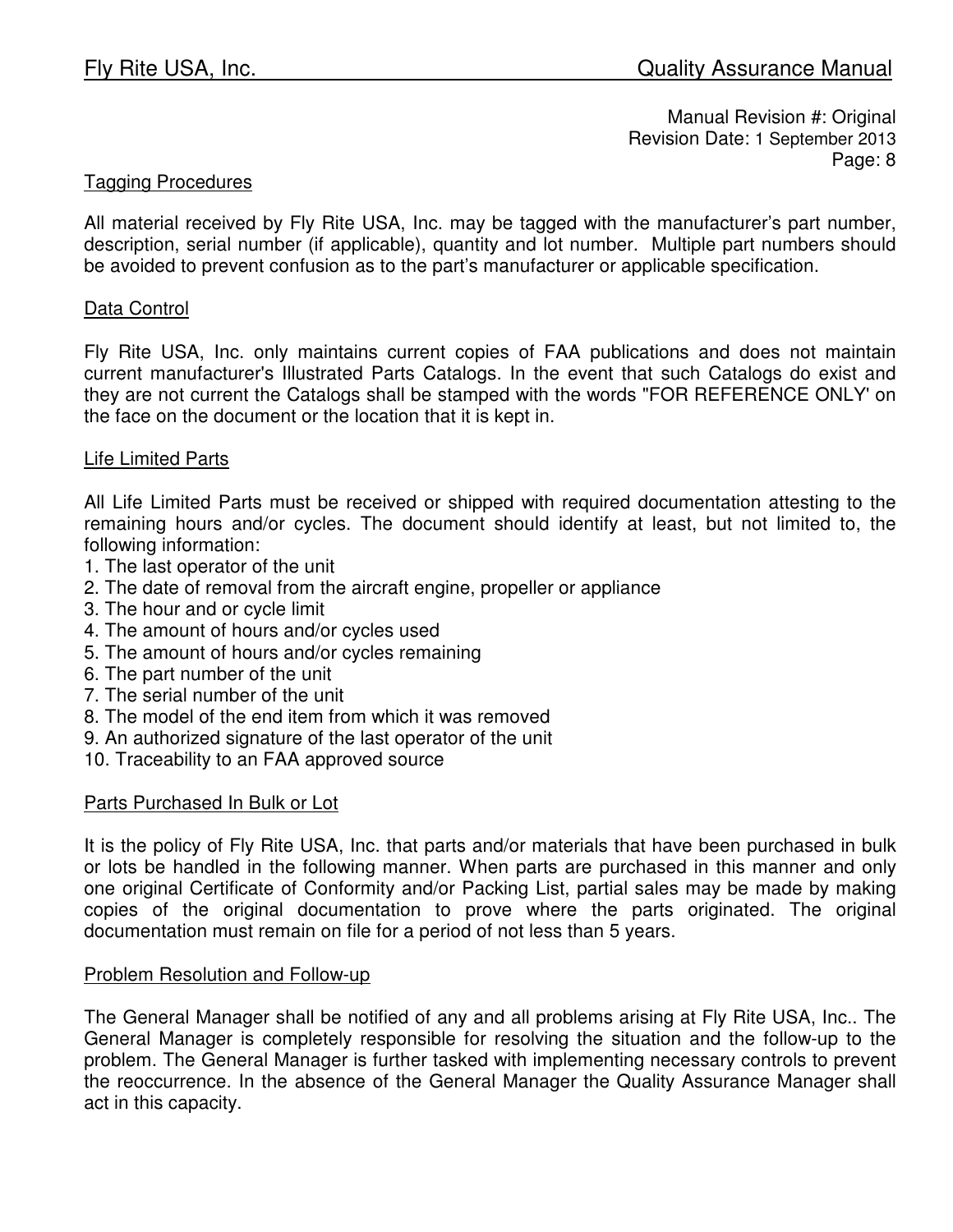# Fly Rite USA, Inc. **Example 20 and Secure 20 and Secure 20 and Secure 20 and Security Assurance Manual**

Manual Revision #: Original Revision Date: 1 September 2013 Page: 9

### Hazardous Materials Handling & Shipment

Hazardous Materials are a major concern in the aviation industry. The "Value Jet" accident is the result of improper handling and shipment of hazardous materials. Therefore, only those personnel that have been trained shall be permitted to handle such hazardous materials. The shipment of hazardous materials shall only be performed by certificated persons in the field of HAZ-MAT.

Since it is obvious that hazardous materials are not easily recognizable, the following is a brief listing of hazardous materials which should be routed to a certified HAZ-MAT shipment facility:

- 1. Oxygen canisters, Oxygen bottles, Oxygen generators, Protective breathing equipment
- 2. (PBE) Petroleum products: Fuel, Oil, Hydraulic Fluids, Paint, Varnish, Thinner, Grease
- 3. Explosive products such as "Squibs" used on aircraft fire bottles
- 4. Flammable gas such as Oxygen or Acetylene.
- 5. Flammable liquids such as acetone or alcohols.
- 6. Compressed air or gas cylinders.
- 7. Corrosive liquids.
- 8. Poisonous liquids or gases (compressed or uncompressed.
- 9. Radioactive materials such as flight control balance panels (Depleted Uranium)
- 10. Cleaning solutions such as ammonia.
- 11. Acids.
- 12. Aircraft batteries
- 13. Oxidizers or accelerants.
- 14. Toxic disinfectants.
- 15. Fire Extinguishers.
- 16. Flares.
- 17. Aircraft Escape Slides.
- 18. Aircraft Survival Rafts.
- 19. Refrigerants such as R-12, R-22, R-134a, etc.
- 20. Rocket Packs such as "JATO Bottles".
- 21. Self-illuminating "EXIT" signs.

**ALL EMPLOYEES ARE CAUTIONED THAT THIS IS ONLY A "PARTIAL LIST" OF HAZARDOUS MATERIALS. IF ANY DOUBTS ARISE DURING ANY SHIPMENT ALL EMPLOYEES ARE REQUIRED TO CONTACT THE HAZ-MAT SHIPPING FACILITY FOR CONFIRMATION OF SAFETY PRIOR TO SHIPPING THE UNIT(S).** 

**THIS IS A VERY SERIOUS MATTER WHICH REQUIRES STRICT ATTENTION ON A DAILY BASIS. DO NOT TAKE ANY UNNECESSARY CHANCES. CONSULT WITH THE QUALITY ASSURANCE MANAGER REGARDING ANY QUESTIONABLE SHIPMENT.**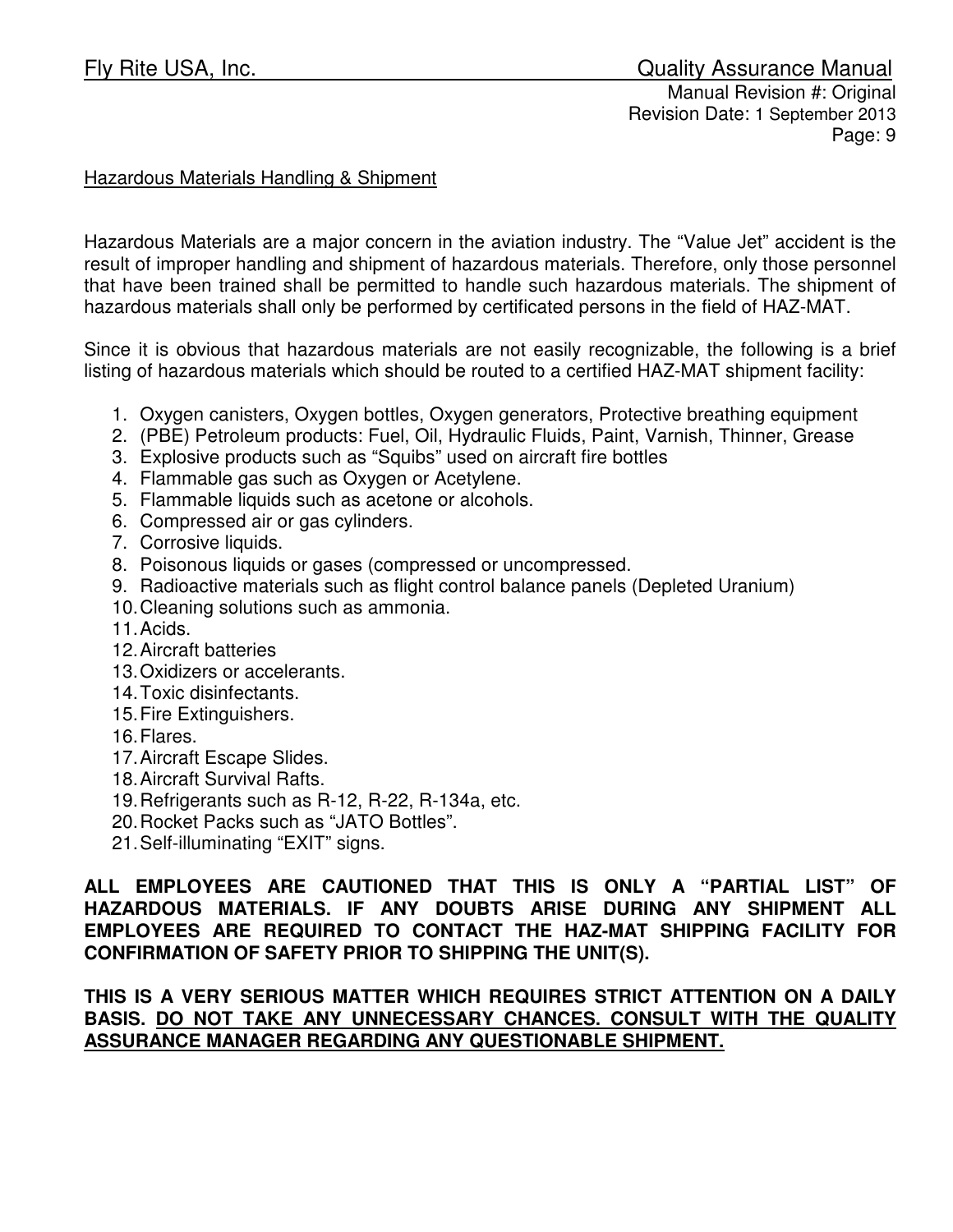### Section V - Forms

#### **Material Certification Form**

The Material Certification Form will be filled out and signed by any authorized company employee. The following are numbered instructions are for each block as applicable.

- Block 1: Pre-printed. No further data required.
- Block 2: Pre-printed. No further data required.
- Block 3: Reserved
- Block 4: Pre-printed. No further data required.
- Block 5: Reserved
- Block 6: Enter the chronological sequence number for each item listed on the form.
- Block 7: Enter the description of the item for each item listed on the form.
- Block 8: Enter the Manufacturer's name and part number for each item listed on the form.
- Block 9: Enter the type of aircraft or equipment for which that item listed is eligible for installation.
- Block 10: Enter the quantity in this block.
- Block 11: Enter the serial number of the individual unit or the batch number of the lot listed.
- Block 12: Enter the condition of the component, material, or part. i.e. New, As Is, OVHL., etc.
- Block 13a: The remarks block is a general purpose block for personnel to add extra information that is pertinent to the items listed on the form.
- Block 13b: Enter the source from where the part, component, or material was purchased.
- Block 13c: Enter the last Certified Agency where the part was last serviced, if applicable.
- Block 14: Pre-printed. No further data required.
- Block 15: Signature of authorized representative required for New Parts Only.
- Block 16: Name of person signing block 15.
- Block 17: Date of signature on block 15
- Block 18: Pre-printed. No further data required.
- Block 19: Signature of authorized representative required for Used, Repaired or Overhauled Parts Only.
- Block 20: Name of person signing block 19.
- Block 21: Date of signature on block 19.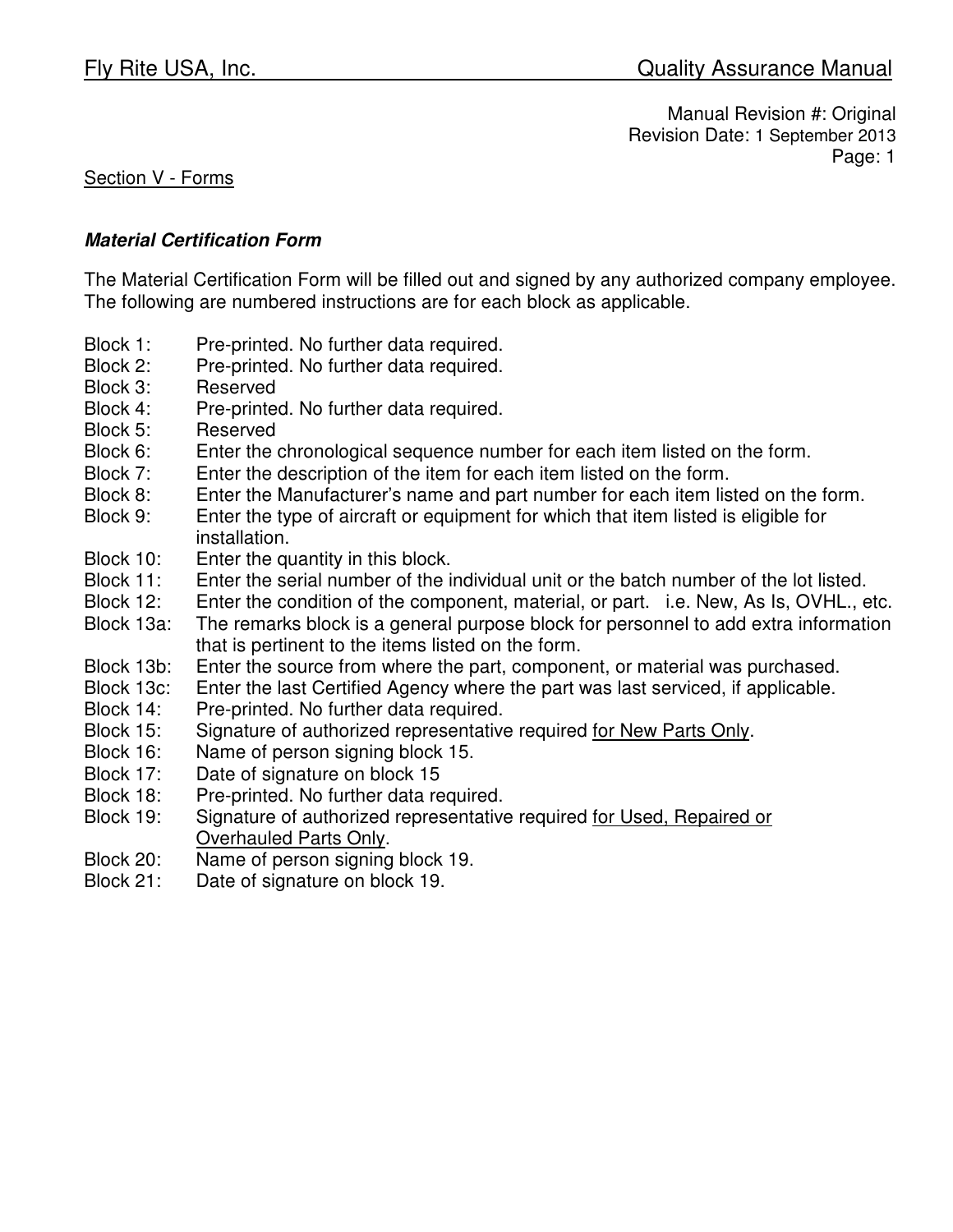| 1.                                                                                                                                    |                                        |                                                                                                                                             | PARTS OR MATERIAL CERTIFICATION FORM (ATA 106) |                        |                          |                                        |             |
|---------------------------------------------------------------------------------------------------------------------------------------|----------------------------------------|---------------------------------------------------------------------------------------------------------------------------------------------|------------------------------------------------|------------------------|--------------------------|----------------------------------------|-------------|
| 2. Seller's Name:<br>Fly Rite USA, Inc.                                                                                               |                                        |                                                                                                                                             |                                                |                        |                          | 3. Reference No.                       |             |
|                                                                                                                                       | 4. Organization:                       |                                                                                                                                             |                                                | Telephone:             |                          | $(612)$ 802-4783                       |             |
| Address:                                                                                                                              |                                        |                                                                                                                                             |                                                | Facsimile:             |                          |                                        |             |
|                                                                                                                                       | 3973 Zarthan Avenue South              |                                                                                                                                             |                                                | Telex:                 |                          |                                        |             |
|                                                                                                                                       | St. Louis Park, Mn 55416               |                                                                                                                                             |                                                | Status:                |                          | <b>Parts Supplier</b>                  |             |
|                                                                                                                                       |                                        |                                                                                                                                             |                                                |                        |                          | Certificate Type and #: Not Applicable |             |
|                                                                                                                                       | 5A. Contract No. (Seller)              |                                                                                                                                             |                                                |                        | 5B. Contract No. (Buyer) |                                        |             |
| 6. Item                                                                                                                               | 7. Description                         | 8. Part No. /                                                                                                                               |                                                | 9.                     | 10. Qty.                 | 11. Serial /                           | 12. Status/ |
|                                                                                                                                       |                                        | Manufacturer                                                                                                                                |                                                | Eligibility            |                          | Batch No.                              | Work        |
|                                                                                                                                       |                                        |                                                                                                                                             |                                                |                        |                          |                                        |             |
|                                                                                                                                       |                                        |                                                                                                                                             |                                                |                        |                          |                                        |             |
|                                                                                                                                       |                                        |                                                                                                                                             |                                                |                        |                          |                                        |             |
|                                                                                                                                       |                                        |                                                                                                                                             |                                                |                        |                          |                                        |             |
| 13 A. Remarks                                                                                                                         |                                        |                                                                                                                                             |                                                |                        |                          |                                        |             |
|                                                                                                                                       |                                        |                                                                                                                                             |                                                |                        |                          |                                        |             |
|                                                                                                                                       |                                        |                                                                                                                                             |                                                |                        |                          |                                        |             |
|                                                                                                                                       | 13B. Obtained From                     |                                                                                                                                             |                                                | 13C. Last Cert. Agency |                          |                                        |             |
|                                                                                                                                       |                                        |                                                                                                                                             |                                                |                        |                          |                                        |             |
|                                                                                                                                       | 14. New Parts / Material Verification: |                                                                                                                                             |                                                |                        |                          | 18. Used, Repaired or Overhauled Parts |             |
| The following signature attests that the part $(s)$ or material $(s)$<br>identified above was (were) manufactured by a FAA Production |                                        | <b>Verification:</b>                                                                                                                        |                                                |                        |                          |                                        |             |
| Approval Holder (PAH), or to an industry or commercial<br>standard.                                                                   |                                        | The following signature attests that the documentation specified<br>above or attached is accurate with regards to the item(s)<br>described. |                                                |                        |                          |                                        |             |
| 15. Signature                                                                                                                         |                                        |                                                                                                                                             |                                                | 19. Signature          |                          |                                        |             |
| 16. Name                                                                                                                              |                                        |                                                                                                                                             | 17. Date                                       | 20. Name               |                          |                                        | 21 Date     |
|                                                                                                                                       |                                        |                                                                                                                                             |                                                |                        |                          |                                        |             |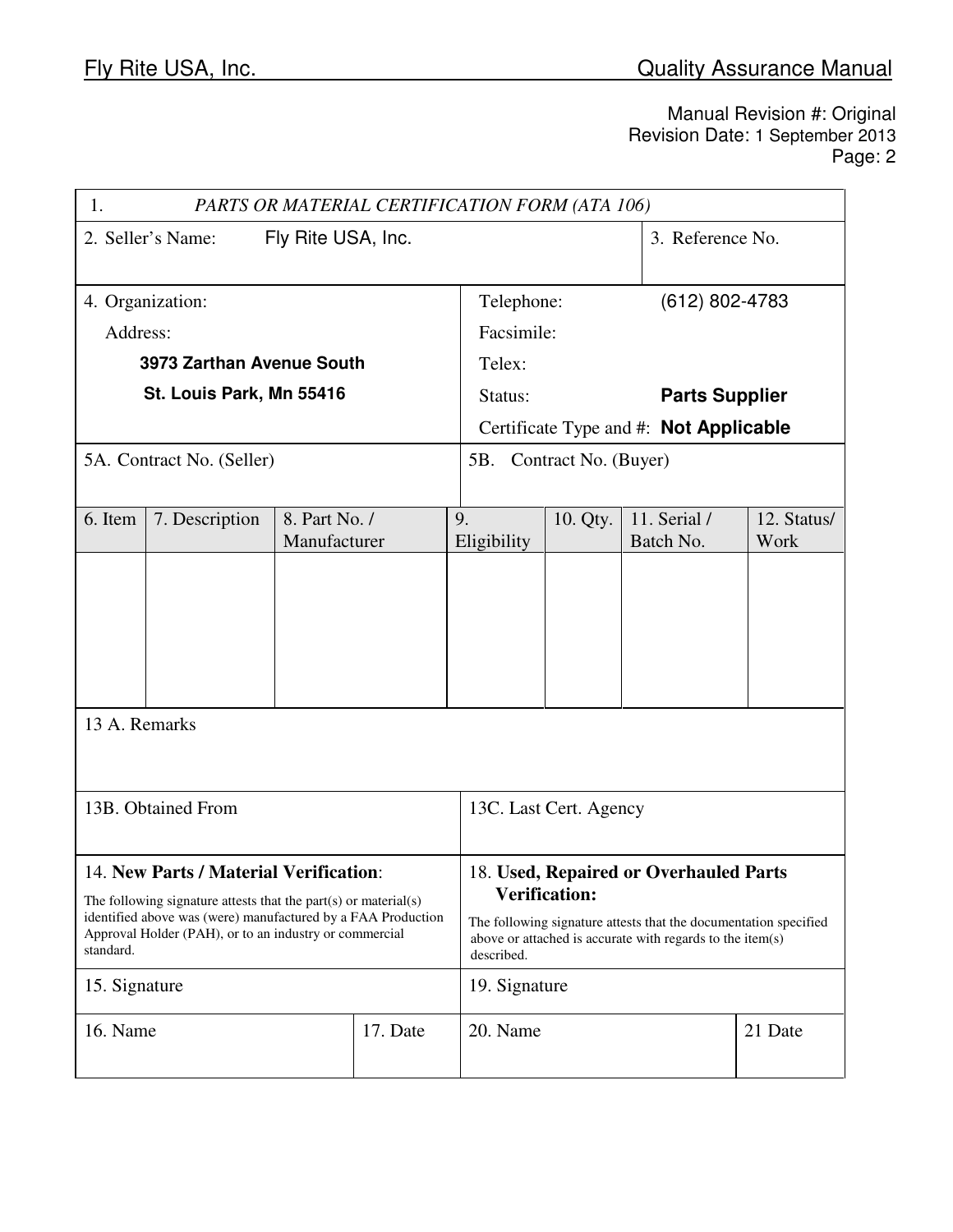## Material Review Board Form

The Material Review Board Form will be filled out and signed by any authorized company inspector. The following are instructions for each block as applicable. See Form on page 4 for reference: The Material Review Board Form may be used for existing stock parts, new incoming parts, or parts returned from a buyer due to any problem arising from the sale.

1. Vendor/Supplier Block:

Enter the name of the Vendor/Supplier of the product(s) in question.

2. R.O./P.O. # Block:

Enter the repair order or purchase order number of the product.

3. Vendor Address Block:

Enter the address of the Vendor.

- 4. Vendor/Supplier Code Block: RESERVED
- 5. Condition Block:

Enter the condition of the product as stated on the R.O. or P.O.

6. Part Number Block:

Enter the part number of the product.

7. Serial Number Block:

Enter the serial number or the batch number, if applicable.

- 8. Quantity Block: Enter the quantity of the product(s).
- 9. Part Description Block:

Enter the description of the product.

10. Reason For Rejection Block:

Enter an accurate and comprehensive account of problem,

11. Inspector Block:

Signature of Inspector filing the form

12. Date:

Enter date the form was signed.

13. Material Review Board Recommendation Block:

 Check the appropriate box(s) of the proposed action to be taken for that product under investigation.

14. Corrective Action Block:

 Enter an accurate and comprehensive account of the final action taken to resolve the problem with that product.

15. Inspector Block:

Signature of inspector entering corrective action.

16. Date Block:

Enter date form was signed for corrective action.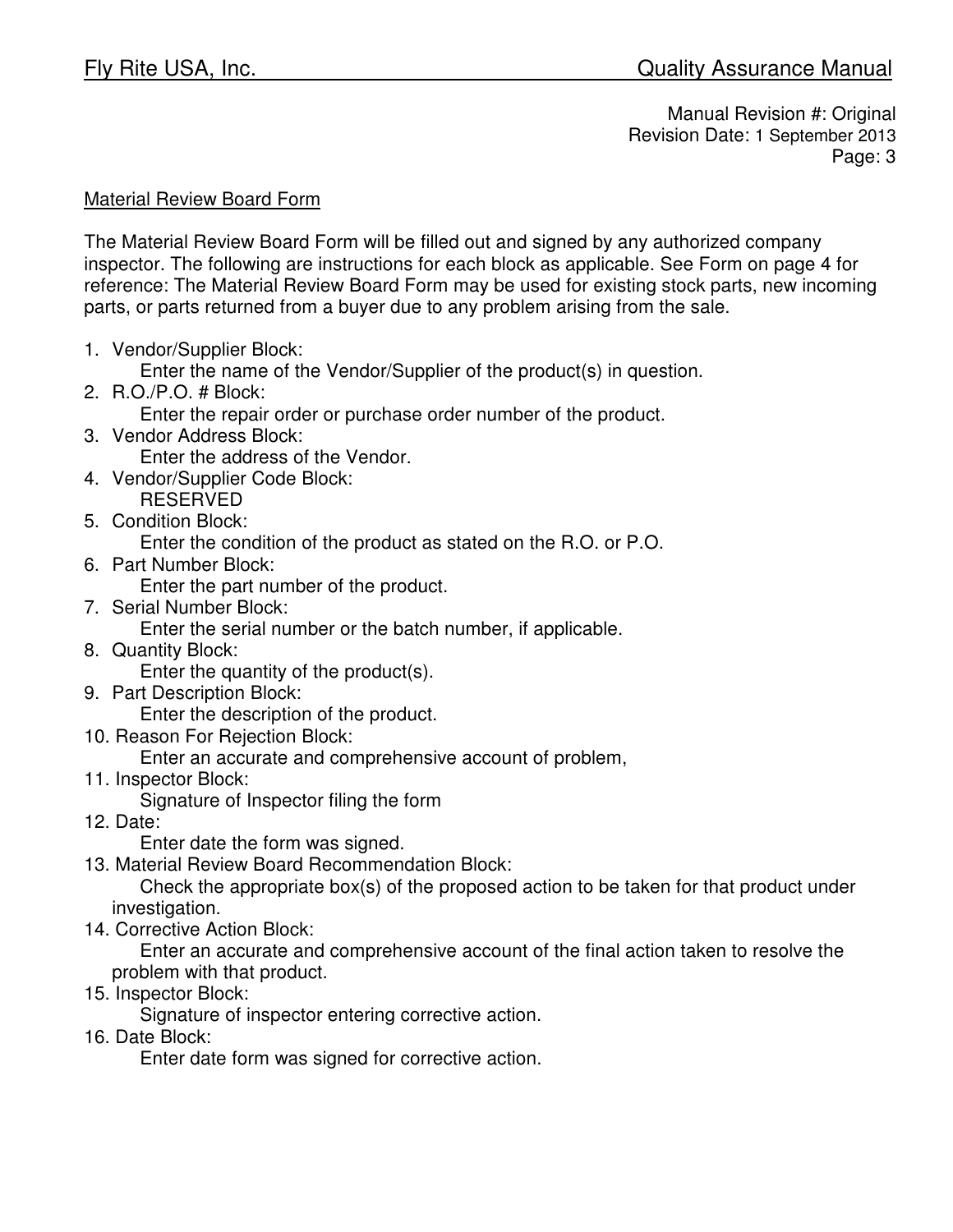# Material Review Board Form

| Vendor/Supplier:                                          |                                                                                 |                                             | $R.O./P.O.$ #  |  |  |
|-----------------------------------------------------------|---------------------------------------------------------------------------------|---------------------------------------------|----------------|--|--|
| Vendor/ Address:                                          |                                                                                 |                                             |                |  |  |
| Vendor/Supplier Code:                                     |                                                                                 |                                             | Condition:     |  |  |
| Part Number:                                              |                                                                                 |                                             | Serial Number: |  |  |
| Quantity:                                                 |                                                                                 | Part Description:                           |                |  |  |
| Reason for Rejection:                                     |                                                                                 |                                             |                |  |  |
|                                                           |                                                                                 |                                             |                |  |  |
|                                                           |                                                                                 |                                             |                |  |  |
|                                                           |                                                                                 |                                             |                |  |  |
| Inspector:<br>Date:                                       |                                                                                 |                                             |                |  |  |
|                                                           |                                                                                 | <b>Material Review Board Recommendation</b> |                |  |  |
|                                                           | Return unit to Vendor.                                                          |                                             |                |  |  |
| Suspected Bogus part. Quarantine and hold for FAA Review. |                                                                                 |                                             |                |  |  |
|                                                           | Hold for supplier's corrected documentation or other remedy(s), as noted below. |                                             |                |  |  |
|                                                           | Return unit to vendor for warranty repair.                                      |                                             |                |  |  |
|                                                           | Scrap. Dispose of unit as per Q.C. Manual procedures.                           |                                             |                |  |  |
| BER. Evaluate unit for salvageable parts.                 |                                                                                 |                                             |                |  |  |
| Corrective Action:                                        |                                                                                 |                                             |                |  |  |
|                                                           |                                                                                 |                                             |                |  |  |

Inspector:  $\vert$  Date: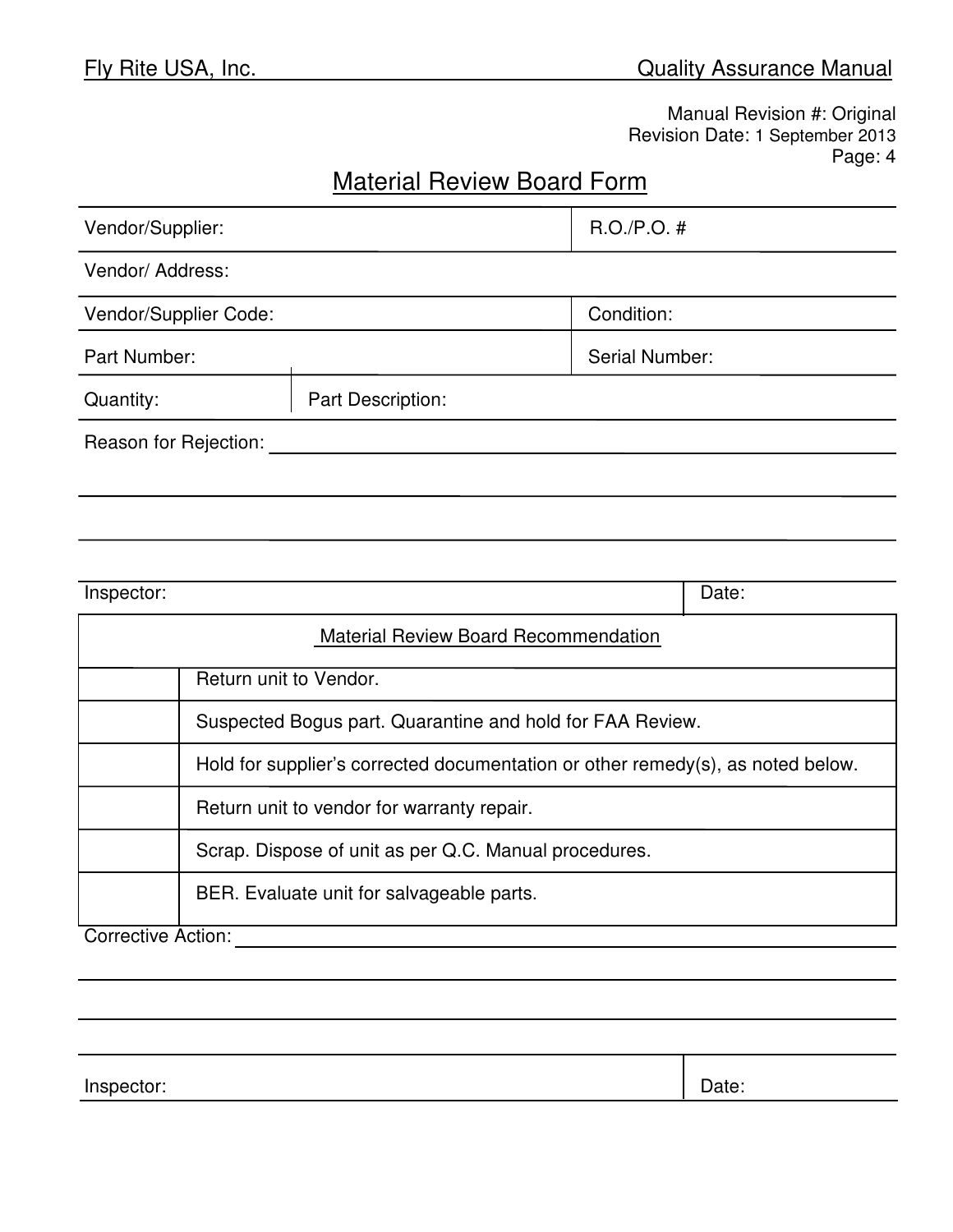#### Scrap Order Form

The Scrap Order Form will be filled out and signed by any authorized company inspector. The following are instructions for each block as applicable. See Form below for reference: The Scrap Order Form may be used for existing stock parts, new incoming parts, or parts returned from a buyer due to any problem arising from the sale. The Scrap Order Form is self explanatory and therefore requires no elaboration. The Quality Control Department should be aware of Life Limited products that should be reported to the OEM or FAA as having been destroyed. (I.e. Engine Compressor or Turbine Disks, Complete Engines, Complete Aircraft, etc.)

## SCRAP ORDER FORM

| Part Number:         | Part Description: |
|----------------------|-------------------|
| Serial Number:       | Quantity:         |
| Reason for Scrap:    |                   |
|                      |                   |
|                      |                   |
|                      |                   |
| Inspector Signature: | Date:             |
| Method of Disposal:  |                   |
|                      |                   |
|                      |                   |
|                      |                   |
| Date of Disposal:    | Signature:        |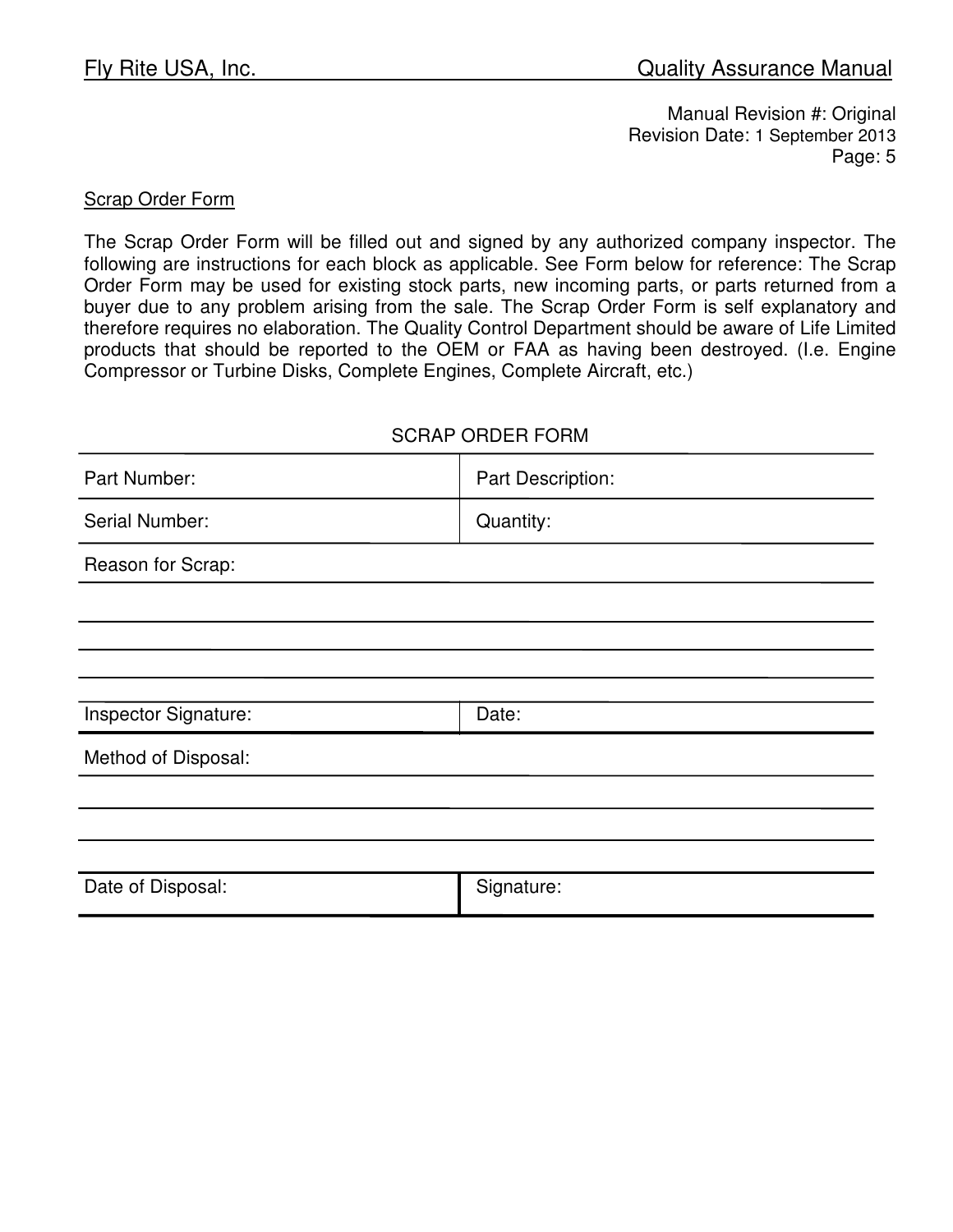### Accept/Reject Notification Form

The Accept/Reject Notification Form will be filled out by the inspector performing the incoming receiving inspection of each item received. This form will serve as a manual mode of notification to the sales/purchasing departments when the Fly Rite USA, Inc. computer system is down or whenever the need arises to ensure that vital information is passed along to all concerned departments in a timely manner. The form carries only the necessary information required to alert all concerned departments to the status of the incoming part(s) or material(s). See Form on page 7 for reference:

After the receiving inspector has inspected the unit and has made a finding as to the status of the unit the receiving inspector shall fill out the form as follows:

- 1. P.O. # Block Enter the Purchase Order Number.
- 2. Date Block Enter the date of the receiving inspection.
- 3. Part # Block Enter the Part Number of the unit(s).
- 4. Description Block Enter the Description of the unit(s)
- 5. S/N Block Enter the Serial Number or Batch Number of the unit(s)
- 6. Qty. Block Enter the Quantity of the unit(s) received.
- 7. Received From Block Enter the name of the shipper or source of the unit(s).
- 8. Condition Block Enter the condition of the unit as stated on the accompanying paperwork.

If the unit(s) is accepted by the receiving inspector:

- 9. Accepted By Block The receiving inspector will sign this block only.
- 10. Location Block Enter the stock location where the unit(s) have been properly stored.
- 11. No further entries are required.

If the unit(s) is rejected by the receiving inspector:

- 12. Rejected By Block The receiving inspector will sign this block only.
- 13. Location Block This Block is preprinted with the word "Quarantine". No entry required.
- 14. Reason Block The receiving inspector will briefly describe the problem encountered during the receiving inspection.

This form shall be retained with the P.O. file, regardless of the final disposition, until at least 30 days from date information is entered into the computer system.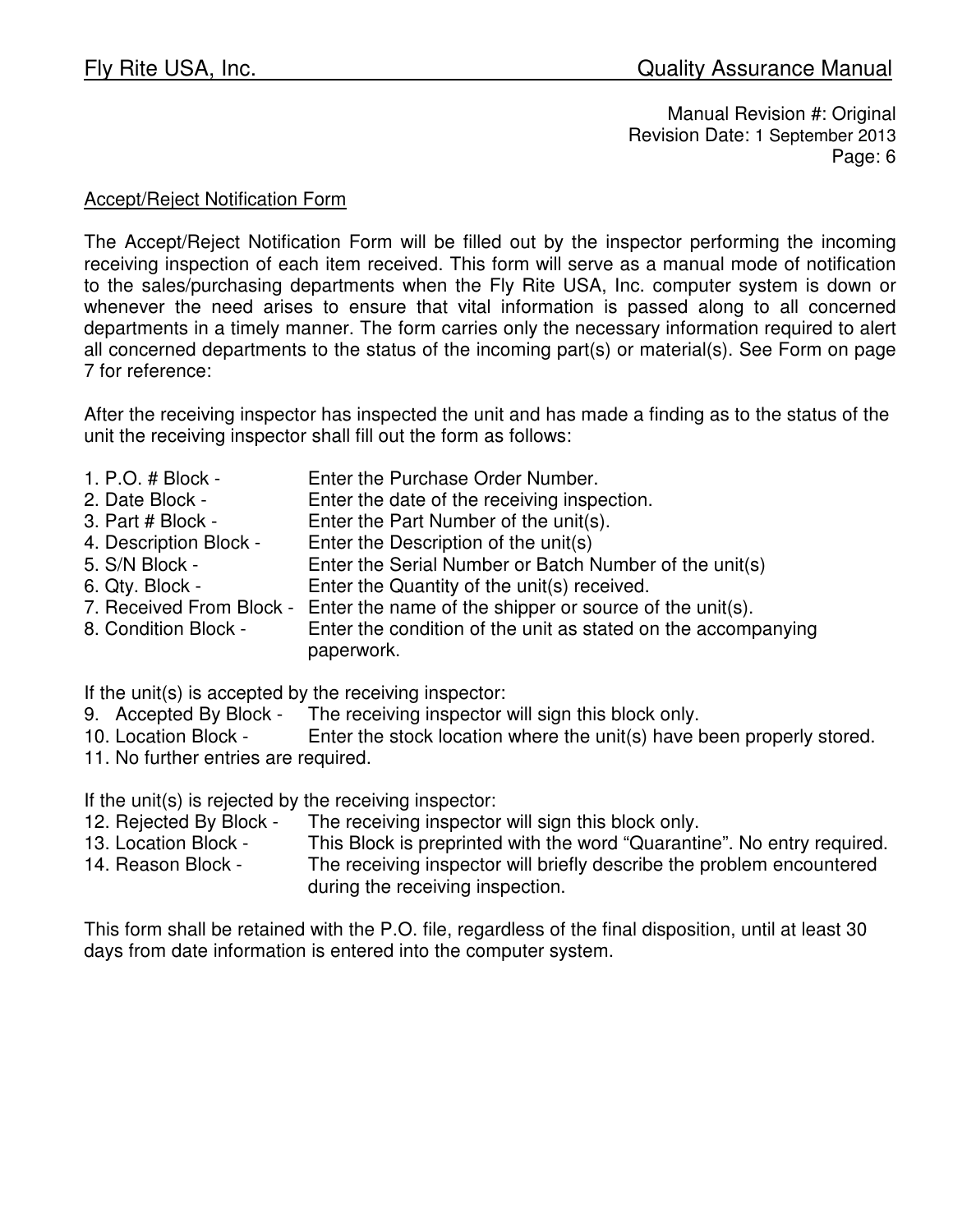|         |                                      | Accept / Reject Notification Form |  |
|---------|--------------------------------------|-----------------------------------|--|
|         |                                      | S/N                               |  |
| $Qty$ . |                                      |                                   |  |
|         | Accepted By<br>Inspector's Signature | Loc.__________________________    |  |
|         | Rejected By<br>Inspector's Signature | Loc. Quarantine                   |  |
|         |                                      |                                   |  |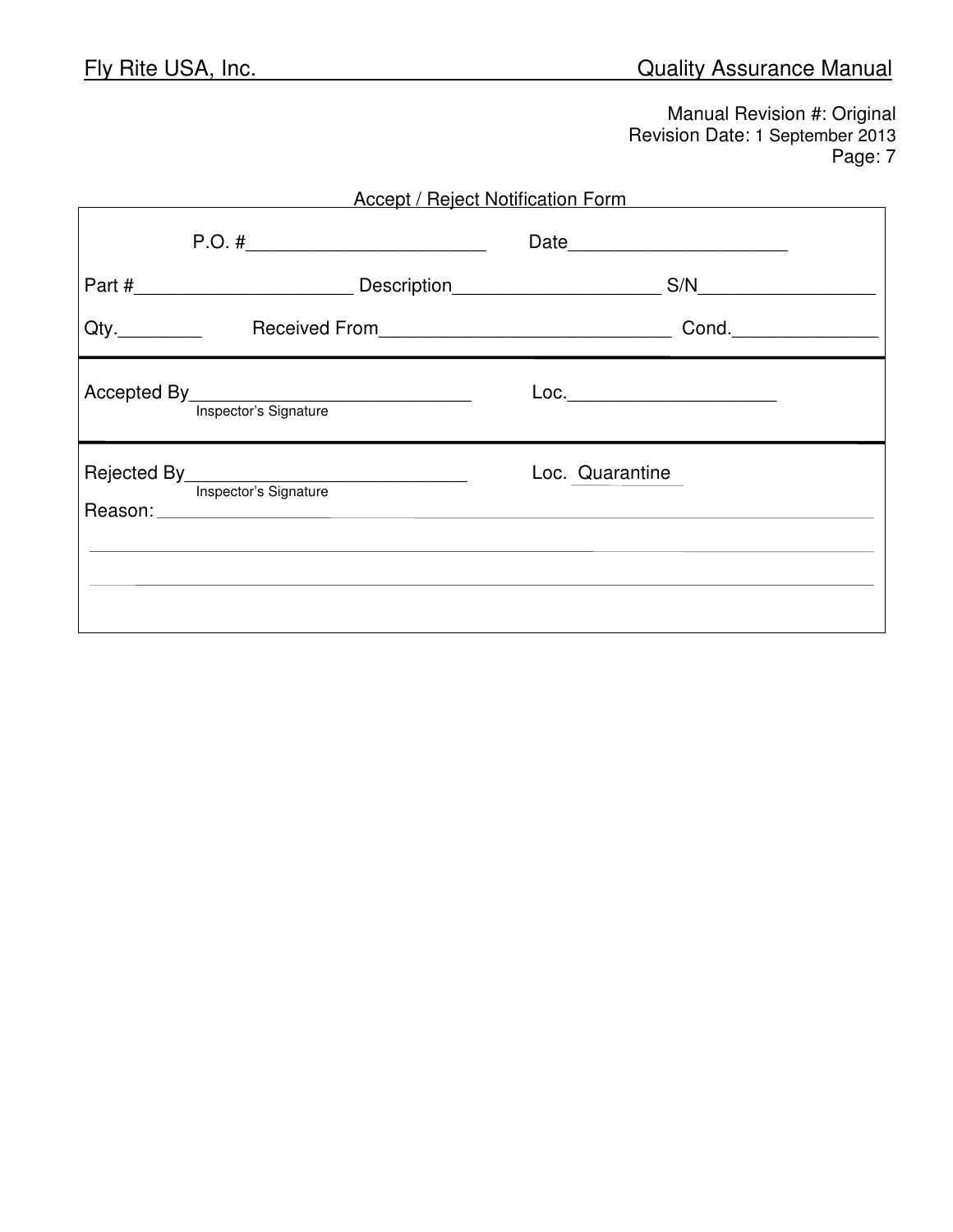#### Receiving Inspection Form

This Form shall serve as a daily activity log to record any and all incoming materials and parts received in the stockroom. The Form will be filled out by an authorized company employee, but must be signed off by an authorized company inspector only. One Form will be opened for every day the stockroom is active. See sample Form below for reference.

All parts and materials shall be logged in as follows:

- 1. Date Block Enter today's date.
- 2. Page \_\_\_ of \_\_\_ Block Self explanatory.
- 3. P/N Block Enter the Part Number of the unit(s) as stated on the packing slip.
- 4. Description Block Enter the description of the unit(s) as stated on the packing slip.
- 5. S/N Block Enter the Serial Number of the unit(s), when applicable, as stated on the packing slip.
- 6. Cond. Block Enter the Condition of the unit(s) as stated on the packing slip.
- 7. Qty. Block Enter the Quantity of the unit(s) as stated on the packing slip.
- 8. Accept Block Place a check mark in this block, if the unit(s) have been accepted for stock.
- 9. Reject Block Place a check mark in this block, if the unit(s) have been rejected for stock.
- 10. Loc. Block Enter the stock location where the parts have been stored. If the unit(s) have been rejected, then enter the letters REJ in this block.
- 11. Source Block Enter the name and address of the vendor as shown on the packing slip.
- 12. Tag Date Block Enter the date as shown on the Serviceable tag of the unit, if applicable.
- 13. Inspector Block The receiving inspector will sign this block at the completion of the inspection, whether accepted or rejected.

|     | Fly Rite USA, Inc. Receiving Inspection Form |     |       |      | Date               |  | Page ___ of     |           |
|-----|----------------------------------------------|-----|-------|------|--------------------|--|-----------------|-----------|
| P/N | Description                                  | S/N | Cond. | Qty. | Accept Reject Loc. |  | Source Tag Date | Inspector |
|     |                                              |     |       |      |                    |  |                 |           |
|     |                                              |     |       |      |                    |  |                 |           |
|     |                                              |     |       |      |                    |  |                 |           |
|     |                                              |     |       |      |                    |  |                 |           |
|     |                                              |     |       |      |                    |  |                 |           |
|     |                                              |     |       |      |                    |  |                 |           |
|     |                                              |     |       |      |                    |  |                 |           |
|     |                                              |     |       |      |                    |  |                 |           |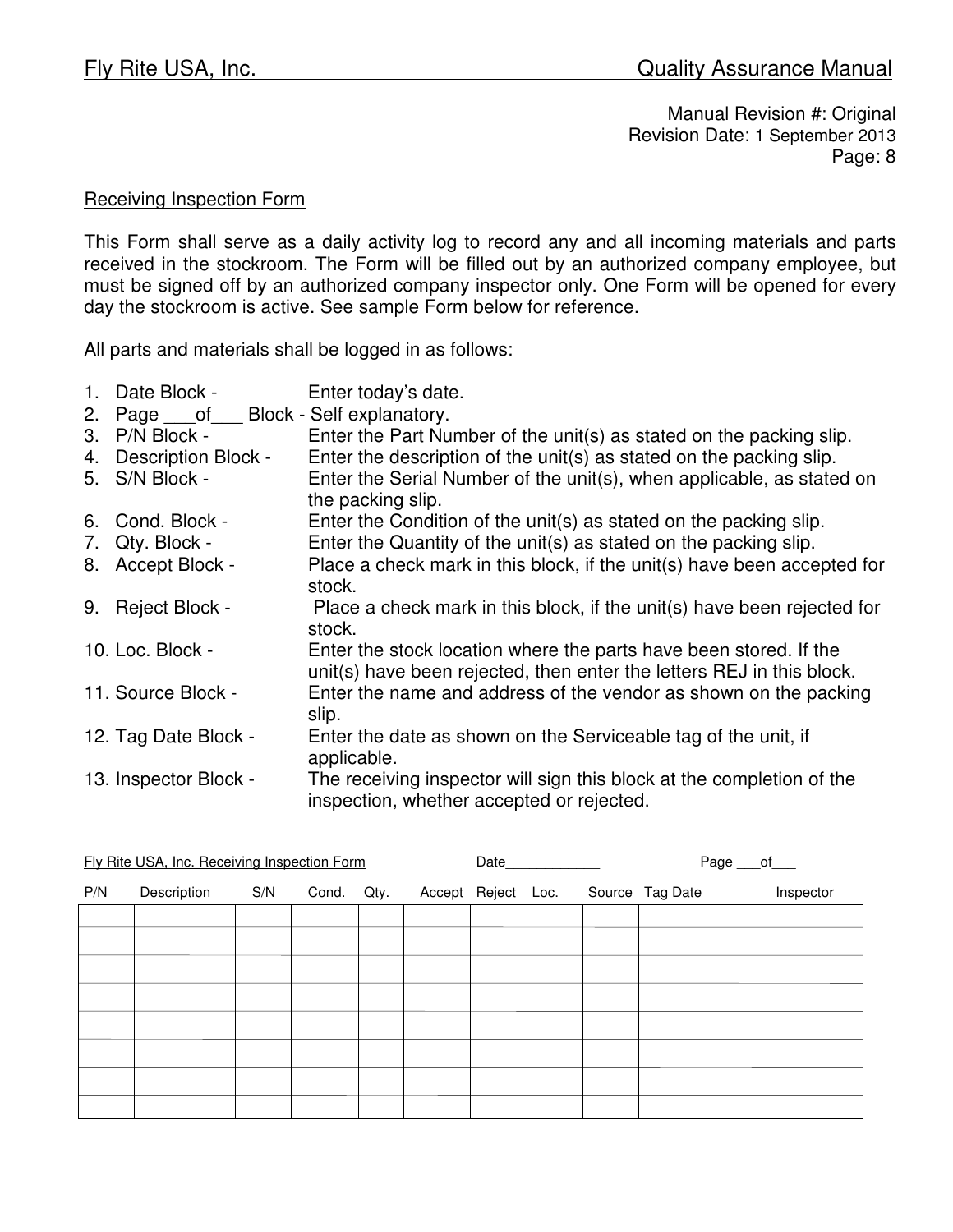### Deviation Authorization Form

Deviations to established policies and procedures may be obtained through written requests authorized by the Quality Assurance Manager. These deviations may be of any nature or peculiar circumstance which may not necessarily be covered by this Quality Assurance Manual. Authorization for specific customer requests which may be in conflict with this manual may also be authorized in the same manner. All Deviation Authorizations must be kept on file for a period of not less than two years from the date of the authorization under the specific purchase order or sales order under which the transaction had been effected. The Deviation Authorization Form will be filled out as follows:

| Vendor Block:               | Enter the name of the vendor from where unit(s) is to be purchased.         |
|-----------------------------|-----------------------------------------------------------------------------|
| Name Block:                 | Enter the name of the person requesting the deviation.                      |
| P.O. # Block:               | Enter the Fly Rite USA, Inc. Purchase Order Number                          |
| Date Block:                 | Enter the date of the request.                                              |
| Part Number Block:          | Enter the part number of the unit(s).                                       |
| Serial Number Block:        | Enter the serial number(s) of the unit(s).                                  |
| <b>Description Block:</b>   | Enter the description of the unit(s).                                       |
| Qty. Block:                 | Enter the quantity of the unit(s).                                          |
| Reason Block:               | Enter the specific reason for the deviation:                                |
| Signature Block:            | The person requesting the deviation shall sign this block and then route    |
|                             | this form to the Quality Assurance Manager or delegated representative      |
|                             | for approval or rejection.                                                  |
| <b>Approved Block:</b>      | The Quality Assurance Manager or delegated representative shall, upon       |
|                             | approval, check this block.                                                 |
| <b>Rejection Block:</b>     | The Quality Assurance Manager or delegated representative shall, upon       |
|                             | rejection of the request, check this block.                                 |
| <b>Justification Block:</b> | This block shall be filled out, upon rejection only, by the Quality Control |
|                             | Manager to include all pertinent data which supports the rejection of the   |
|                             | request.                                                                    |
| Signature Block:            | This block shall be signed by the Quality Assurance Manager or delegated    |
|                             | representative upon approval or rejection of the request.                   |
| Date Block:                 | The Quality Assurance Manager or delegated representative shall enter       |
|                             | the date of the approval or rejection in this block.                        |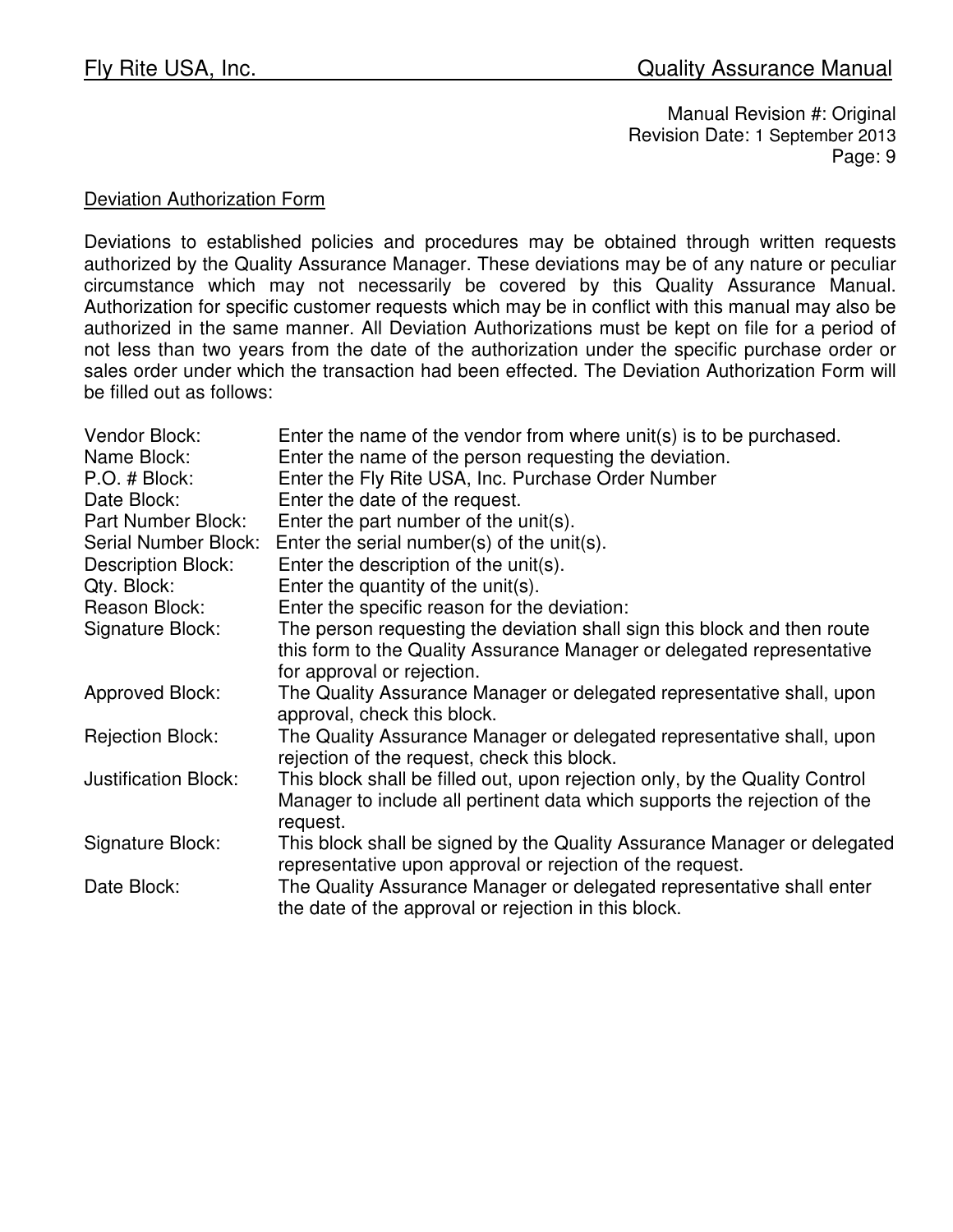# **Deviation Authorization Form**

| Vendor:            | Name of Buyer:       | $P.O.$ #:   | Date: |      |
|--------------------|----------------------|-------------|-------|------|
| Part Number        | <b>Serial Number</b> | Description |       | Qty. |
|                    |                      |             |       |      |
|                    |                      |             |       |      |
|                    |                      |             |       |      |
| Reason:            |                      |             |       |      |
|                    |                      |             |       |      |
|                    |                      |             |       |      |
|                    |                      |             |       |      |
|                    |                      |             |       |      |
| Signature:         |                      | Date:       |       |      |
| Approved           |                      |             |       |      |
|                    |                      |             |       |      |
| Rejected (justify) |                      |             |       |      |
| Justification:     |                      |             |       |      |
|                    |                      |             |       |      |
|                    |                      |             |       |      |
| Signature:         |                      | Date:       |       |      |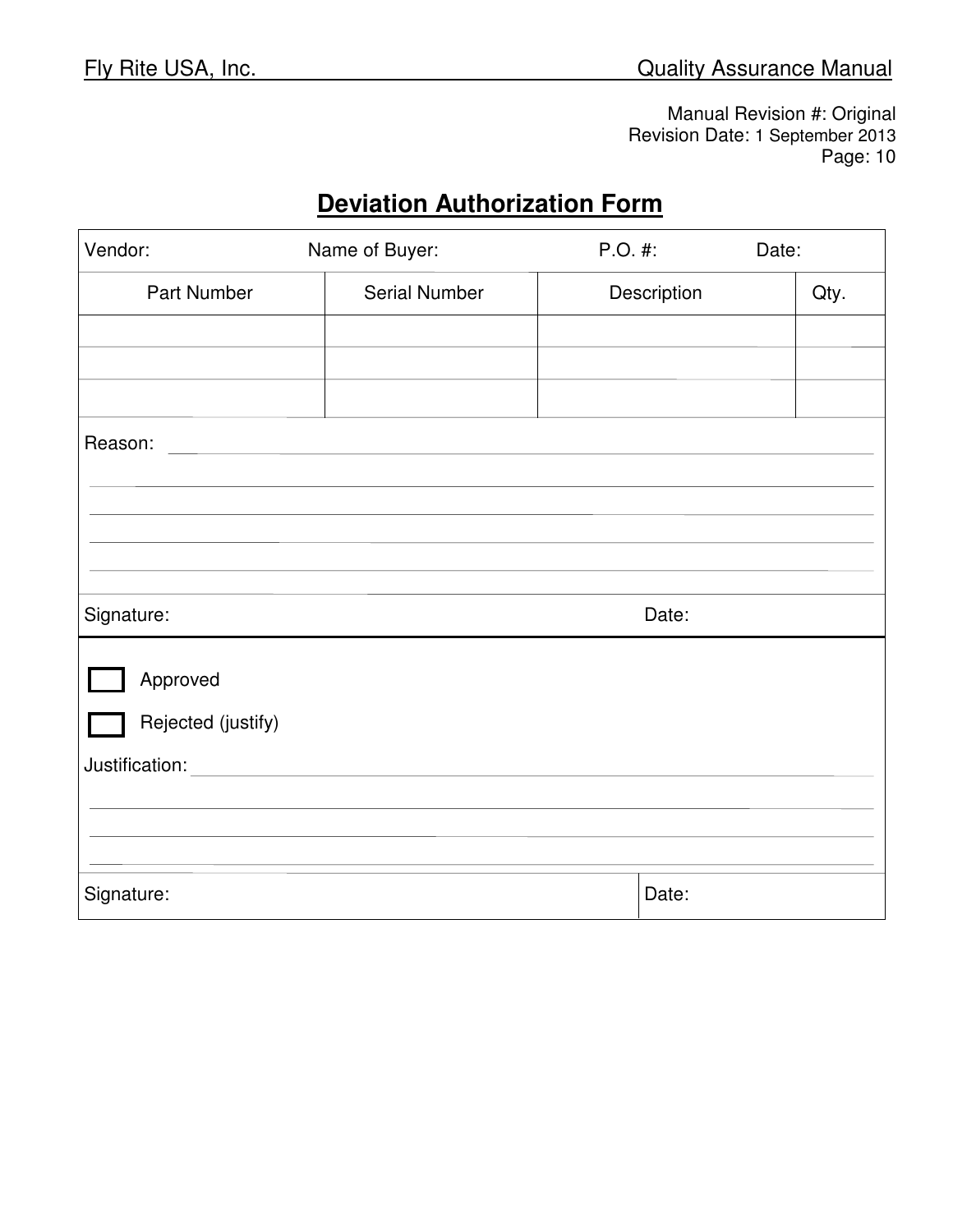## Company Internal Audit Form

The Company Internal Audit Form shall be used to document discrepancies noted during monthly, Spot Check or Annual inspections of the Fly Rite USA, Inc. facility. During these inspections of the facility all Q.C. inspectors should, as a minimum, inspect for the following:

- 1. Cleanliness of the facility.
- 2. Segregation of serviceable and unserviceable unit(s).
- 3. Fire extinguisher expiration date.
- 4. Condition of safety equipment.
- 5. Expired shelf life items.
- 6. Improper storage of unit(s) or equipment.
- 7. Quarantine area security.
- 8. Obvious hazards. i.e. Oil spills, broken ladders, frayed electric wires, etc..
- 9. Fire lane blockage.
- 10. Any other deficiency noted during inspection.

The form shall be filled out as follows:

| Name Block: | Enter the name of the inspector performing the inspection. |
|-------------|------------------------------------------------------------|
|-------------|------------------------------------------------------------|

- Date Block: Enter the date of the inspection:
- Discrepancy Block: Enter any and all discrepancies noted during inspection. Use extra forms as required.

Signature Block: The inspector shall sign the form in this block at the end of his/her inspection.

This form shall be routed to the Quality Assurance Manager or delegated representative for distribution to the appropriate department responsible for corrective action within 5 working days after notification of the discrepancies. See sample form on page 12 for reference.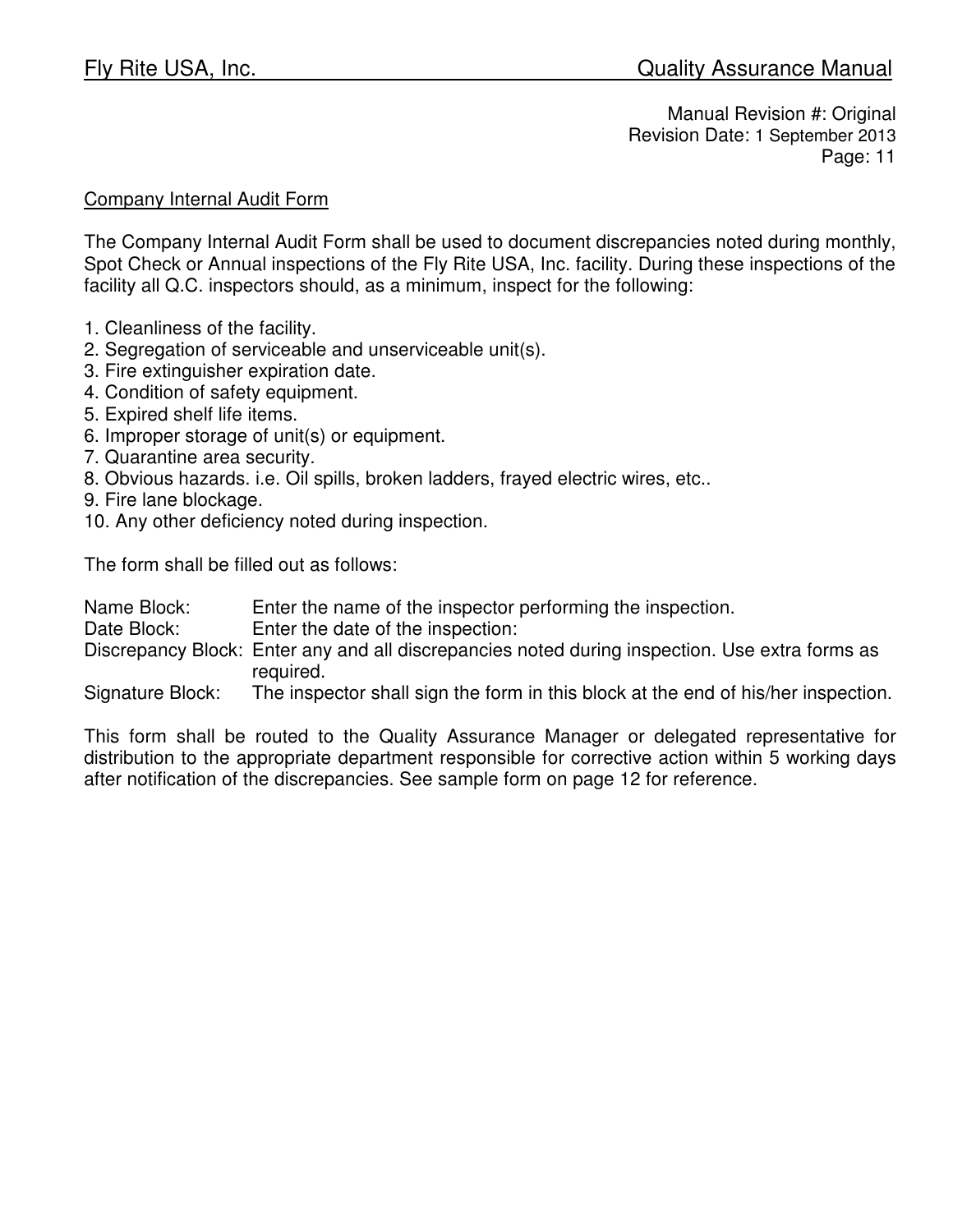# Company Internal Audit Form

| <b>Inspector Name:</b>                                                                                                                                                                                                                                                                                                                                                                                                                                                                                                                                                                                                                                                                                                                                                                                                                                                                               | Date: |
|------------------------------------------------------------------------------------------------------------------------------------------------------------------------------------------------------------------------------------------------------------------------------------------------------------------------------------------------------------------------------------------------------------------------------------------------------------------------------------------------------------------------------------------------------------------------------------------------------------------------------------------------------------------------------------------------------------------------------------------------------------------------------------------------------------------------------------------------------------------------------------------------------|-------|
| Sat                                                                                                                                                                                                                                                                                                                                                                                                                                                                                                                                                                                                                                                                                                                                                                                                                                                                                                  | Unsat |
| 1. General Cleanliness<br>2. Fire Stations<br>3. Restrooms<br>4. Receiving Area<br>5. Receiving Procedures, Files and Forms<br>6. Shipping Area<br>7. Shipping Procedures, Files and Forms<br>8. Inspection Area<br>9. Manuals, Forms, Inspection aids and Files<br>10. General Storage Areas<br>11. Oxygen Storage Area<br>12. Avionics Storage Area<br>13. Shelf Life Items Storage Area<br>14. Filing System<br>15. Document Retrieval System<br>16. Department Quality Assurance Manuals<br>17. Approved Vendor's List<br>18. Approved Inspector's List<br>19. Personnel Safety Equipment<br>20. Packaging Station<br>21. Receiving Inspection Reports<br>22. Quarantine Area<br>23. Purchase Order Filing System<br>24. Sales Order Filing System<br>25. Parts Traceability Records<br>26. Approved Repair Stations List<br>27. Other<br>Quality Assurance Manager Signature of Acknowledgement |       |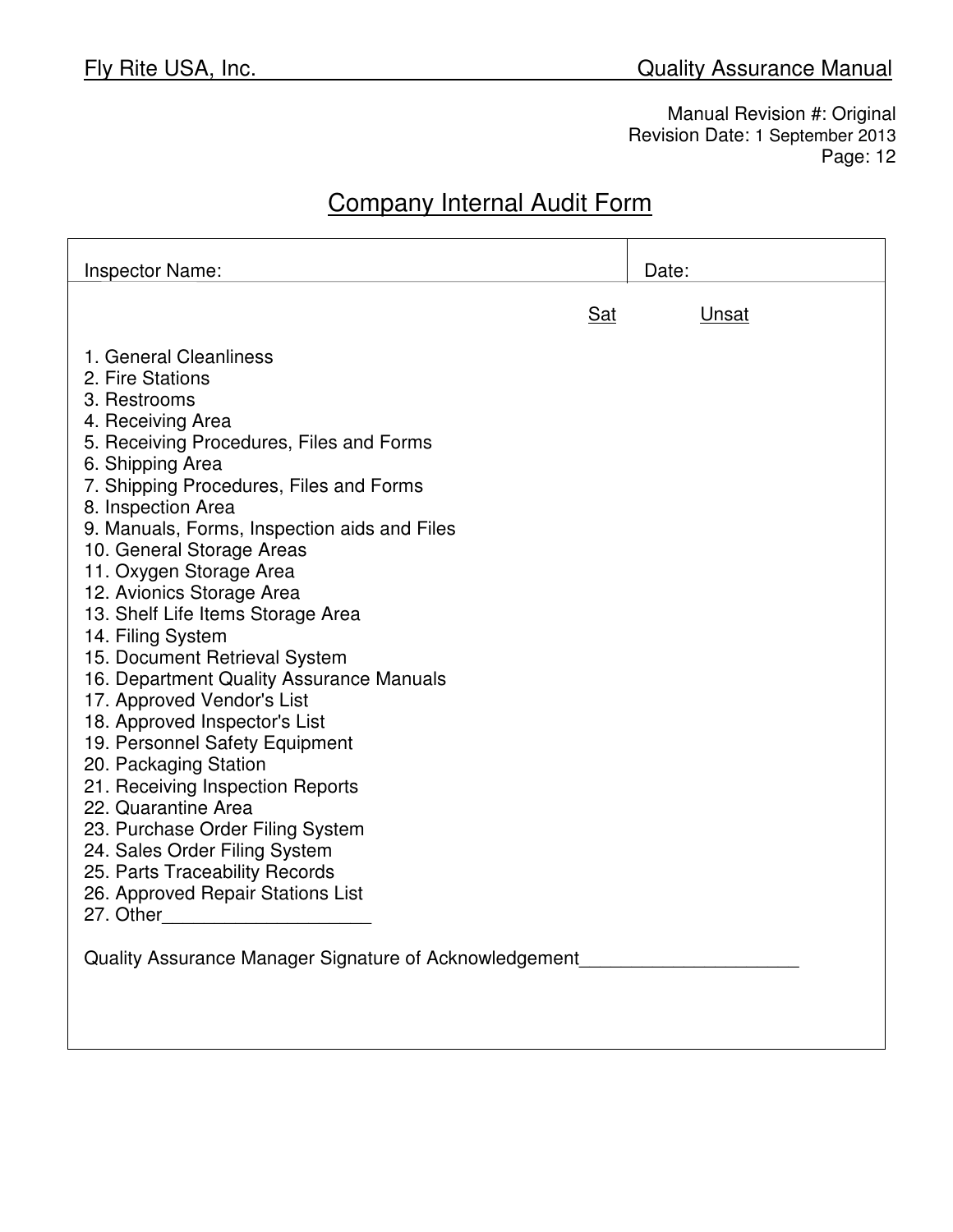### Manual Revision Change Form

The Manual Revision Change Form is used to deliver required changes to the custodians of Fly Rite USA, Inc. Quality Assurance Manuals. The bottom of the form shall be returned to the office of the Quality Assurance Manager within 10 calendar days after receipt of the change. Custodians are required to insert and/or removed the required pages as directed by the instructions included on the face of the Manual Revision Change Form. The Form is self explanatory and, therefore, requires no elaboration. See sample form below:

| <b>Manual Revision Change Form</b>                                                                |                                                                                            |  |  |  |  |
|---------------------------------------------------------------------------------------------------|--------------------------------------------------------------------------------------------|--|--|--|--|
|                                                                                                   | Manual Number______________                                                                |  |  |  |  |
| Revision Number_________________                                                                  | Date__________________________                                                             |  |  |  |  |
| Remove and/or insert the following pages as directed below:                                       |                                                                                            |  |  |  |  |
| Remove Page(s)                                                                                    | Insert Page(s)                                                                             |  |  |  |  |
|                                                                                                   |                                                                                            |  |  |  |  |
|                                                                                                   |                                                                                            |  |  |  |  |
|                                                                                                   |                                                                                            |  |  |  |  |
|                                                                                                   |                                                                                            |  |  |  |  |
|                                                                                                   |                                                                                            |  |  |  |  |
|                                                                                                   | (tear off at dotted line) (tear off at dotted line)                                        |  |  |  |  |
| possession and, therefore, attest that the manual is complete and up-to-date.                     | I certify that I have inserted revision #_________ into the Quality Assurance Manual in my |  |  |  |  |
|                                                                                                   |                                                                                            |  |  |  |  |
| Date __________________                                                                           |                                                                                            |  |  |  |  |
| Return this bottom portion to the office of the Quality Assurance Manager within 10 calendar days |                                                                                            |  |  |  |  |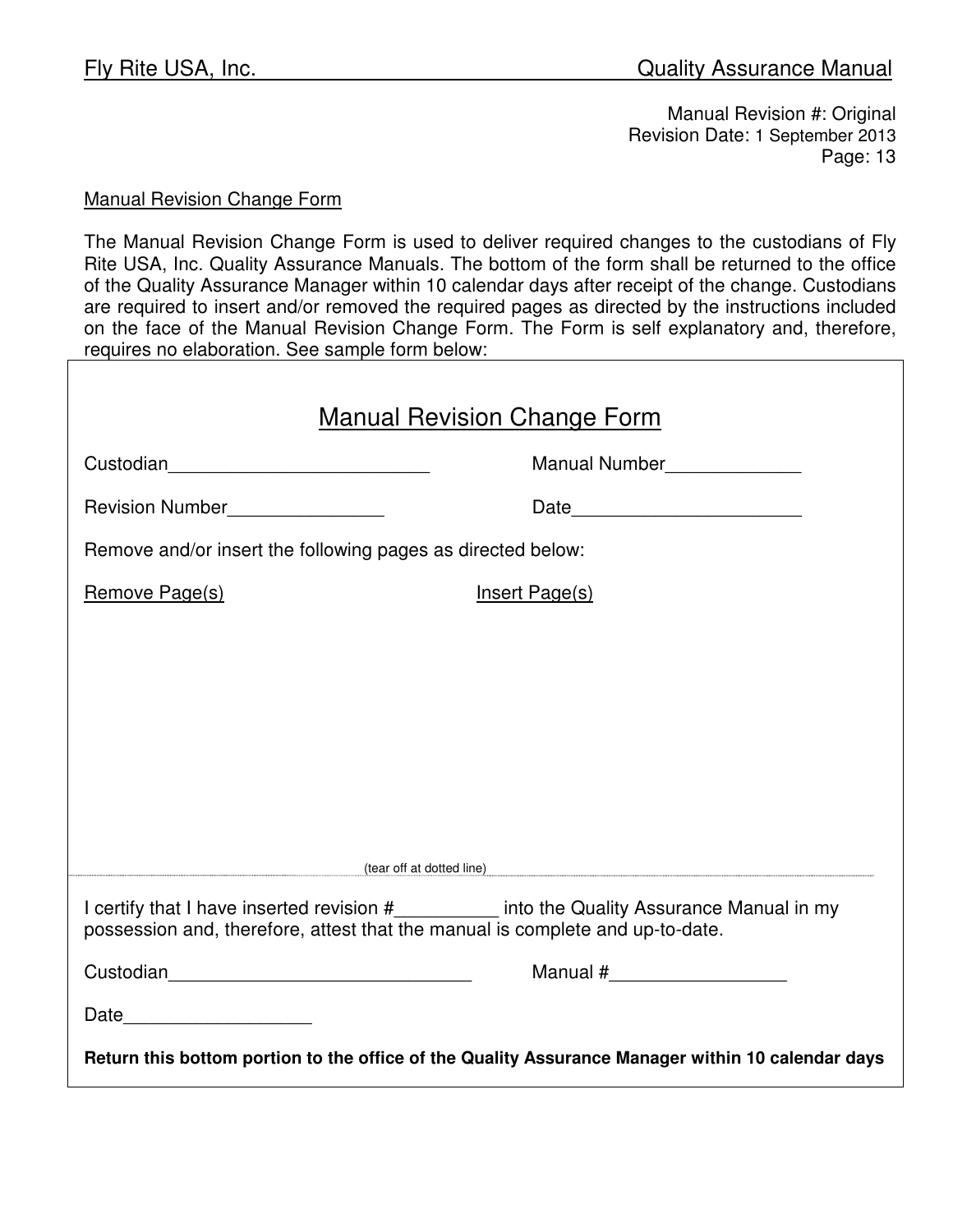Ē

Manual Revision #: Original Revision Date: 1 September 2013 Page: 14

# Manual Rapid Action Change Form

The Manual Rapid Action Change Form is utilized when an urgent change is required and time does not allow for a formal change to be submitted. Normally the Rapid Action Change shall be fully incorporated into the manual at the next issuance of a formal change request. See Sample form below.

# **MANUAL RAPID ACTION CHANGE FORM**

| Custodian_________________________                  |                                                                                                                                                   | Manual Number                               |
|-----------------------------------------------------|---------------------------------------------------------------------------------------------------------------------------------------------------|---------------------------------------------|
|                                                     |                                                                                                                                                   | Rapid Action Change Number_________________ |
| Instructions:                                       |                                                                                                                                                   |                                             |
|                                                     |                                                                                                                                                   |                                             |
|                                                     |                                                                                                                                                   |                                             |
|                                                     |                                                                                                                                                   |                                             |
|                                                     |                                                                                                                                                   |                                             |
|                                                     |                                                                                                                                                   |                                             |
|                                                     |                                                                                                                                                   |                                             |
| into the Quality Assurance Manual in my possession. | I certify that I have carried out the instructions above and have entered the required information                                                |                                             |
| Custodian <b>Custodian Custodian</b>                |                                                                                                                                                   | Manual Number<br>Date<br>Date               |
|                                                     | Return this form to the office of the Quality Assurance Manager no later than 5 working<br>days from data information is entered into the manual. |                                             |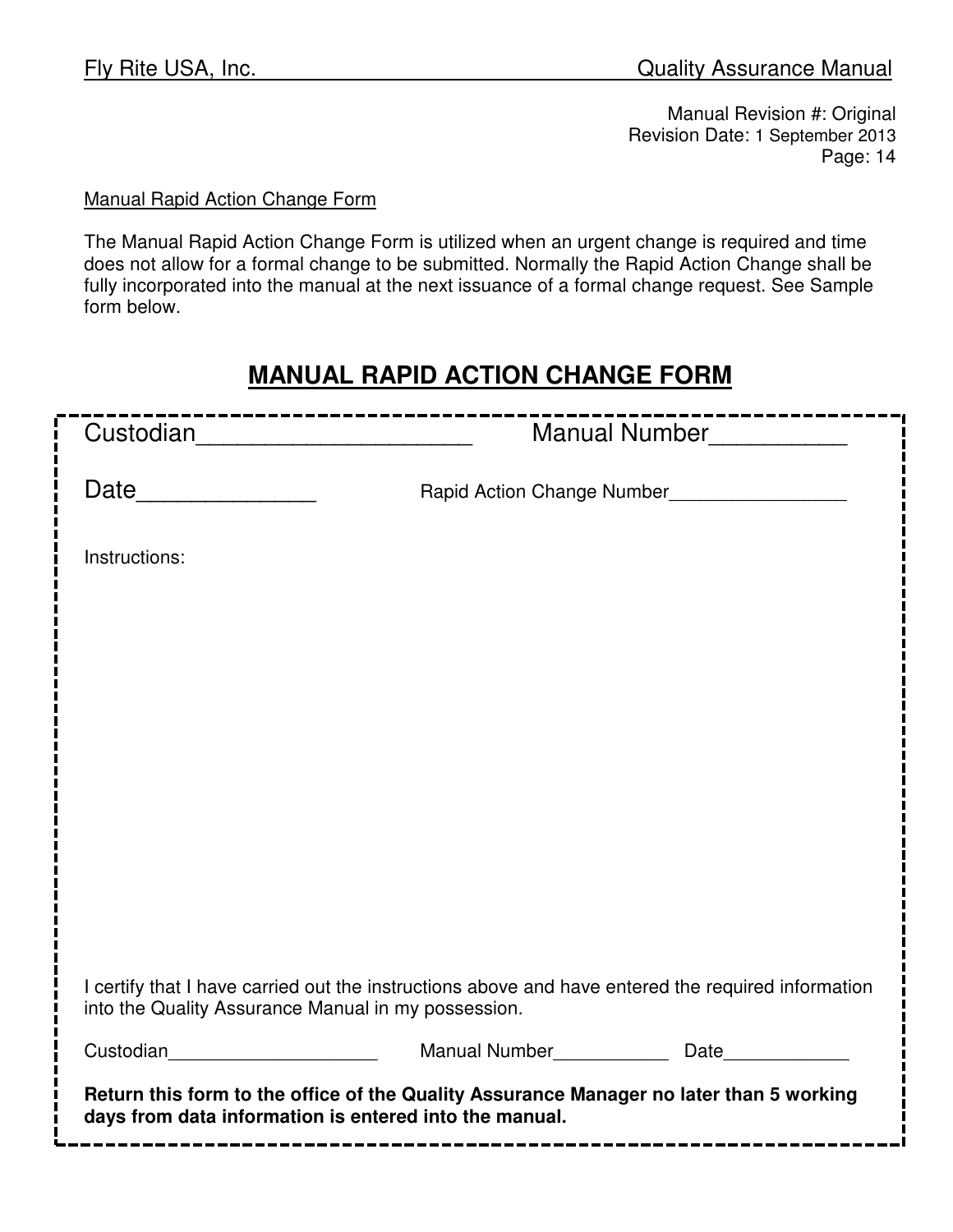| <b>Employee Training Form</b>       |                                                            |         |                                |  |
|-------------------------------------|------------------------------------------------------------|---------|--------------------------------|--|
|                                     |                                                            |         |                                |  |
|                                     |                                                            |         |                                |  |
|                                     | <b>All Employees</b>                                       |         |                                |  |
| 1. Tour of Facility for orientation |                                                            | 1 Hour  | Instructor____________________ |  |
|                                     | 2. Read Quality Assurance Manual Sec. II & Sec. III 1 Hour |         |                                |  |
|                                     | 3. Read Quality Assurance Manual Section IV                | 4 Hours | Instructor___________________  |  |
|                                     | <b>Additional requirements for Stockroom Clerks</b>        |         |                                |  |
|                                     | 4. OJT on proper unpacking of components                   | 8 Hours | Instructor____________________ |  |
|                                     | 5. OJT on proper packing of components                     | 8 Hours |                                |  |
|                                     | 6. OJT on proper handling of components                    | 3 Hours | Instructor___________________  |  |
| components                          | 7. OJT on proper preservative wrapping of                  | 1 Hour  | Instructor___________________  |  |
|                                     | 8. OJT on proper receiving of components                   | 2 Hours | Instructor____________________ |  |
|                                     | 9. OJT on proper shipping of components                    | 2 Hours | Instructor___________________  |  |
|                                     | <b>Additional requirements for Inspection Personnel</b>    |         |                                |  |
|                                     | 10. Introduction to Company library of data                | 2 Hours |                                |  |
|                                     | 11. Perform 3 supervised receiving inspections.            | 3 Hours | Instructor___________________  |  |
|                                     | 12. Perform 3 supervised shipping inspections              | 3 Hours | Instructor___________________  |  |
|                                     | 13. Demonstrate proper procedure for Quarantine            | 2 Hours | Instructor__________________   |  |
|                                     | 14. Explain sequence of events for MRB                     | 2 Hours |                                |  |

Note: Credible proof of prior accomplishment of the above requirements is deemed satisfactory for Instructor acceptance at the sole discretion of the Quality Assurance Manager.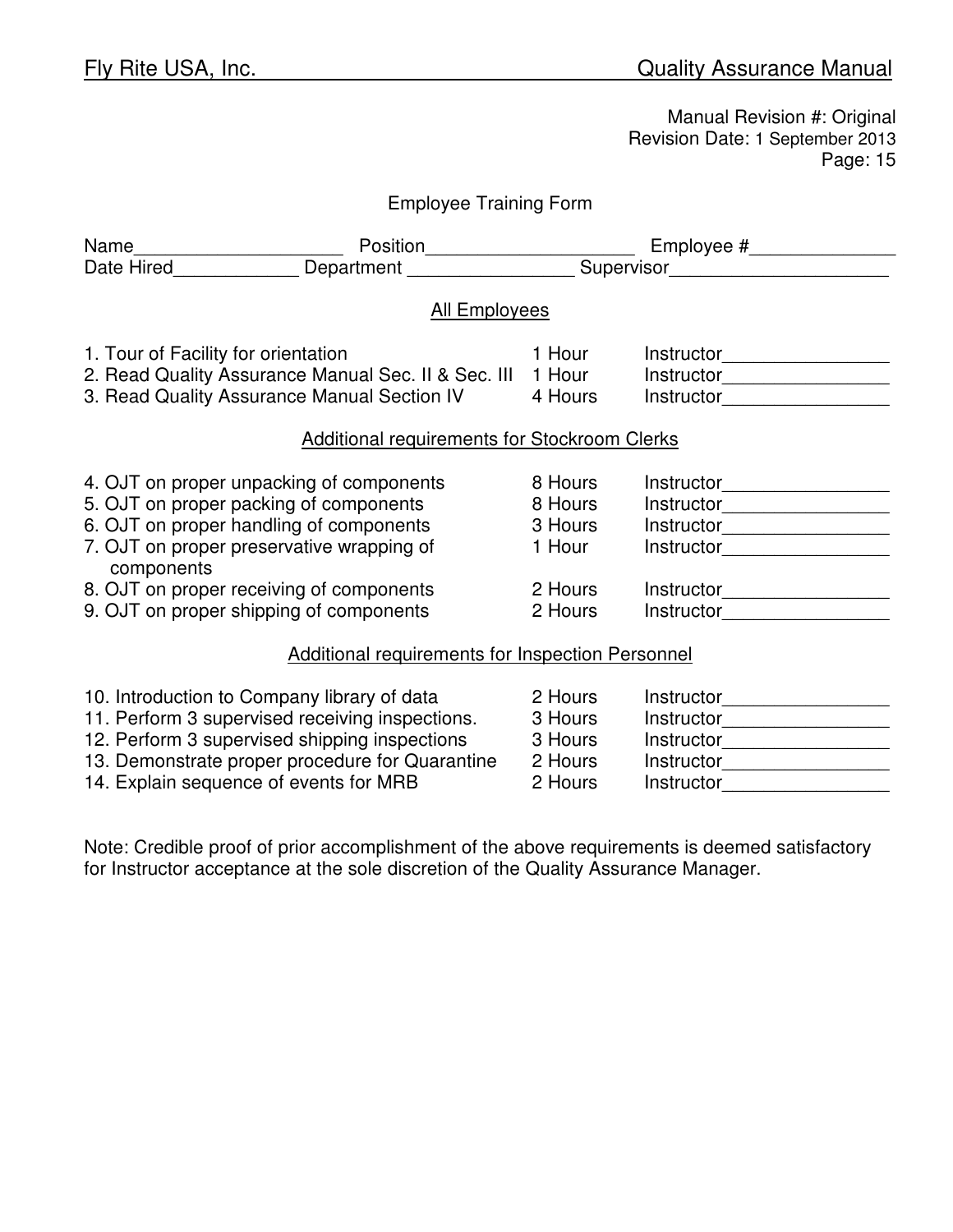## **Certification Matrix**

| <b>CLASS OF PART</b>                                                                                                                                                                                                    | <b>REQUIRED ON RECEIPT</b>                                                                                                                                                                          | <b>REQUIRED FOR SHIP.</b>                                                                                                                                        |
|-------------------------------------------------------------------------------------------------------------------------------------------------------------------------------------------------------------------------|-----------------------------------------------------------------------------------------------------------------------------------------------------------------------------------------------------|------------------------------------------------------------------------------------------------------------------------------------------------------------------|
| Raw materials                                                                                                                                                                                                           | Physical and chemical<br>properties Reports<br>traceable to batch or lot<br>number                                                                                                                  | Certification that test<br>reports are on file                                                                                                                   |
| Standard parts per FAR<br>$21.303$ (b) (4)                                                                                                                                                                              | Certificate of conformity<br>from producer                                                                                                                                                          | Certification that C of C is<br>on file                                                                                                                          |
| New parts, products and<br>appliances with<br>regulatory airworthiness<br>approval documents<br>(other than standard<br>parts)                                                                                          | FAA Form 8130-3/EASA<br>Form One/TC 24-0078 or<br>other regulatory<br>airworthiness approval<br>documents from nations<br>that have signed bilateral<br>agreements with the<br><b>United States</b> | Certified true copy of the<br>regulatory airworthiness<br>document                                                                                               |
| New parts, products and<br>appliances without<br>regulatory airworthiness<br>approval documents<br>including new PMA or<br>TSO parts identified only<br>through markings in<br>accordance with 14 CFR<br>Part 21 and 45 | Certified statement from<br>seller as to identity and<br>condition                                                                                                                                  | Statement as to the<br>identity, condition and that<br>original certified statement<br>is on file                                                                |
| Used parts, products and<br>appliances with approval<br>for return to service.                                                                                                                                          | Approval for return to<br>service meeting<br>provisions of 14 CFR Part<br>43.9, 43.11 or 43.17                                                                                                      | Approval for return to<br>service is attached to part,<br>product or appliance.                                                                                  |
| Used parts, products and<br>appliances without<br>approval for return to<br>service.                                                                                                                                    | Certified statement from<br>seller as to identity and<br>condition - must use "as<br>is" or comparable term to<br>describe condition.                                                               | Statement as to identity,<br>condition and that original<br>certified statement is on<br>file - must use "as is' or<br>comparable term to<br>describe condition. |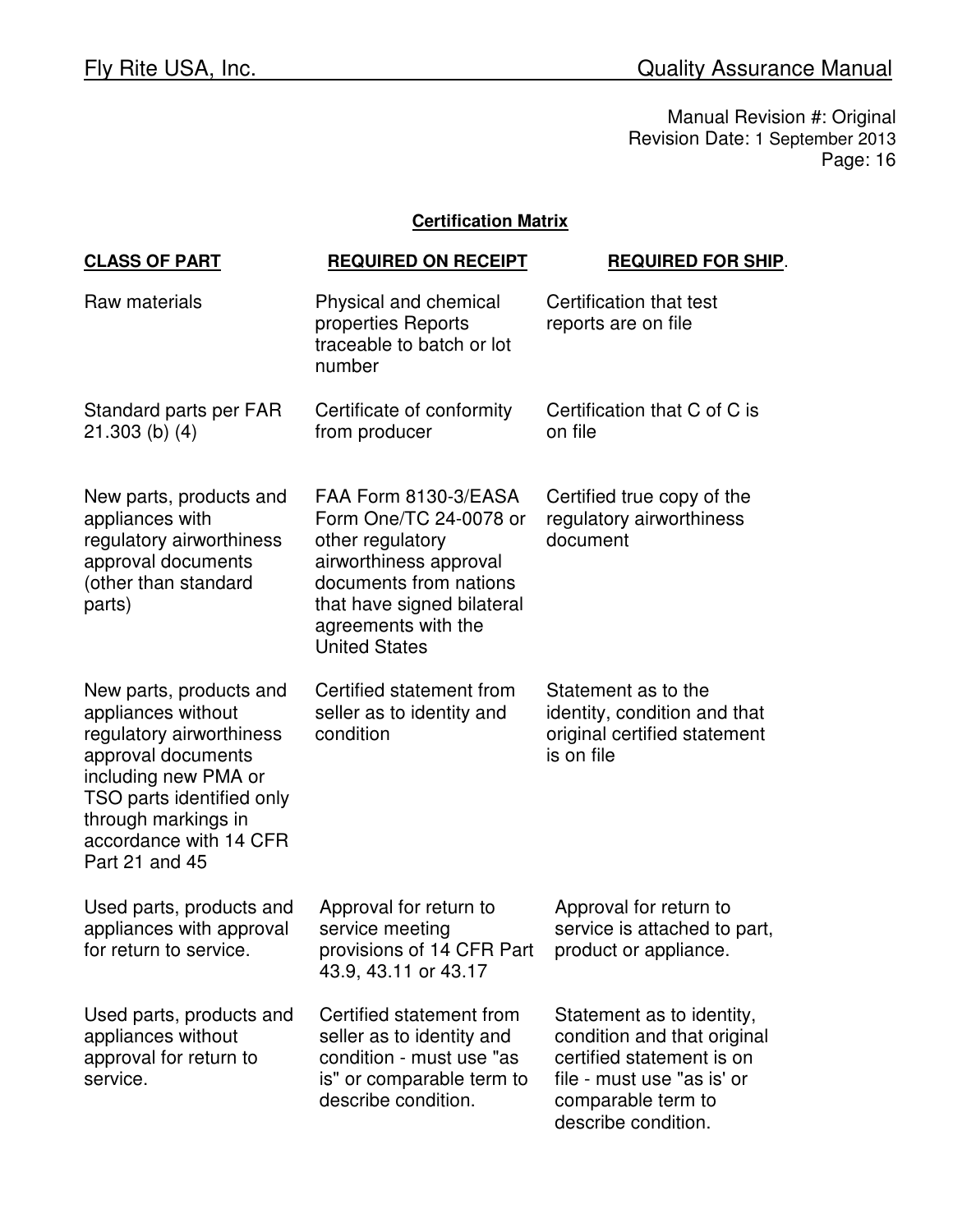### Sample Certification Statements

### 1. SAMPLE STATEMENT FOR RAW MATERIAL:

 As a management official of (name of distributor), I hereby certify that we are an accredited distributor under the provisions of AC 00-56, and the original chemical and physical properties test reports of the material listed below are on file at this place of business.

 $\overline{\phantom{a}}$  ,  $\overline{\phantom{a}}$  ,  $\overline{\phantom{a}}$  ,  $\overline{\phantom{a}}$  ,  $\overline{\phantom{a}}$  ,  $\overline{\phantom{a}}$  ,  $\overline{\phantom{a}}$  ,  $\overline{\phantom{a}}$  ,  $\overline{\phantom{a}}$  ,  $\overline{\phantom{a}}$  ,  $\overline{\phantom{a}}$  ,  $\overline{\phantom{a}}$  ,  $\overline{\phantom{a}}$  ,  $\overline{\phantom{a}}$  ,  $\overline{\phantom{a}}$  ,  $\overline{\phantom{a}}$ SIGNATURE DATE

2. SAMPLE STATEMENT FOR STANDARD PARTS:

 As a management official of (name of distributor), I hereby certify that we are an accredited distributor under the provisions of AC 00-56, and we have the certificate of conformity (CofC) of the material listed below on file at this place of business.

SIGNATURE DATE

 $\overline{\phantom{a}}$  ,  $\overline{\phantom{a}}$  ,  $\overline{\phantom{a}}$  ,  $\overline{\phantom{a}}$  ,  $\overline{\phantom{a}}$  ,  $\overline{\phantom{a}}$  ,  $\overline{\phantom{a}}$  ,  $\overline{\phantom{a}}$  ,  $\overline{\phantom{a}}$  ,  $\overline{\phantom{a}}$  ,  $\overline{\phantom{a}}$  ,  $\overline{\phantom{a}}$  ,  $\overline{\phantom{a}}$  ,  $\overline{\phantom{a}}$  ,  $\overline{\phantom{a}}$  ,  $\overline{\phantom{a}}$ 

3. SAMPLE STATEMENT FOR NEW AIRCRAFT COMPONENTS:

 As a management official of (name of distributor), I hereby certify that we are an accredited distributor under the provisions of AC 00-56, and are enclosing a certified true copy of the applicable FAA FORM 8130-3 /EASA FORM ONE from the PAH/OEM. The original is being maintained on file at this place of business. The original quantity of as reflected in the applicable FAA Form 8130-3 /EASA FORM ONE is being reduced by to cover the number being shipped under this certification.

 $\overline{\phantom{a}}$  ,  $\overline{\phantom{a}}$  ,  $\overline{\phantom{a}}$  ,  $\overline{\phantom{a}}$  ,  $\overline{\phantom{a}}$  ,  $\overline{\phantom{a}}$  ,  $\overline{\phantom{a}}$  ,  $\overline{\phantom{a}}$  ,  $\overline{\phantom{a}}$  ,  $\overline{\phantom{a}}$  ,  $\overline{\phantom{a}}$  ,  $\overline{\phantom{a}}$  ,  $\overline{\phantom{a}}$  ,  $\overline{\phantom{a}}$  ,  $\overline{\phantom{a}}$  ,  $\overline{\phantom{a}}$ SIGNATURE DATE

4. SAMPLE STATEMENT FOR USED AIRCRAFT COMPONENTS:

 As a management official of (name of distributor), I hereby certify that we are an accredited distributor under the provisions of AC 00-56, and the original of the applicable FAA FORM 8130-3 /EASA FORM ONE) from the seller is attached to the component, and a true certified copy is on file at this place of business.

 $\overline{\phantom{a}}$  ,  $\overline{\phantom{a}}$  ,  $\overline{\phantom{a}}$  ,  $\overline{\phantom{a}}$  ,  $\overline{\phantom{a}}$  ,  $\overline{\phantom{a}}$  ,  $\overline{\phantom{a}}$  ,  $\overline{\phantom{a}}$  ,  $\overline{\phantom{a}}$  ,  $\overline{\phantom{a}}$  ,  $\overline{\phantom{a}}$  ,  $\overline{\phantom{a}}$  ,  $\overline{\phantom{a}}$  ,  $\overline{\phantom{a}}$  ,  $\overline{\phantom{a}}$  ,  $\overline{\phantom{a}}$ SIGNATURE DATE

5. SAMPLE STATEMENT FOR "AS IS" COMPONENTS:

 As a management official of (name of distributor), I hereby certify that we are an accredited distributor under the provisions of AC 00-56, and we have the original statement of condition on file at this place of business.

 $\overline{\phantom{a}}$  ,  $\overline{\phantom{a}}$  ,  $\overline{\phantom{a}}$  ,  $\overline{\phantom{a}}$  ,  $\overline{\phantom{a}}$  ,  $\overline{\phantom{a}}$  ,  $\overline{\phantom{a}}$  ,  $\overline{\phantom{a}}$  ,  $\overline{\phantom{a}}$  ,  $\overline{\phantom{a}}$  ,  $\overline{\phantom{a}}$  ,  $\overline{\phantom{a}}$  ,  $\overline{\phantom{a}}$  ,  $\overline{\phantom{a}}$  ,  $\overline{\phantom{a}}$  ,  $\overline{\phantom{a}}$ SIGNATURE DATE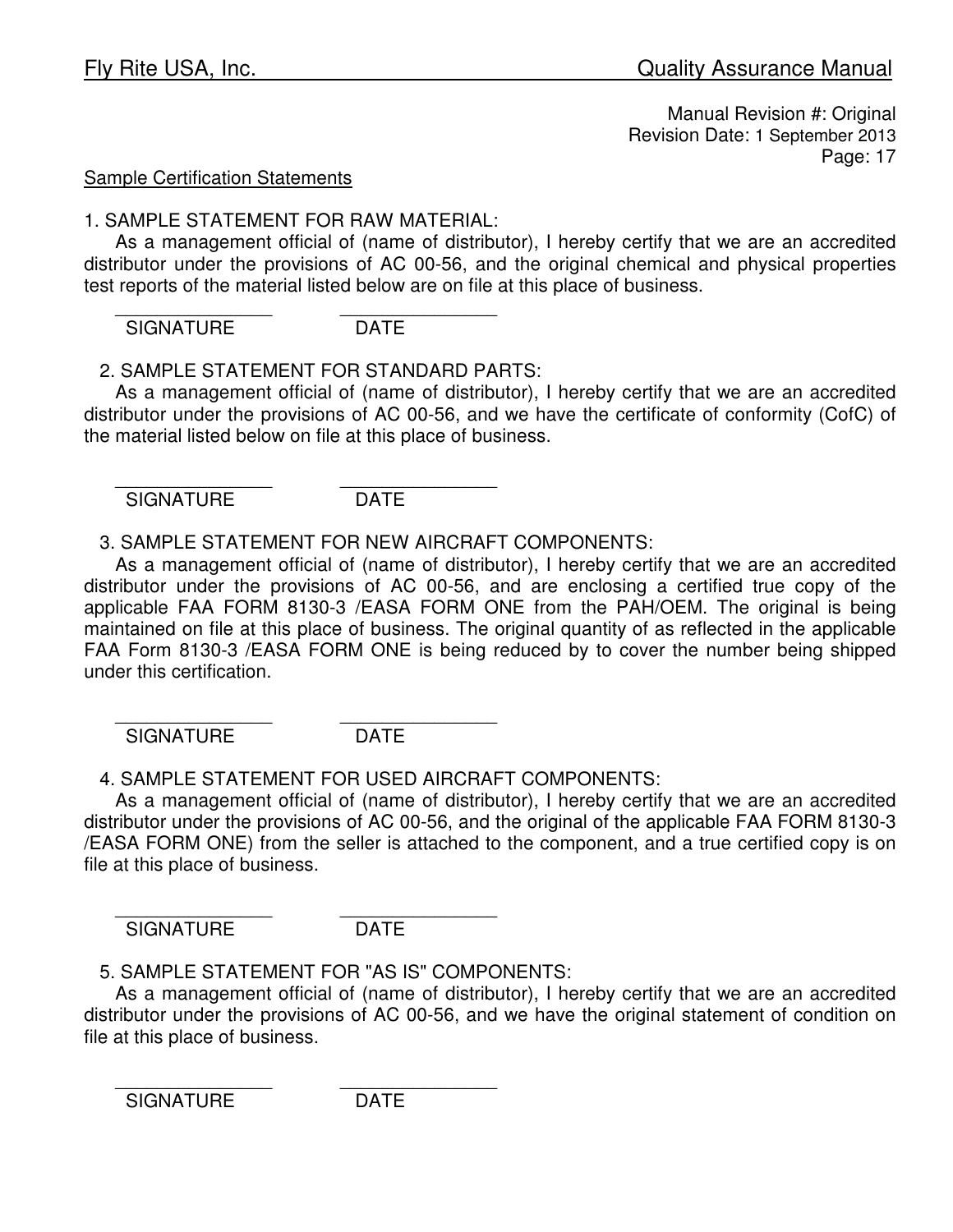# Fly Rite USA, Inc. 3973 Zarthan Avenue South St. Louis Park, MN 55416

## **Quality Control Vendor Audit Form**

### **SAT UNSAT NA**

| A: Certification                                    |  |  |
|-----------------------------------------------------|--|--|
| 1. Obtain a copy of Certification & Limitation upon |  |  |
| initial inspection.                                 |  |  |
| 2. Specialized Services of the Repair Station meets |  |  |
| Fly Rite USA, Inc. requirements?                    |  |  |

#### B: Manuals, Records & Technical Data

| 1. Vendor has the required shop manual to perform<br>the contract services?           |  |  |
|---------------------------------------------------------------------------------------|--|--|
| 2. Manufacturer Overhaul Manuals are kept current<br>and updated?                     |  |  |
| 3. Manufacturer Overhaul Manuals are properly<br>identified and organized?            |  |  |
| 4. System of control to review technical data,<br>revisions, service bulletins, etc.? |  |  |
| 5. Vendors work records are detailed, legible and<br>complete?                        |  |  |

#### C: Quality Control

| 1. Is there an established Quality Control<br>Department?                                                  |  |  |
|------------------------------------------------------------------------------------------------------------|--|--|
| 2. Does the Quality Control Department have a<br>manual showing organization chart and job<br>description? |  |  |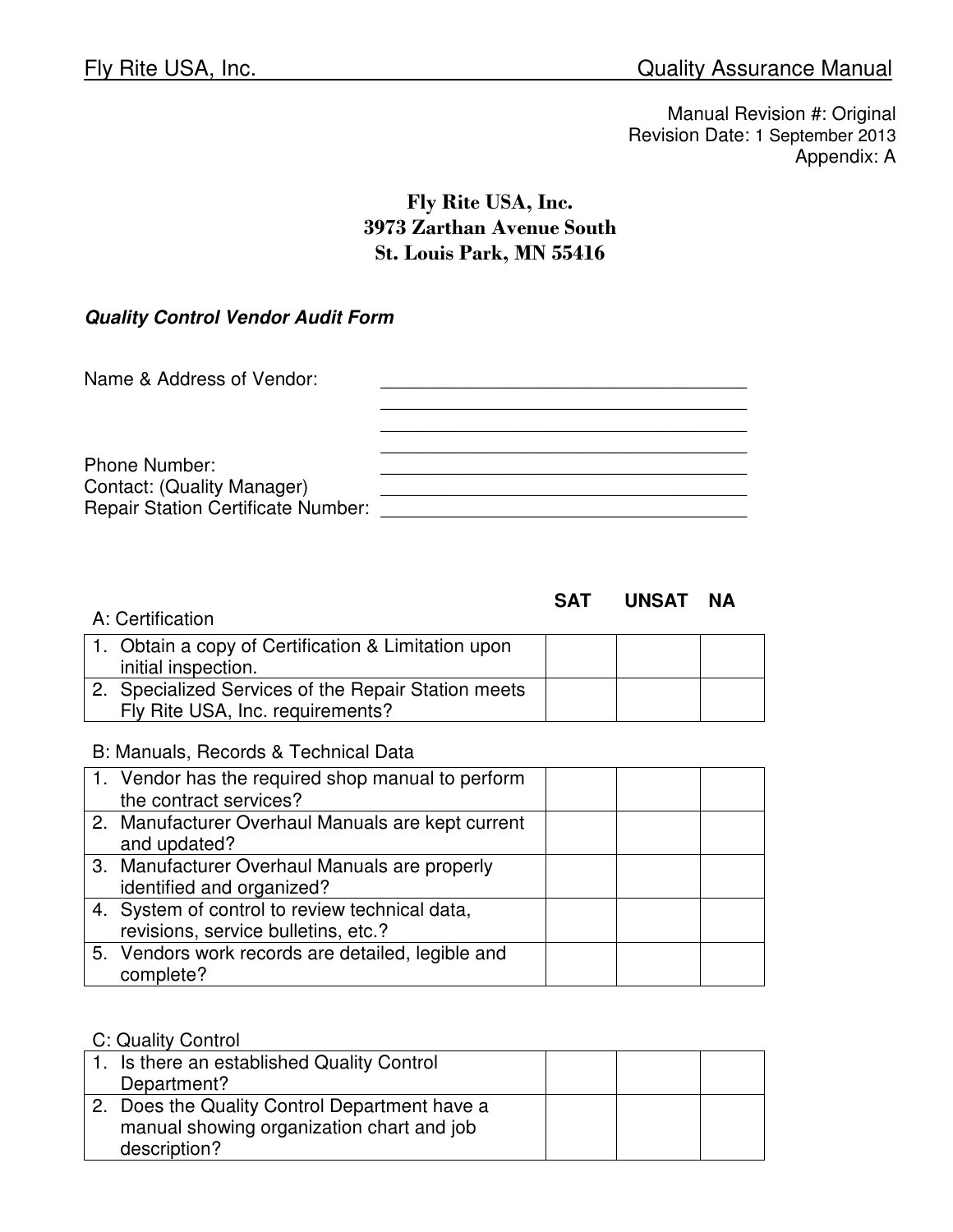| 3. Are supervisors, inspectors and technicians<br>properly trained on overhaul procedures? Review<br>training records. |  |  |
|------------------------------------------------------------------------------------------------------------------------|--|--|
| 4. Receiving inspection established?                                                                                   |  |  |
| 5. Records are maintained and stored for a period of                                                                   |  |  |
| vears                                                                                                                  |  |  |
| 6. Does Quality Control provide the final approval                                                                     |  |  |
| prior to tagging the component serviced?                                                                               |  |  |

# D: Training

| 1. Are training records maintained on production<br>personnel?                |  |  |
|-------------------------------------------------------------------------------|--|--|
| 2. Does the company have an adequate training<br>program? OJT, classroom etc. |  |  |
| 3. Does the company have a probationary period for<br>newly hired personnel?  |  |  |

# E: Materials & Handling

| 1. Procedures are established to prevent serviceable<br>and/or unserviceable parts intermix?              |  |  |
|-----------------------------------------------------------------------------------------------------------|--|--|
| 2. Incoming parts are subjected to receiving<br>inspection?                                               |  |  |
| 3. Serviceable parts are stored in an environmentally<br>acceptable storage area and are properly tagged? |  |  |

# F: Stores

| 1. Parts are properly binned and identified?          |  |  |
|-------------------------------------------------------|--|--|
| 2. Do packages compare with bin identification?       |  |  |
| 3. Parts are properly protected?                      |  |  |
| 4. Bearings are properly wrapped and packaged?        |  |  |
| 5. "O" rings are properly packaged and marked to      |  |  |
| date?                                                 |  |  |
| 6. Shelf life limited material properly controlled to |  |  |
| prevent use after expiration?                         |  |  |

# G: Test & Calibration

| 1. Tools are properly maintained for the work?        |  |  |
|-------------------------------------------------------|--|--|
| 2. Is there a test equipment control program for      |  |  |
| items that require routine calibration certification? |  |  |
| 3. Is equipment labeled and certified?                |  |  |

# H: Facility

| 1. Facility has sufficient work area, lighting and |  |  |
|----------------------------------------------------|--|--|
| ventilation?                                       |  |  |